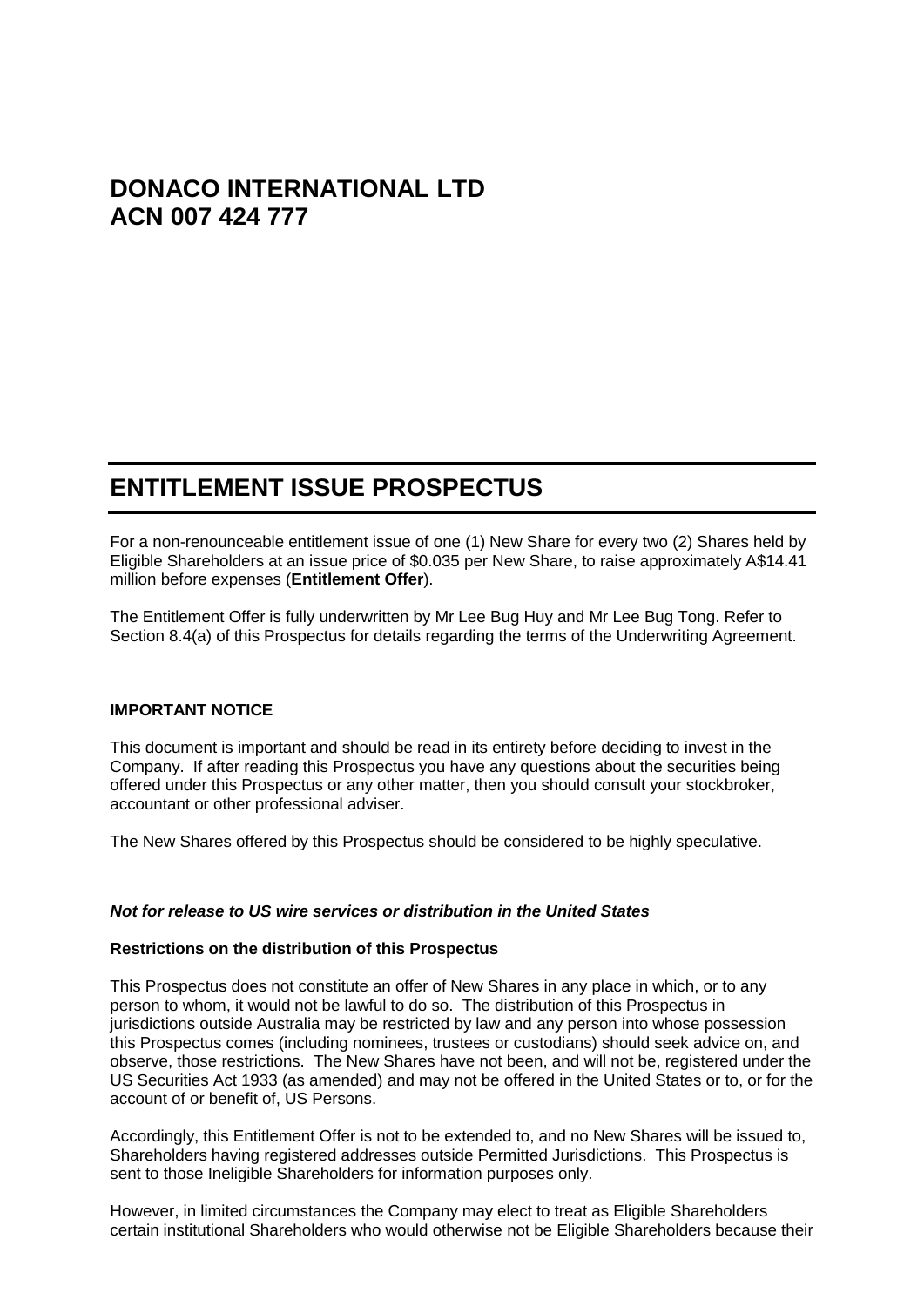registered addresses are not in Australia, Denmark, Hong Kong, Malaysia, New Zealand, Philippines, Singapore, Switzerland, Thailand and United Kingdom.

## **Defined terms and abbreviations**

Terms and abbreviations used in this Prospectus are defined in the Glossary (see Section 10).

## **Application for New Shares**

If you wish to apply for New Shares, you must complete and return the personalised Entitlement & Acceptance Form which accompanies this Prospectus. If you have not received a personalised Entitlement and Acceptance Form, please contact the Company Secretary, Marika White on + 61 2 9106 2149.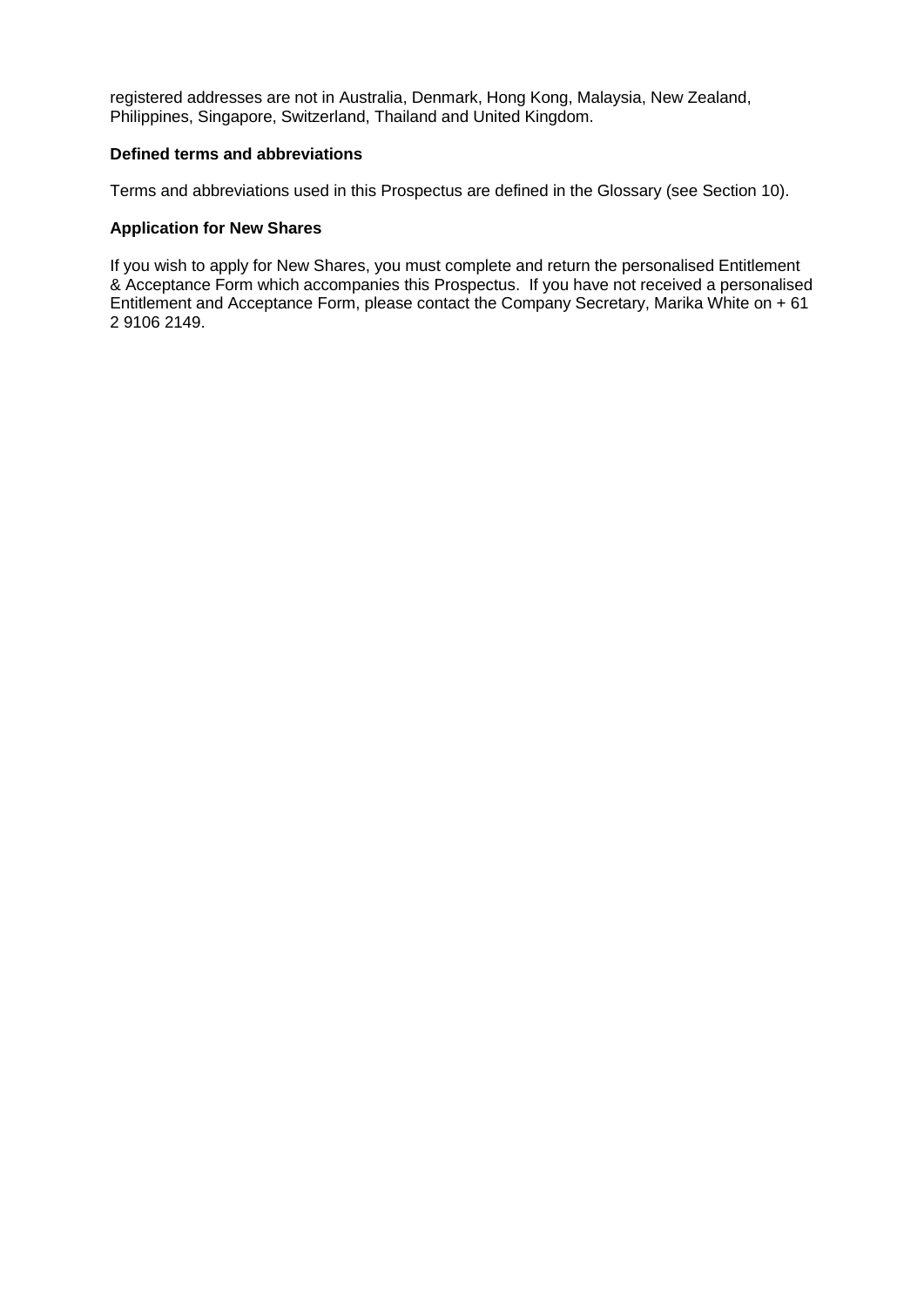# TABLE OF CONTENTS

| 1 <sub>1</sub> |  |
|----------------|--|
| 2.             |  |
| 3.             |  |
| 4.             |  |
| 5.             |  |
| 6.             |  |
| 7.             |  |
| 8.             |  |
| 9.             |  |
| 10.            |  |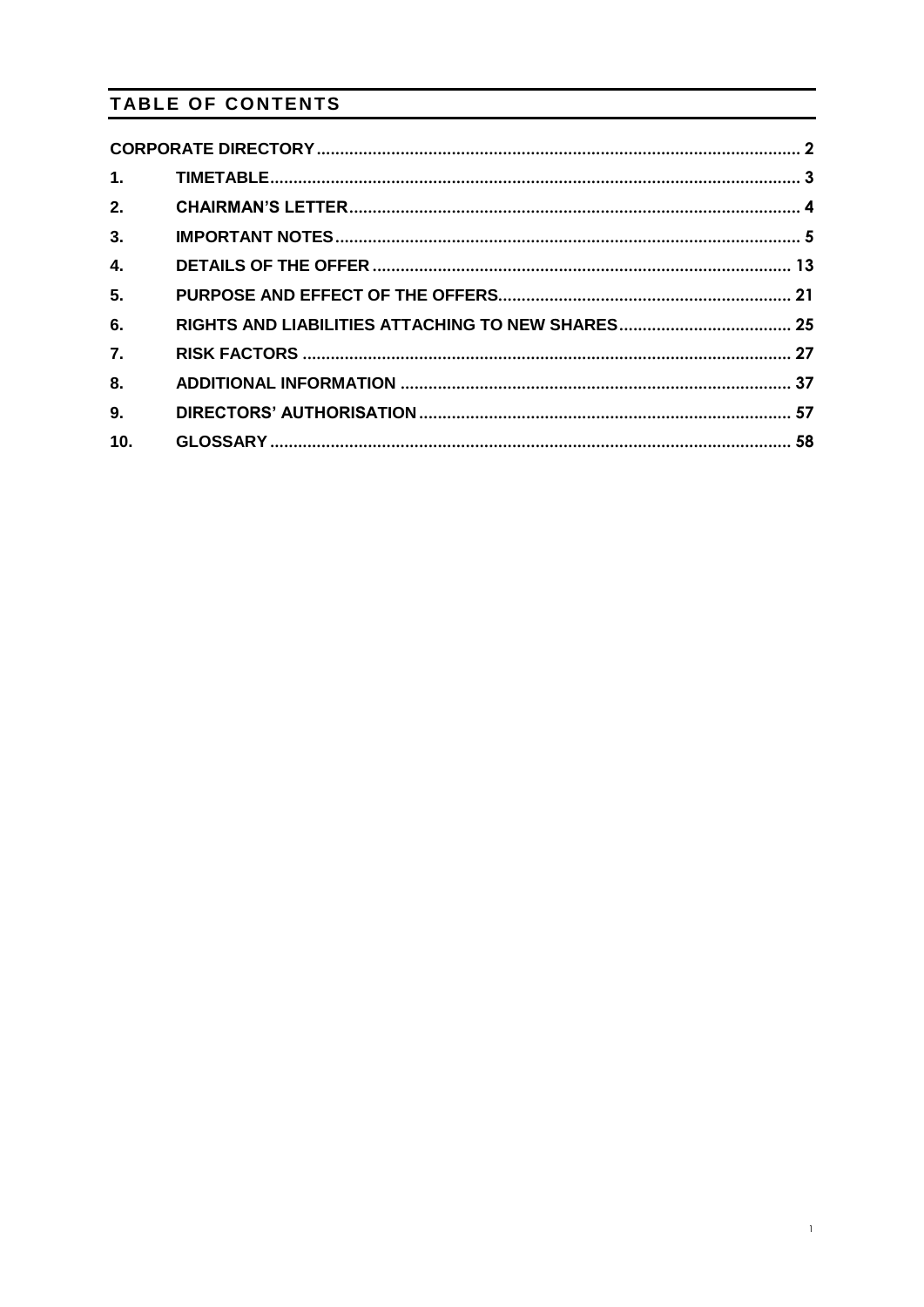# <span id="page-3-0"></span>**CORPORATE DIRECTORY**

## **Directors**

Norman Mel Ashton – Non-Executive Chairman

Kurkye Wong – Executive Director

Yan Ho Leo Chan – Executive Director

Roderick John Sutton – Non-Executive Director

Simon Vertullo – Non-Executive Director

## **Company Secretary**

Marika Jane White

## **Share Registry\***

Automic Level 5, 126 Philip Street Sydney NSW 2001

Telephone: 1300 288 664 (within Australia) +61 2 9698 5414 (International)

## **Auditors**\*

Crowe Sydney

Sydney NSW 2000

**Underwriters**

Lavan

The Quadrant 1 William Street Perth WA 6000

Level 15, 1 O'Connell Street Mr Lee Bug Tong (aka Bhuvasith Chaiarunrojh) and Mr Lee Bug Huy (aka Techatut Sukcharoenkraisri)

**\*** This entity is included for information purposes only. It has not been involved in the preparation of this Prospectus.

**Company's Registered Office**

C/- Lumina Level 18, 420 George Street Sydney NSW 2000

Email: enquiries@donacointernational.com Website: www.donacointernational.com

**Solicitors in respect of the Offer**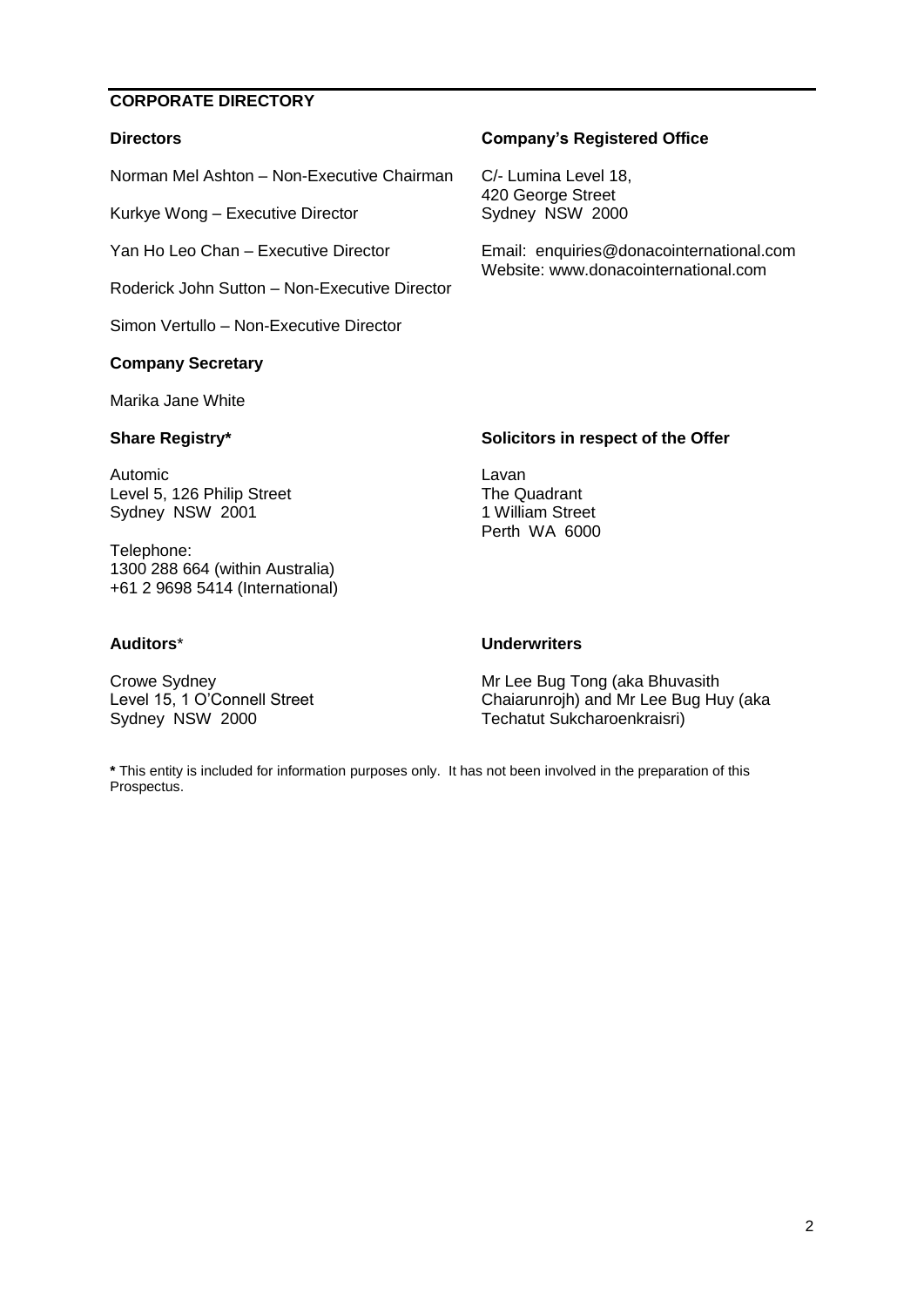# <span id="page-4-0"></span>**1. TIMETABLE**

| 3 July 2020  |
|--------------|
| 3 July 2020  |
| 3 July 2020  |
| 7 July 2020  |
| 8 July 2020  |
| 9 July 2020  |
| 9 July 2020  |
| 20 July 2020 |
| 23 July 2020 |
| 24 July 2020 |
| 27 July 2020 |
| 28 July 2020 |
| 29 July 2020 |
|              |

\* These dates are subject to change and are indicative only. The Company reserves the right to amend this indicative timetable which is determined based upon the current expectations of the Directors. The Company may extend the Closing Date by giving at least three Business Days' notice to ASX prior to the Closing Date. The date of commencement of deferred settlement trading, issue and quotation of Shares issued under the Entitlement Offer may therefore vary accordingly.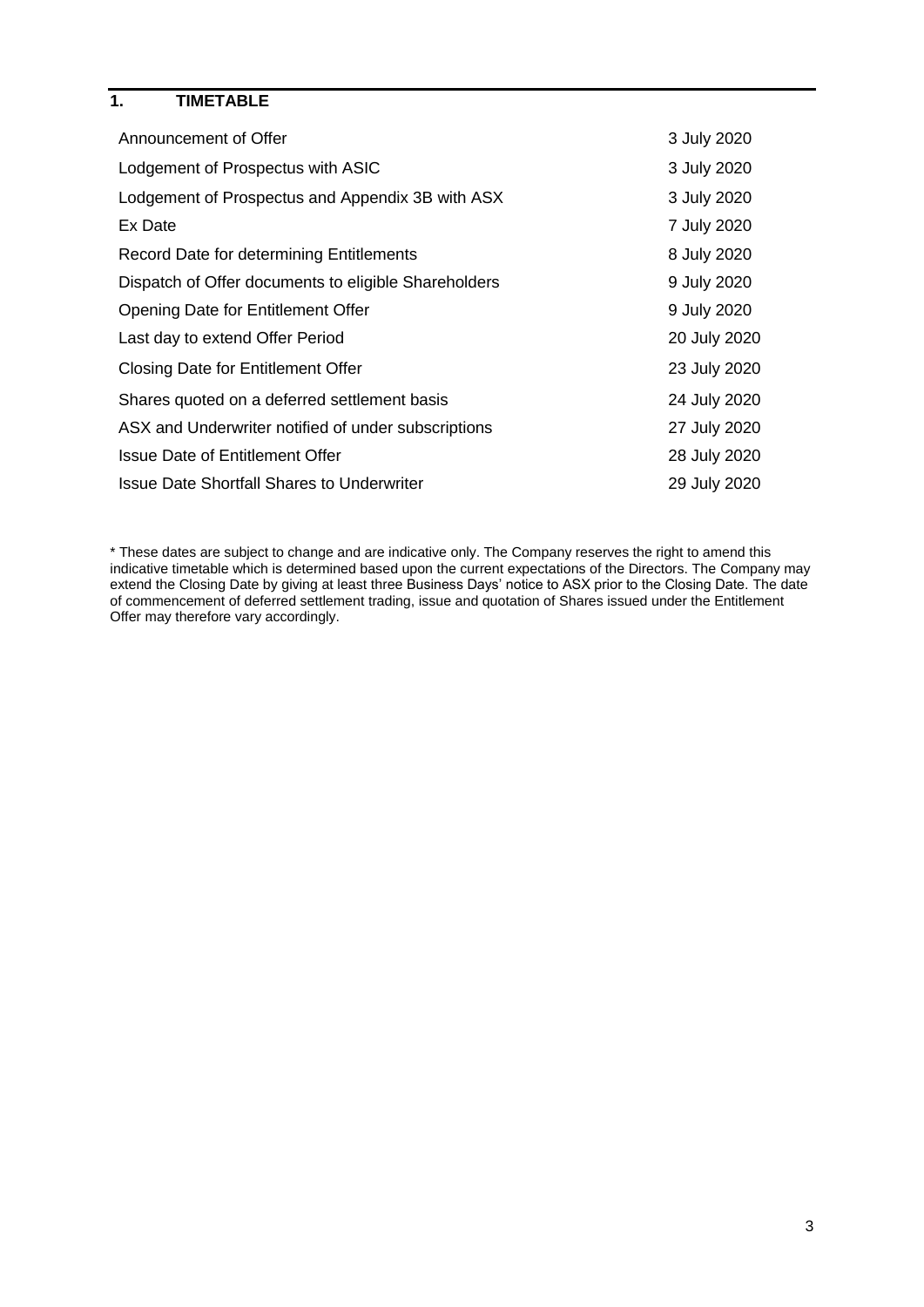## <span id="page-5-0"></span>**2. CHAIRMAN'S LETTER**

## **3 July 2020**

## Dear Shareholder

The Board of Donaco International Limited (**Donaco** or the **Company**) is pleased to present this Prospectus and invite Eligible Shareholders to participate in a pro-rata, non-renounceable entitlement offer of 1 New Share in the Company for every 2 Shares held by them on the Record Date (7.00pm AEDT on **8** July 2020), at a price of \$0.035 per New Share (**Offer**), to raise approximately \$14.4 million (before costs).

As previously announced by the Company, the operations of its casinos in Vietnam and Cambodia have been severely impacted by the COVID-19 pandemic and the consequent closing of international borders. Whilst the Vietnamese operations have resumed on a partial basis, the Cambodian operations remain closed until further easing of government restrictions.

Donaco has been working with its suppliers, vendors and its primary financier Mega International Commercial Bank Co, Ltd (**Mega Bank**) to mitigate the effects of the significant disruptions which have been caused to Donaco's operations and business as a result of COVID-19. To this end, the Company is pleased to advise (as set out in the Company's ASX announcement dated 15 June 2020) that Mega Bank has agreed to defer certain repayments under the Mega Bank Facility which were due in June 2020 to the earlier of any funds being raised by the Company through capital raising activities and 31 December 2020. Notwithstanding these mitigation strategies, given the significant impact on the financial position of Donaco, the Board has determined that further capital is required.

The funds raised from the Offer will be used to make principal repayments of USD10 million (which equates to approximately AUD14.55 million) under the Company's facility with Mega Bank, for working capital purposes in respect of the operation of the casinos in Vietnam and Cambodia, and corporate, administration and transaction costs.

The Offer price represents a discount of 7.6% to the volume weighted average price on ASX of the Shares (**VWAP**) for the 7 day period prior to and including the last trading day immediately preceding the date of lodgement of this Prospectus and a discount of 22.2% to the VWAP for the one month period prior to and including the last trading day immediately preceding the date of lodgement of this Prospectus.

The Offer is fully underwritten by Mr Lee Bug Tong (aka Bhuvasith Chaiarunrojh) and Mr Lee Bug Huy (aka Techatut Sukcharoenkraisri) (**Underwriter**) pursuant to an underwriting agreement, the terms of which are summarised in Section 8.4(a).

The Offer is currently scheduled to close at 5:00 pm (AEST) on 23 July 2020. If you wish to subscribe for New Shares under the Offer in accordance with this Prospectus, you must ensure that your application and payment is received by this time in accordance with the instructions set out in Section 4.5.

The Board recommends that you read this Prospectus carefully and in its entirety before you decide whether to participate in the Offer. There are a number of risks factors that should be considered in relation to making your decision and further details of some of the key risks is set out in Section 7.

The Board takes the opportunity to thank all Shareholders in the Company for their ongoing support of the Company.

Yours sincerely

Norman Mel Ashton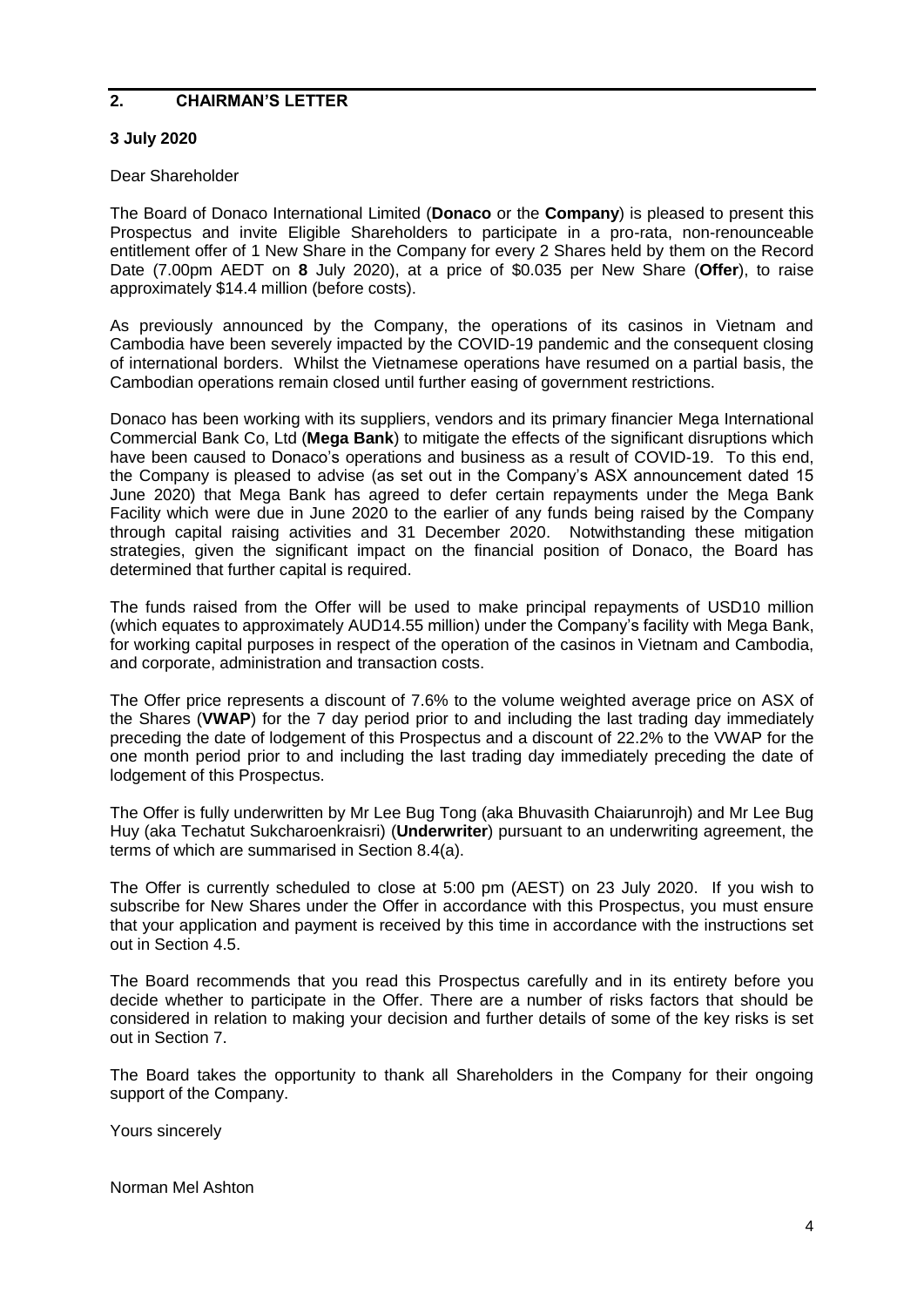## <span id="page-6-0"></span>**3. IMPORTANT NOTES**

This Prospectus is dated 3 July 2020 and was lodged with ASIC on that date.

The expiry date of this Prospectus is the date that is 13 months from the date of this Prospectus (**Expiry Date**). No Shares will be issued on the basis of this Prospectus later than the Expiry Date.

This Prospectus is a transaction specific prospectus for an offer of Shares which has been prepared in accordance with section 713 of the Corporations Act. It does not contain the same level of disclosure as a prospectus for an initial public offering. As the Company is a disclosing entity for the purposes of the Corporations Act and is subject to regular reporting obligations and the continuous disclosure requirements of the ASX Listing Rules, certain information is reasonably expected to be known to investors and their professional advisers. This Prospectus should be read in conjunction with the Company's other periodic and continuous disclosure announcements given to ASX, which are available at www.asx.com.au.

Neither ASIC nor ASX take any responsibility for the contents of this Prospectus, nor do either of them make any statement regarding the merits of the Offer the subject of this Prospectus.

It is important that investors read this Prospectus in its entirety and in particular the Risk Factors as set out in Section 7 of this Prospectus and seek professional advice where necessary. The Shares that are the subject of this Prospectus should be considered highly speculative.

Applications for the Shares offered pursuant to this Prospectus can only be made on the personalised Entitlement and Acceptance Form sent with this Prospectus. Please refer to Section 4.5.

The information contained in this Prospectus is not financial product advice and does not take into account the investment objectives, financial situation or particular needs of any investor. You are encouraged to read this Prospectus fully before deciding whether to invest in the Company. You should consider the Risk Factors set out in Section 7 of this Prospectus having regard to your financial objectives, situation and needs and seek professional advice from your accountant, financial adviser, stockbroker or other professional adviser before deciding whether to invest in the Company.

By returning an Entitlement and Acceptance Form and arranging for payment for your New Shares through BPAY® or electronic funds transfer in accordance with the instructions on the Entitlement and Acceptance Form and Section 4.5, you acknowledge that you have read this Prospectus and you have acted in accordance with and agree to the terms of the Entitlement Offer detailed in this Prospectus.

#### **3.1 Definitions and interpretation**

A number of words or terms used throughout this Prospectus are capitalised and have the meanings given to them in Section 10 of this Prospectus.

References to currency, including A\$, \$ or AUD, are references to Australian currency unless otherwise stated. Unless otherwise stated references to time are to time in New South Wales, Australia.

## **3.2 Risk factors**

Potential investors should be aware that subscribing for Shares in the Company involves a number of risks.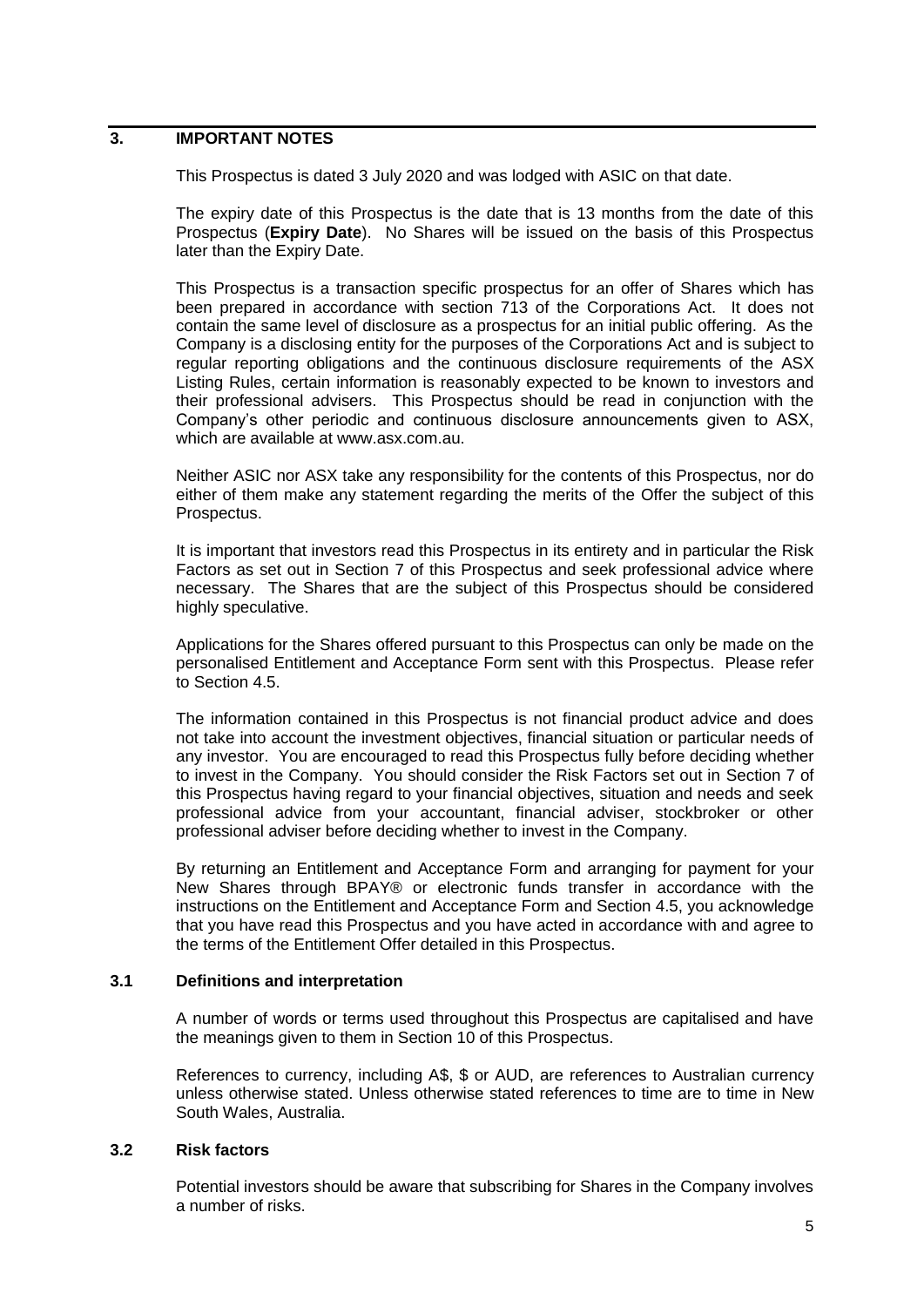In particular, the current COVID-19 environment has had a material negative impact on the operations and financial position of the Company with its casino in Cambodia being temporarily closed and the casino in Vietnam only partially operational. Further the closing of borders of neighbouring countries where most of the casinos' patrons originate adds significant uncertainty as to when casino operations will be fully operational. The Company in unable to predict with any certainty as to when operations will resume.

The key risk factors of which investors should be aware (including risks relating to COVID-19) are set out in Section [7](#page-28-0) of this Prospectus.

These risks together with other general risks applicable to all investments in listed securities not specifically referred to, may affect the value of the Shares in the future. Accordingly, an investment in the Company should be considered highly speculative. Investors should consider consulting their professional advisers before deciding whether to apply for Shares pursuant to this Prospectus. Key risk factors are set out below. Please refer to Section [7](#page-28-0) of this Prospectus for further risk factors.

- (a) COVID-19 effect on operations;
- (b) secured debt;
- (c) further funding requirements;
- (d) disputes/litigation risk;
- (e) casino operational risks;
- (f) exchange rate volatility;
- (g) risks associated with operations in Vietnam and Cambodia;
- (h) reliance on key personnel;
- (i) trading price of DNA Shares;
- (j) fraud and general risks in respect of casino operations;
- (k) regulation risk;
- (l) competition risk; and
- (m) other risks.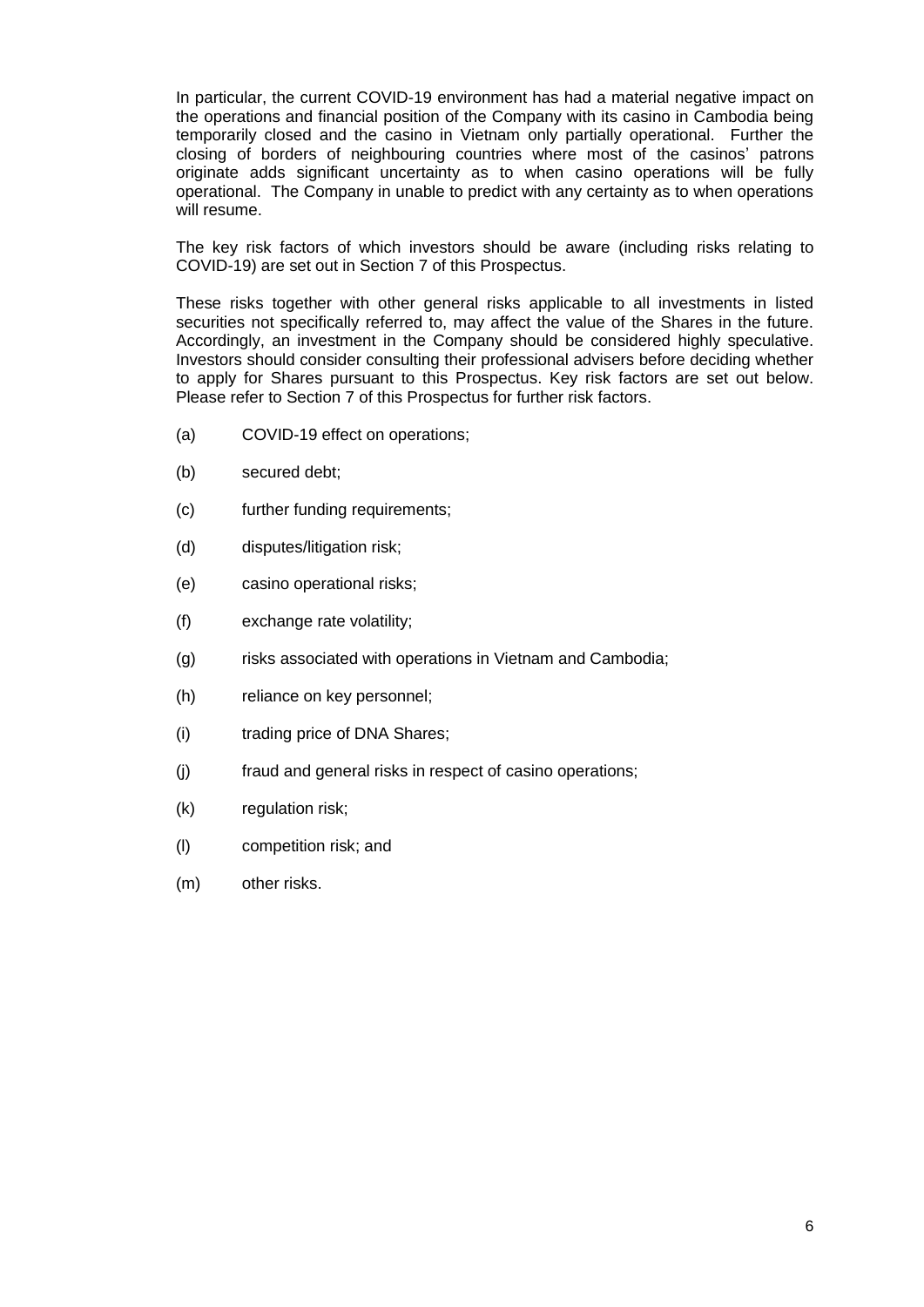## **3.3 Rounding**

A number of figures, amounts, percentages, prices and estimates included in this Prospectus may have been subject to rounding. Accordingly, numerical figures shown as totals may not be an arithmetic aggregation of the figures that preceded them and the actual calculations of these figures may differ from the figures set out in this Prospectus.

#### **3.4 Disclaimer**

Neither the Company nor any other person warrants or guarantees the future performance of the Company, or any return on any investment made pursuant to this Prospectus.

No person is authorised to give information or to make any representation in connection with this Prospectus or the Offer, which is not contained in this Prospectus. Any information or representation not so contained may not be relied on as having been authorised by the Company in connection with this Prospectus or the Offer. No document or information included on our website is incorporated by reference into this Prospectus.

#### **3.5 Directors' Interests in Securities**

The relevant direct and indirect interests of each of the Directors (and proposed directors) in the securities of the Company, together with their respective Entitlements, are set out in the table below.

| <b>Director</b>                                    | <b>Shares</b> | <b>Entitlement</b><br>(Shares) | <b>Entitlement</b><br>(AS) |  |
|----------------------------------------------------|---------------|--------------------------------|----------------------------|--|
| <b>Current Directors</b>                           |               |                                |                            |  |
| Norman Mel Ashton                                  | $\Omega$      | $\Omega$                       | 0                          |  |
| Kurkye Wong                                        | $\Omega$      | $\Omega$                       | 0                          |  |
| Yan Ho Leo Chan                                    | 0             | 0                              | 0                          |  |
| Roderick John Sutton                               | O             | O                              | O                          |  |
| Simon Vertullo                                     | 0             | O                              | ი                          |  |
| <b>Proposed Directors<sup>1</sup></b>              |               |                                |                            |  |
| Lee Bug Huy (aka<br>Techatut<br>Sukcharoenkraisri) | 148,199,529   | 79,287,302                     | 2,775,056                  |  |
| Paul Porntat<br>Amatavivadhana <sup>2</sup>        | 3,355,405     | 1,677,703                      | 58,720                     |  |

**Notes:** 

- 1. A condition of the Underwriting Agreement is the approval of the Board of the appointment of the two Directors nominated by the Underwriter. Refer to Section [8.4\(a\)](#page-41-1) for further details on the terms of the Underwriting Agreement.
- 2. Paul Porntat is a director nominated by the Underwriter. He is not an Associate of Huy, Tong & Associates, and therefore does not hold a relevant interest in the shares held by Huy, Tong & Associates.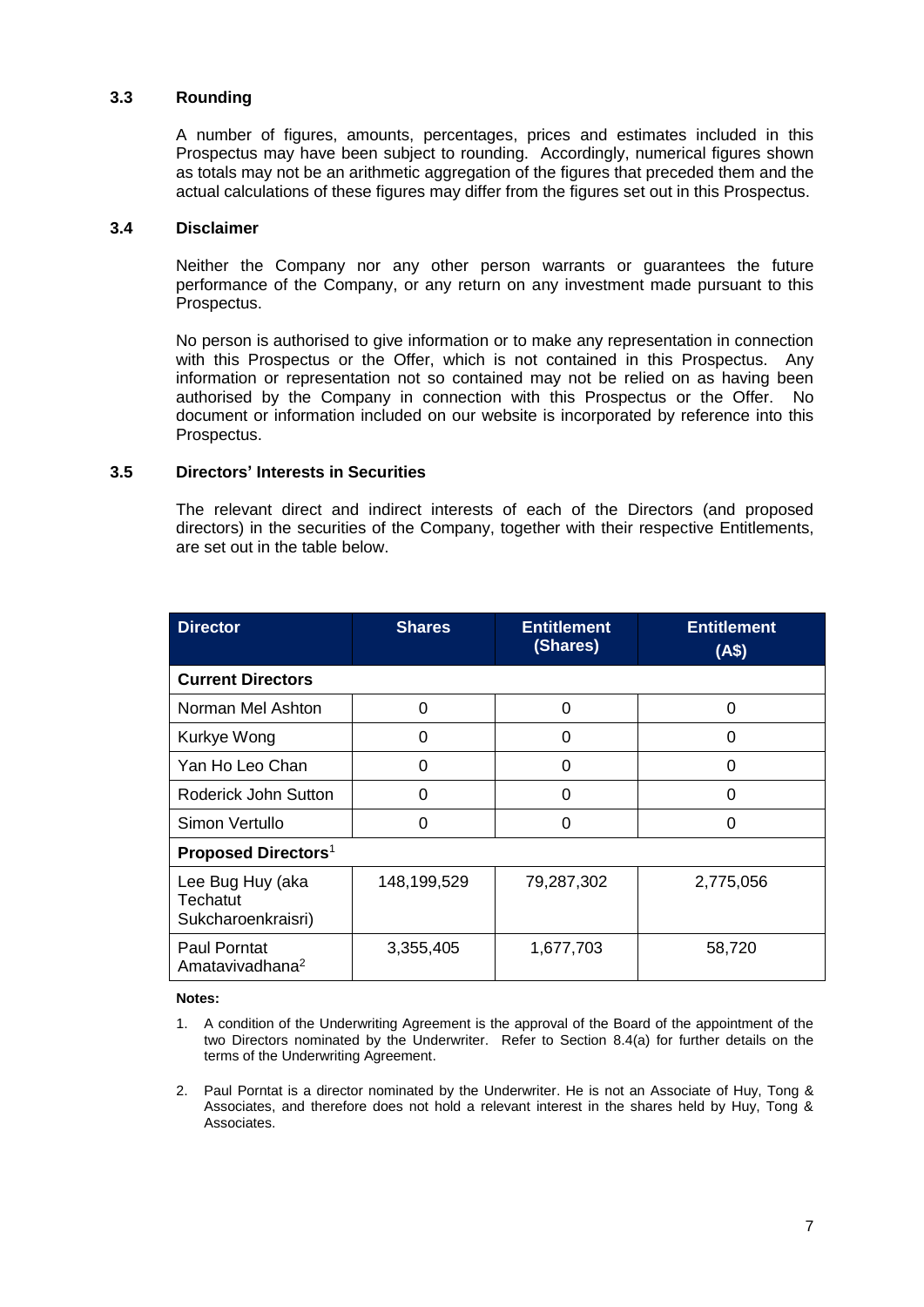## **3.6 Substantial Holders**

Those persons which (together with their Associates) have a relevant interest in 5% or more of the Shares on issue are set out below:

| Name of substantial<br>holder         | <b>Shares</b> | <b>Percentage</b><br>(%) | <b>Entitlement</b><br>(Shares) | <b>Entitlement</b><br>(AS) |
|---------------------------------------|---------------|--------------------------|--------------------------------|----------------------------|
| On Nut Road Limited<br>and associates | 158,574,603   | 19.25%                   | 79,287,302                     | \$2,775,056                |
| <b>Underwriters</b>                   | 148,199,529   | 17.99%                   | 74,099,765                     | \$2,593,492                |

#### **Notes:**

1. Mr Lee Bug Huy is the holder of the relevant interest in 73,599,795 Shares, Mr Lee Bug Tong is the holder of the relevant interest in 73,599,764 Shares and they each also both have a relevant interest in 1,000,000 Shares held by their Associate Highest Point Investments Limited.

## **3.7 Underwriting**

The Entitlement Offer is fully underwritten (in equal proportion) by Mr Lee Bug Huy (**Huy**) and Mr Lee Bug Tong (**Tong**), (the **Underwriters**). Refer to Section [8.4\(](#page-41-0)a) of this Prospectus for details of the terms of the underwriting.

Mr Huy and Mr Tong comprise part of the Somboon Parties, who have been in previous litigation with the Donaco Group. Refer to Section 8.4(d) of this Prospectus for further details of the Donaco Group's litigation with the Somboon Parties.

#### **3.8 Effect of the Offer on the Control of the Company**

The Underwriters together with their Associates currently hold relevant interests in 17.99% of all Shares on issue in the Company.

The Underwriters, in their capacity as Shareholders have advised that they intend to take up each of their Entitlements to the full extent of each of their direct interests.

Further, pursuant to the terms of the Offer and the Underwriting Agreement, the Underwriters may, through participation in the Entitlement Offer or the underwriting commitments, increase their holding of relevant interests to, an aggregate amount of approximately 45.33% (the exact figure will be subject to rounding) of all Shares on issue on completion of the Offer. This assumes that there will be no take-up of the Entitlements under the Entitlement Offer (except for the Entitlements taken by the Underwriters).

The following table sets out the shareholding of the Underwriters together with their Associates after completion of the Entitlement Offer assuming different levels of acceptances by the Shareholders under the Offer.

| Percentage acceptance of Offer by<br><b>Eligible Shareholders1</b> | <b>Shares held by</b><br><b>Underwriters</b> | <b>Relevant</b><br>Interest of<br><b>Underwriters</b> |
|--------------------------------------------------------------------|----------------------------------------------|-------------------------------------------------------|
| 100%                                                               | 222,299,294                                  | 17.99%                                                |
| 75%                                                                | 306,723,505                                  | 24.83%                                                |
| 50%                                                                | 391,147,716                                  | 31.66%                                                |
| 25%                                                                | 475,571,927                                  | 38.50%                                                |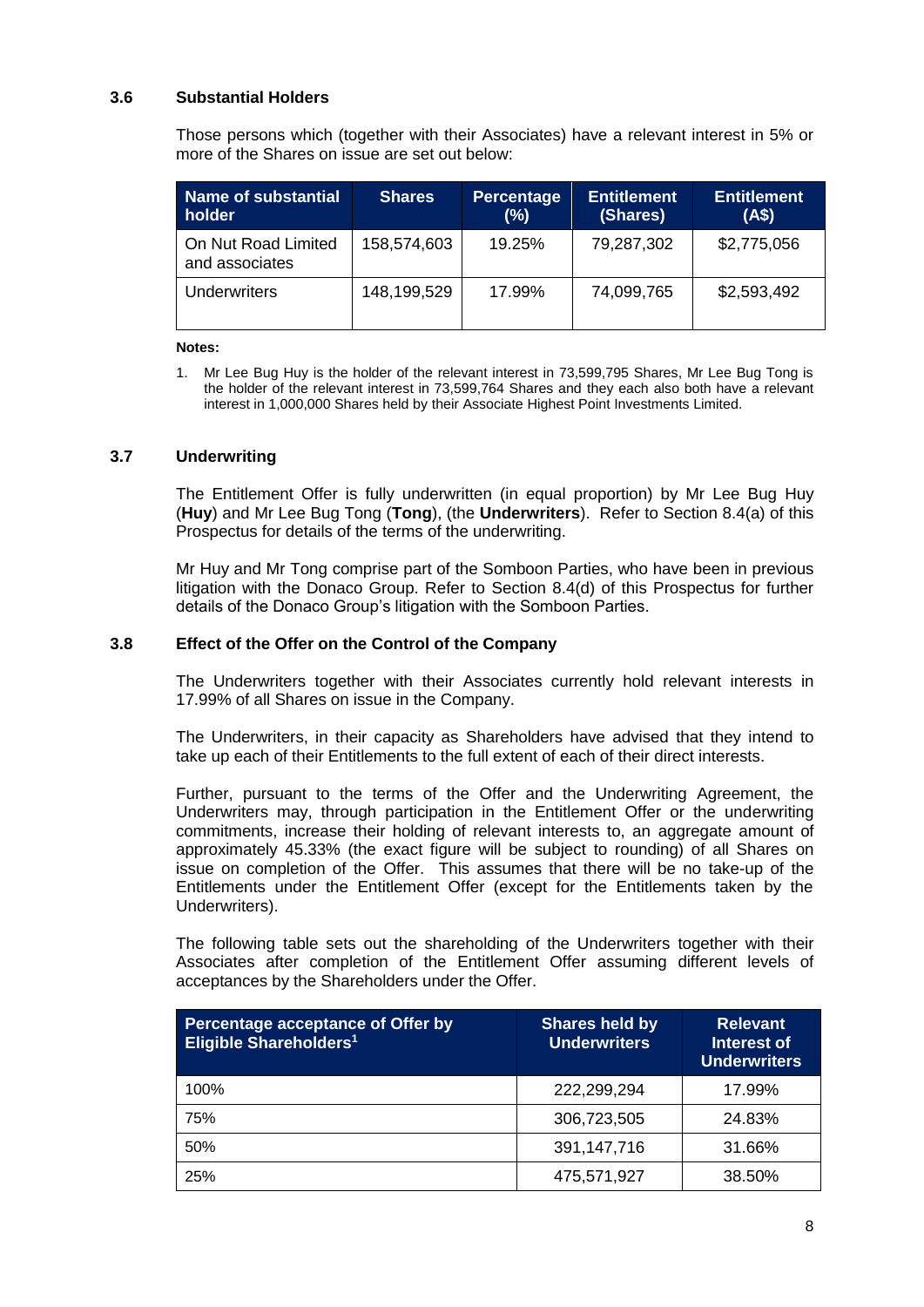|  | 0% | 559,996,<br>138 | $.33\%$ |
|--|----|-----------------|---------|
|--|----|-----------------|---------|

#### **Notes:**

1: The percentage acceptances of the Offer represents the total % acceptances taken up by Eligible Shareholders (excluding the Underwriter) under the Entitlement Offer and assumes the Underwriters accepts their full Entitlement.

The Directors consider it is unlikely that no Shareholders will take-up Entitlements under the Entitlement Offer.

The potential maximum voting power of the Underwriters and their Associates will reduce by a corresponding amount for the amount of Entitlements taken up under the Entitlement Offer.

The volume weighted average price on ASX of the Shares (**VWAP**) for the 7 day period prior to and including the last trading day immediately preceding the date of lodgement of this Prospectus (**7 Day VWAP**) and for the one month period prior to and including the last trading day immediately preceding the date of lodgement of this Prospectus (**1 Month VWAP**) is as set out in Section 3.12. The Entitlement Offer has been priced at a discount of 7.6% to the 7 Day VWAP and at a discount of 22.2% to the 1 Month VWAP to encourage Shareholders to participate in the Entitlement Offer, which in turn will enable the Company to achieve the objectives stated in Sectio[n 5.1](#page-22-1) of this Prospectus.

The Company considered alternative options for raising capital and resolved that the Offer on the terms detailed in this Prospectus was the most favourable course open to the Company and its Shareholders, given the Company's strategic objectives and having regard to the circumstances existing at the date of this Prospectus and providing all Shareholders the opportunity to participate in the capital raising.

The Directors consider, having regard to all other available options, that entering into the Underwriting Agreement with the Underwriters provides the Company and the Shareholders with a higher degree of certainty in the time available that the Entitlement Offer will be successful, when compared with other available options.

## **3.9 Dilution**

The Offer will result in approximately 411,796,609 New Shares being issued. The exact number of New Shares issued will not be known until the Offer has been made to the individual Shareholders as Donaco and will need to take into consideration fractional Entitlements which will be rounded up.

The New Shares will equate to approximately 33.33% of all the issued Shares following completion of the Offer. Subject to the extent to which current Shareholders exercise their respective Entitlement, it is possible that the relevant percentage of Shares held by Shareholders will be reduced as a result of the dilutionary effect of the proposed issue of Shares.

By way of example, the Company provides below examples of the possible dilutionary effect that the Offer may have, based on the assumption that none of the Shareholders exercises any of their respective Entitlements.

| <b>Shareholder</b> | <b>Shareholding as at</b><br><b>Record Date</b> | % holding at<br><b>Record Date</b> | % holding post<br><b>Offer</b> |
|--------------------|-------------------------------------------------|------------------------------------|--------------------------------|
| Shareholder 1      | 100,000,000                                     | 12.14%                             | 8.09%                          |
| Shareholder 2      | 10,000,000                                      | 1.21%                              | 0.81%                          |
| Shareholder 3      | 5,000,000                                       | 0.61%                              | 0.40%                          |
| Shareholder 4      | 1,500,000                                       | 0.18%                              | 0.12%                          |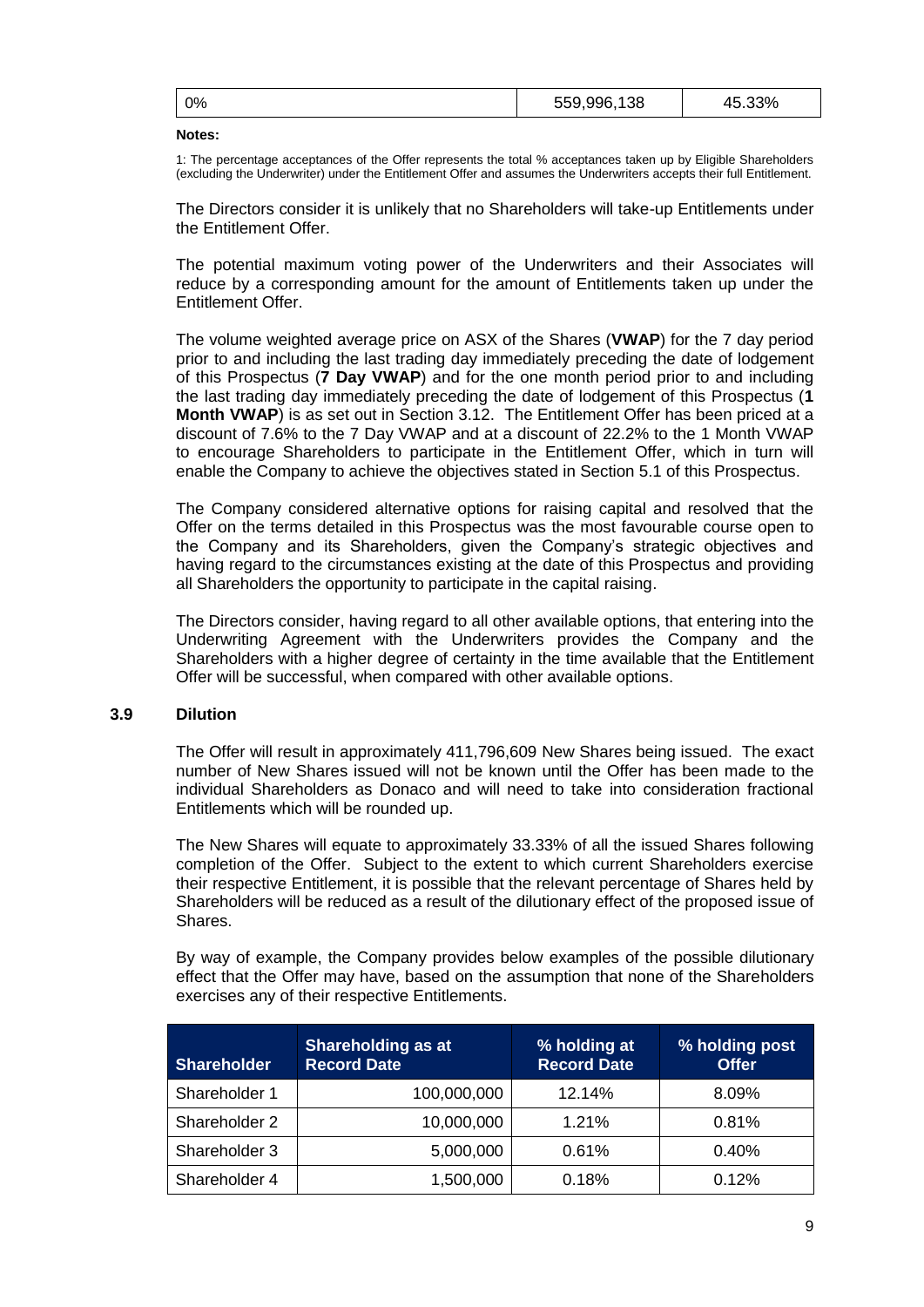| Shareholder 5 | 400.000 | 0.05% | $.03\%$ |
|---------------|---------|-------|---------|
|               |         |       |         |

#### **Notes:**

1. The dilutionary effect shown in the table above are shown as the maximum percentage on the assumption that Entitlements not accepted by Eligible Shareholders will be placed under the Underwriting Agreement and that no other Shares are issued prior to the Record Date.

#### **3.10 Capital structure**

Assuming that the Offer proceeds and is fully subscribed, the effect of the issue on the Company's share structure will be as follows:

| <b>Item</b>                                    | <b>Number</b> |
|------------------------------------------------|---------------|
| Shares on issue as at date of Prospectus       | 823,592,773   |
| New Shares to be offered pursuant to the Offer | 411,796,6091  |
| Total Shares on issue will be:                 | 1,235,389,382 |

**Notes:** 

1. The exact number of New Shares issued will not be known until the Offer has been made to the individual Shareholders as Donaco and will need to take into consideration fractional Entitlements which will be rounded up.

## **3.11 ASX Quotation**

Application for Official Quotation of the New Shares offered pursuant to this Prospectus will be made in accordance with the timetable set out in Section 1 of this Prospectus and the expected date of quotation and trading is as set out in the timetable in Section 1.

If ASX does not grant Official Quotation of the New Shares offered pursuant to this Prospectus before the expiration of three months after the date of issue of the Prospectus, (or such period as permitted by ASIC), the Company will not issue any New Shares and the Company will repay all Application Monies for the New Shares within the time prescribed under the Corporations Act, without interest.

The fact that ASX may grant Official Quotation to the New Shares is not to be taken in any way as an indication of the merits of the Company or the New Shares offered for subscription.

Applicants who sell New Shares before they receive their holding statements will do so at their own risk. The Company and the Underwriters disclaim all liability, in tort (including negligence), statute or otherwise, to persons who trade New Shares before receiving their holding statements.

#### **3.12 Market price of shares**

The Company is a disclosing entity for the purposes of the Corporations Act and its Shares are enhanced disclosure securities quoted on ASX.

The Offer for New Shares under this Prospectus, at \$0.035 per New Share, is equal to the last recorded closing sale price of the Shares and at a discount to the 7 day VWAP and the 1 month VWAP as outlined below:

| <b>Reference Date/Period</b>                                                                                     | <b>Price</b> | <b>Offer Price</b><br><b>Discount</b> |
|------------------------------------------------------------------------------------------------------------------|--------------|---------------------------------------|
| Last recorded closing sale price of Shares on ASX<br>prior to lodgement of this Prospectus (Last Trading<br>Day) | \$0.035      | $0\%$                                 |
| Volume weighted average price ("VWAP") per                                                                       | \$0.0379     | 7.6%                                  |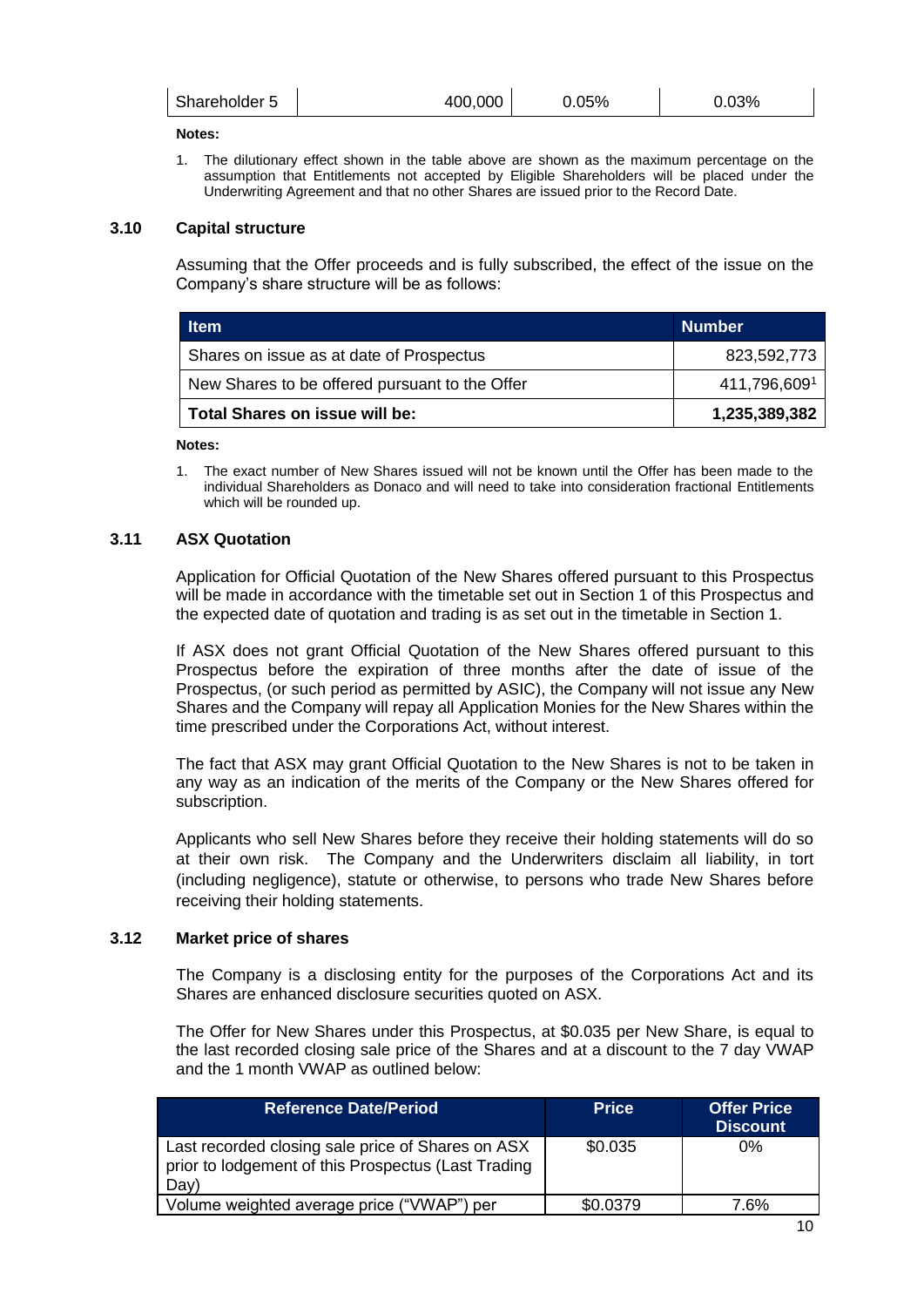| Share for the seven day period prior to and<br>including the Last Trading Day          |         |       |
|----------------------------------------------------------------------------------------|---------|-------|
| VWAP per Share for the one month period prior to<br>and including the Last Trading Day | \$0.045 | 22.2% |

The highest, lowest and last market sale prices of the Shares on ASX during the three months immediately preceding the date of the Prospectus and the respective last dates of those sales were:

| Highest | \$0.056 | 4 June 2020 |
|---------|---------|-------------|
| Lowest  | \$0.030 | 1 July 2020 |
| Last    | \$0.035 | 2 July 2020 |

## **3.13 Non-renounceable**

The Entitlement Offer is non-renounceable. Where an Eligible Shareholder does not take up their Entitlement under a non-renounceable Entitlement Offer, their shareholding will be diluted with no compensating cash payment.

## **3.14 Forward-looking statements**

This Prospectus contains forward-looking statements which are identified by words such as 'may', 'could', 'believes', 'estimates', 'targets', 'expects', or 'intends' and other similar words that involve risks and uncertainties.

Any forward-looking statements involve known and unknown risks, uncertainties, assumptions and other important factors that could cause actual results, performance, events or outcomes to differ materially from the results, performance, events or outcomes expressed or anticipated in these statements, many of which are beyond the control of the Company and the Directors. Such forward-looking statements are subject to various risk factors and are based on an assessment of present economic and operating conditions, and on a number of best estimate assumptions regarding future events and actions that, as at the date of this Prospectus, are expected to take place. The forward-looking statements should be read in conjunction with, and are qualified by reference to, the risk factors as set out in Section [7](#page-28-0) and other information contained in this Prospectus.

Neither the Company nor any other person, gives any representation, warranty, assurance or guarantee that the occurrence of the events expressed or implied in any forward-looking statement will actually occur and investors are cautioned not to place undue reliance on such forward-looking statements. Any such forward-looking statements are subject to significant uncertainties and contingencies, many of which are outside the control of the Company.

The Company, the Directors and the Company's management cannot and do not:

- give any assurance that the results, performance or achievements expressed or implied by the forward-looking statements contained in this Prospectus will actually occur and investors are cautioned not to place undue reliance on these forwardlooking statements; and
- intend to update or revise forward-looking statements, or to publish prospective financial information in the future, regardless of whether new information, future events or any other factors affect the information contained in this Prospectus, other than to the extent required by law under the Corporations Act and the ASX Listing Rules.

There is no assurance that any of the estimates or projections contained in this Prospectus will be achieved. Estimates and projections involve risks and uncertainties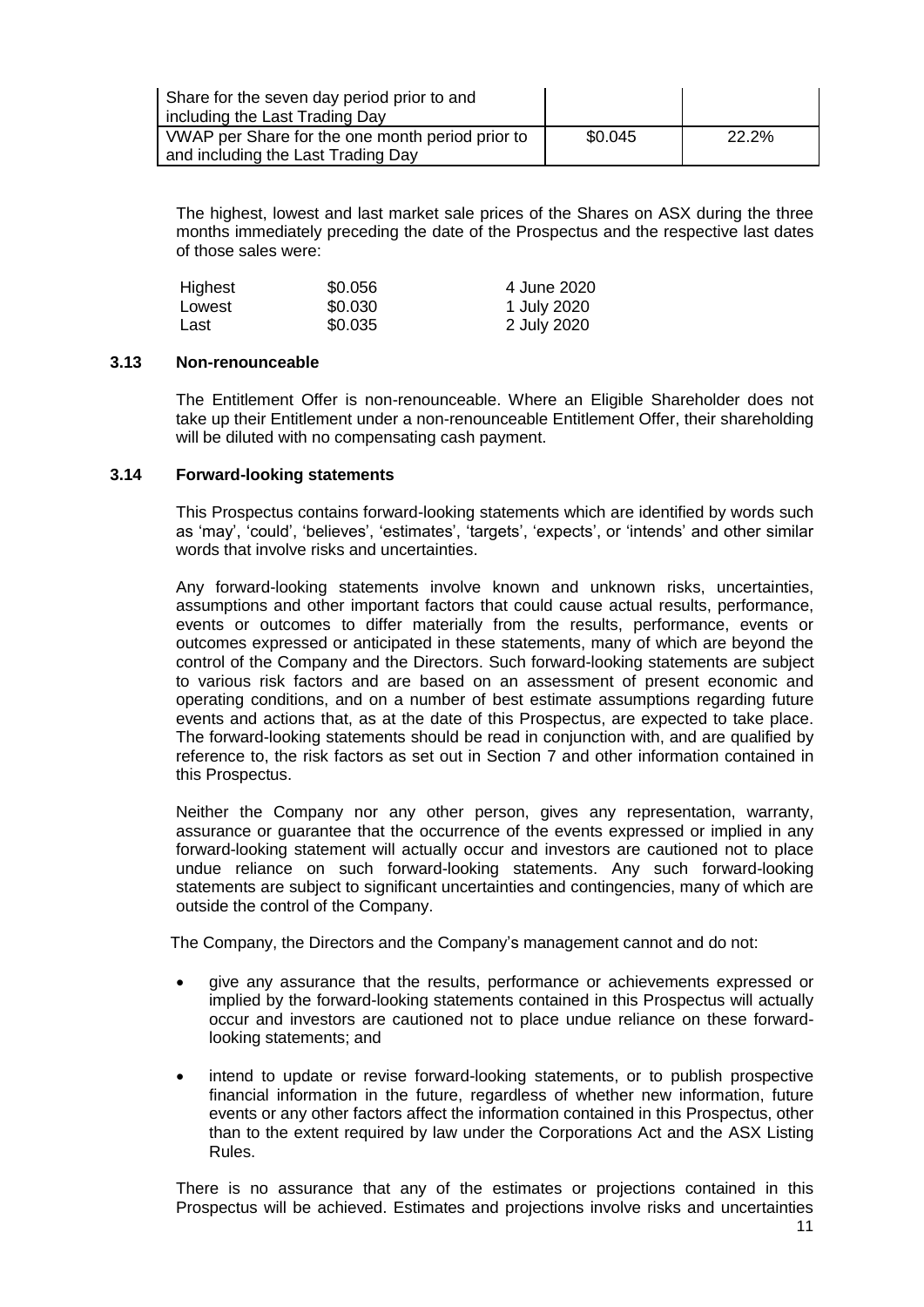and are subject to change based on various factors, including those discussed in the risk factors set out in Section [7.](#page-28-0)

## **3.15 Enquiries**

Before making a decision about investing in the Entitlement Offer, investors may consider it prudent to seek advice from their stockbroker, accountant, financial adviser, taxation adviser or other independent professional adviser to determine whether making such investment meets their objectives, financial situation and needs.

If an Eligible Shareholder has any questions on how to complete the personalised Entitlement and Acceptance Form accompanying this Prospectus which Eligible Shareholders may use to apply for New Shares under the Entitlement Offer, please call the Share Registry between 9:00 a.m. and 5:00 p.m. (AEST) Monday to Friday during the period on and from and including the date on which the Entitlement Offer opens up to and including the Closing Date:

Within Australia: 1300 288 664

Outside Australia: +61 2 9698 5414

If you have lost or destroyed your Entitlement and Acceptance Form and would like a replacement form, please call the applicable number above.

Enquiries relating to this Prospectus should be directed to the Company by telephone on + 61 2 9106 2149 or facsimile on + 61 2 9106 2106, or email to [marika.white@donacointernational.com.](mailto:marika.white@donacointernational.com)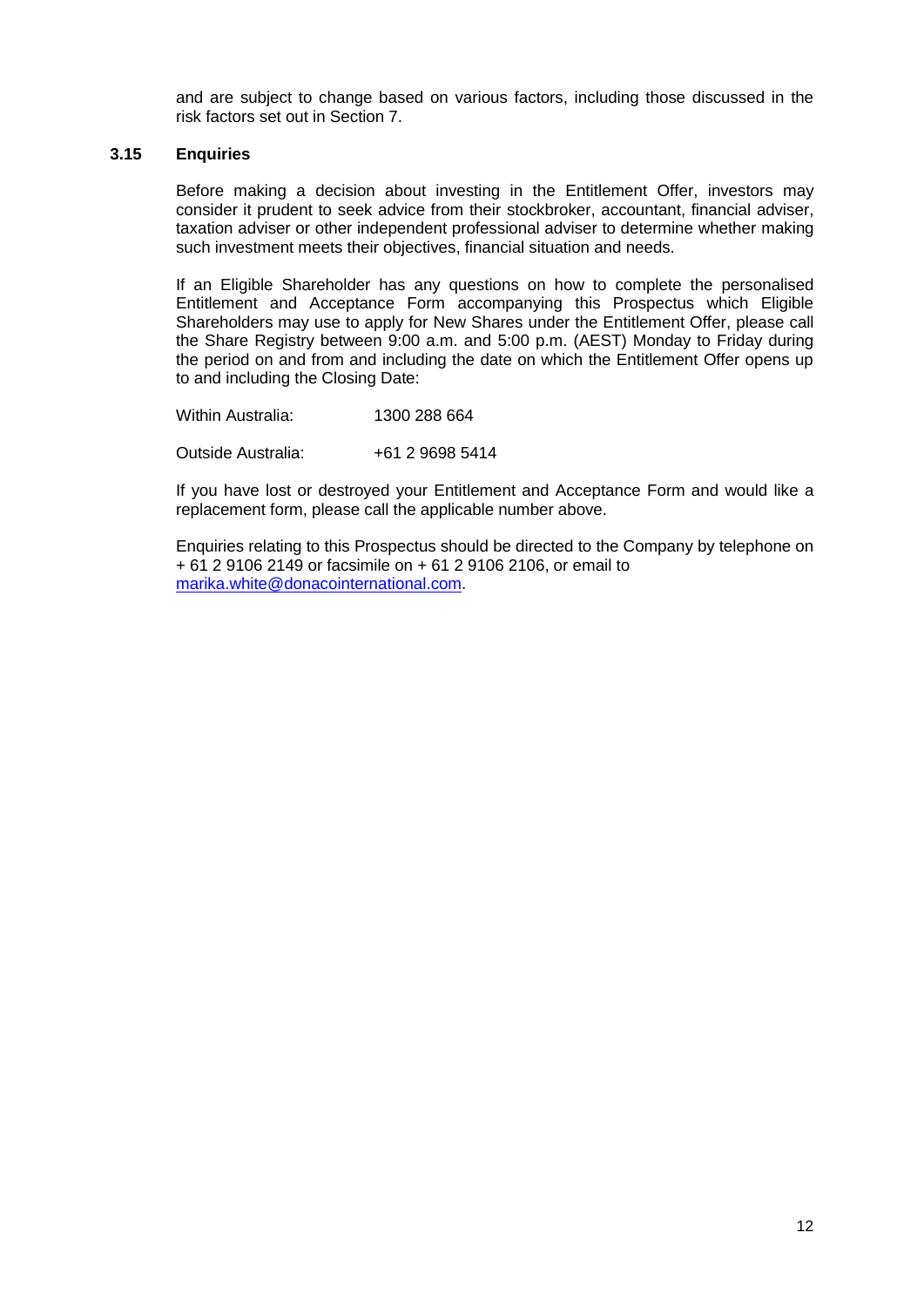# <span id="page-14-0"></span>**4. DETAILS OF THE OFFER**

## **4.1 The Offer**

This Prospectus is in relation to the Entitlement Offer as set out in Section 4.2 of this Prospectus.

Based on the capital structure of the Company as at the date of this Prospectus, (and assuming no further Shares are issued prior to the Record Date), approximately 411,796,609 New Shares will be issued pursuant to the Offer to raise approximately A\$14.41 million (before the costs of the Offer). The exact number of New Shares issued will not be known until the Offer has been made to the individual Shareholders as the Company will need to take into consideration fractional Entitlements which will be rounded up.

All of the New Shares offered under this Prospectus will rank equally with the Shares on issue at the date of this Prospectus. Please refer to Section [6](#page-26-0) of this Prospectus for further information regarding the rights and liabilities attaching to the New Shares.

The purpose of the Offer and the intended use of funds raised are set out in Section 5 of this Prospectus.

## **4.2 The Entitlement Offer**

The Entitlement Offer is being made as a non-renounceable entitlement issue of one (1) New Share for every two (2) Shares held by Eligible Shareholders at the Record Date, at an issue price of \$0.035 per New Share, which is equal to the last closing price of \$0.035 prior to the date of this Prospectus and is at a discount of 7.6% to the 7 Day VWAP and at a discount of 22.2% to the 1 Month VWAP as shown in Section 3.12.

Fractional Entitlements will be rounded up to the nearest whole number.

## **4.3 Minimum subscription amount**

The minimum subscription amount of the Offer is A\$14,412,881 (**Minimum Subscription Amount**). The Minimum Subscription Amount is fully underwritten, subject to the terms of the Underwriting Agreement which are summarised in Section 8.4(a).

## **4.4 Conditions of Offer**

No Shares will be issued under this Prospectus until the Minimum Subscription Amount has been raised. If the Minimum Subscription Amount has not been raised within four months after the date of issue of this Prospectus, the Company will either repay the Application Monies to the Applicants or issue a supplementary prospectus or replacement prospectus and allow Applicants one month to withdraw their Application and to be repaid their Application Monies which will be done within the time limit in the Corporations Act and will be repaid without interest.

## *4.5* **Acceptance of the Entitlement Offer**

A personalised Entitlement and Acceptance Form accompanies this Prospectus for your use if you are an Eligible Shareholder. You may participate in the Entitlement Offer as follows:

## (a) **if you wish to accept your full Entitlement:**

(i) complete the Entitlement and Acceptance Form, filling in the details in the spaces provided including your contact details to become an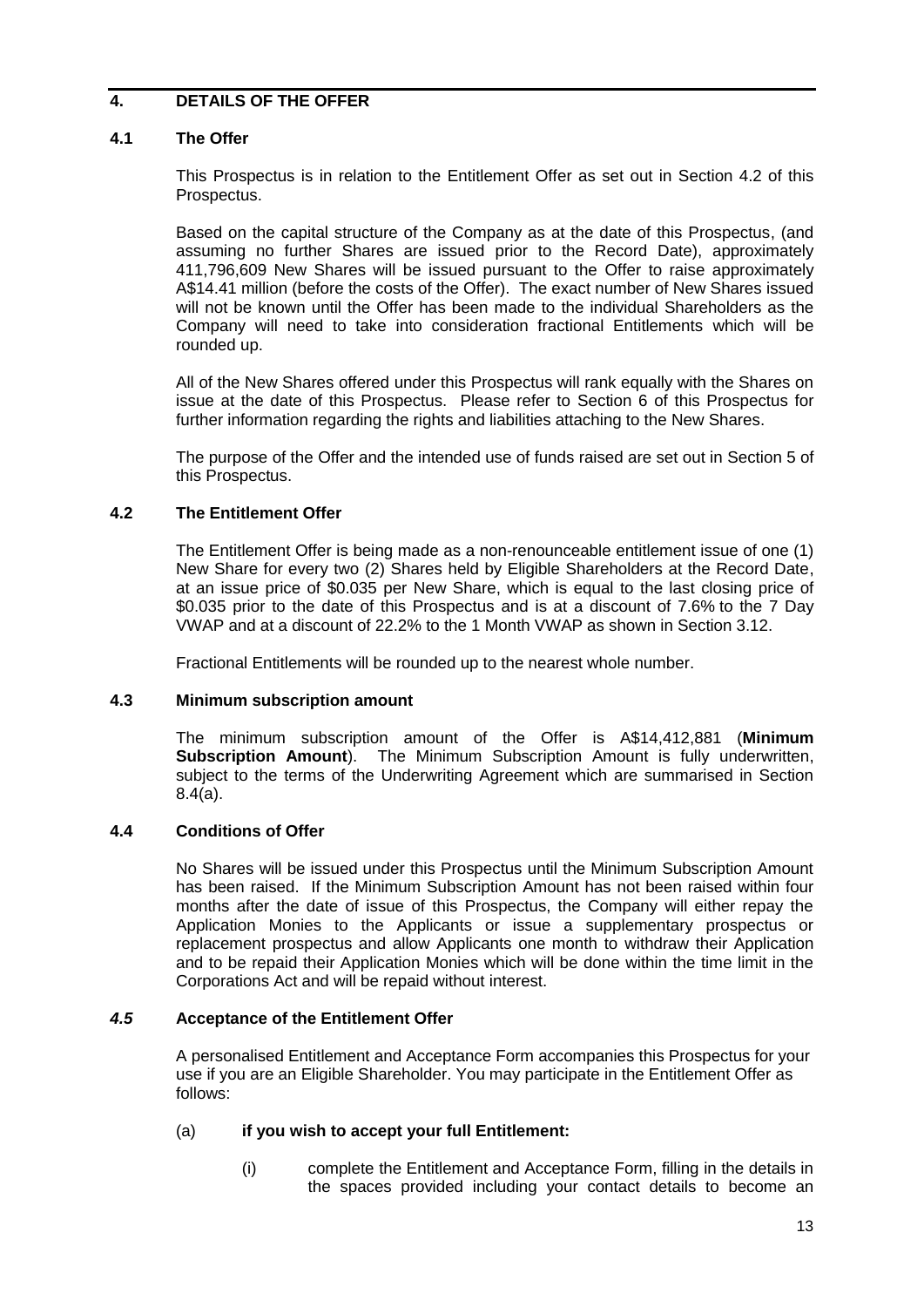electronic Shareholder and return to our Share Registry by email to hello@automicgroup.com; and

(ii) arrange payment via BPAY® or electronic funds transfer (**EFT**) for the full amount indicated on the Entitlement and Acceptance Form (at \$0.035 per New Share); or

## (b) **if you only wish to accept part of your Entitlement:**

- (i) fill in the number of Entitlement Shares that you wish to accept in the space provided on the Entitlement and Acceptance Form, including your contact details to become an electronic Shareholder and return to our Share Registry by email to hello@automicgroup.com; and
- (ii) arrange payment via BPAY® or EFT, for the appropriate Application Monies (at \$0.035 per New Share); or

#### (c) **if you do not wish to accept any part of your Entitlement, you do not have to do anything.**

Shareholders should note that if they do not participate in the Offer, their holdings are likely to be diluted by approximately 33.3% (as compared to their holdings and number of Shares on issue as at the date of the Prospectus). Examples of how the dilution may impact Shareholders is set out in Section 3.9.

No brokerage or stamp duty is payable on the issue of New Shares.

If the Entitlement and Acceptance Form is not completed correctly, the Company can reject it or treat it as valid. The Company's decision as to whether to reject the Entitlement & Acceptance Form or treat it as valid and how to construe, amend or complete it is final.

The Closing Date for acceptance of the Entitlement Offer is **23 July 2020** (however that date may be varied by the Company, in accordance with the ASX Listing Rules and the Underwriting Agreement).

## *Representations*

Returning a completed Entitlement and Acceptance Form or payment of any Application Monies by BPAY® or EFT will be taken to constitute a representation by you that:

- (a) you received a copy of this Prospectus and the accompanying Entitlement and Acceptance Form, and read them both in their entirety;
- (b) you acknowledge that once the Entitlement and Acceptance Form is completed, or a BPAY® payment or EFT payment instruction given in relation to any application monies, the application may not be varied or withdrawn except as required by law;
- (c) you acknowledge that the Shares have not been, and will not be, registered under the US Securities Act or the securities laws of any state or other jurisdiction of the United States, and, accordingly, the Shares may not be offered, sold or otherwise transferred except in accordance with an available exemption from, or in a transaction not subject to, the registration requirements of the US Securities Act and any other applicable securities laws;
- (d) you acknowledge that the Shares may only be offered and sold outside the United States in "offshore transactions" (as defined in and in reliance on Regulation S under the US Securities Act);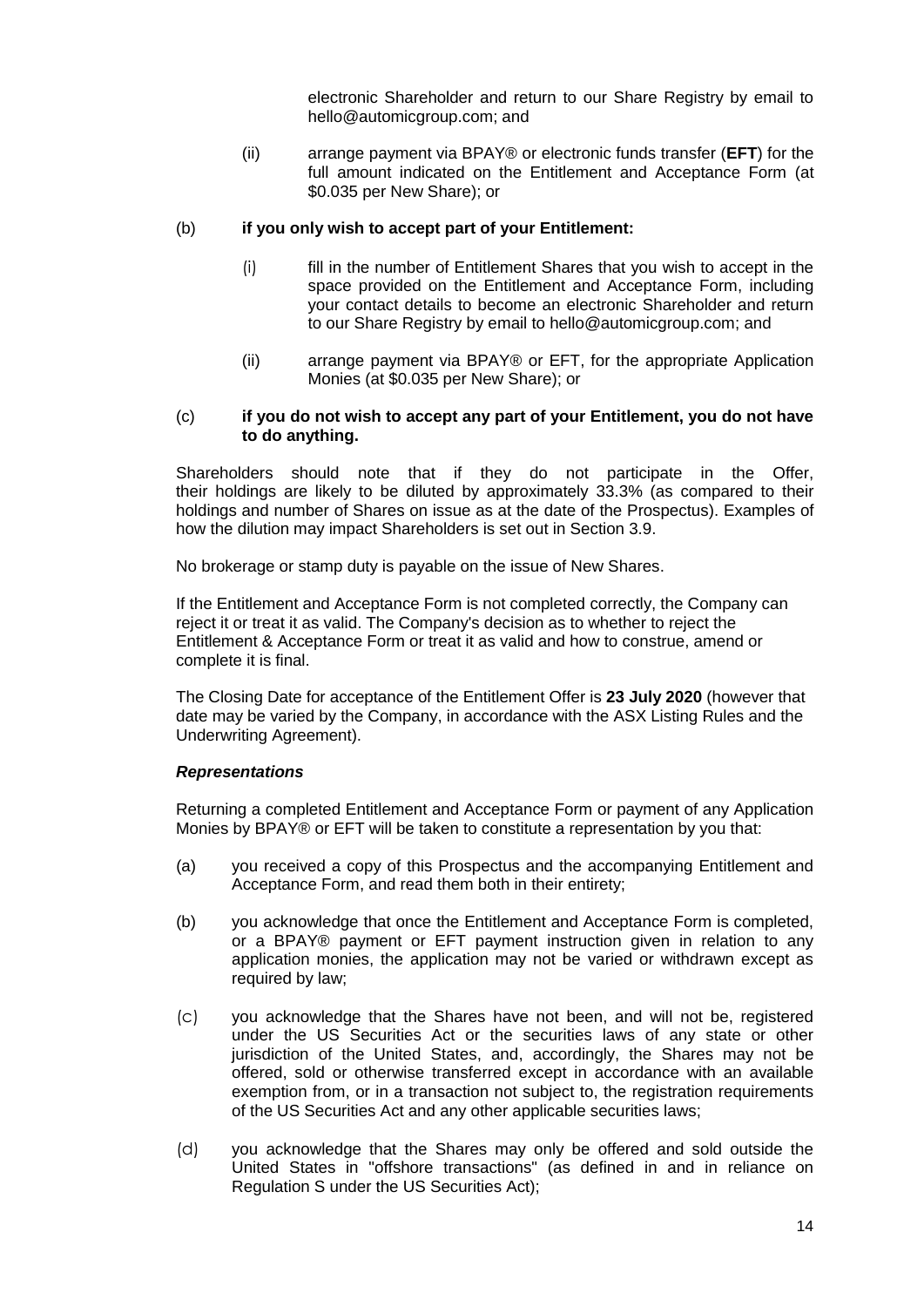- (e) you represent that you are not in the United States and you are not subscribing for Shares for the account or benefit of a person in the United States;
- (f) you have not, and will not, send, release or distribute this document or any materials relating to the Entitlement Offer to any person in the United States or any other country outside the Permitted Jurisdictions;
- (g) if in the future you decide to sell or otherwise transfer the Shares, you will do so in a regular way on ASX where neither you nor any person acting on your behalf know, or have reason to know, that the sale has been pre-arranged with, or that the purchaser is, a person in the United States; and
- (h) if you are acting as a trustee, nominee or custodian, each beneficial holder on whose behalf you are participating is a resident in a Permitted Jurisdiction, and you have not sent this document, or any materials relating to the Entitlement Offer, to any person outside the Permitted Jurisdictions in compliance with the applicable laws.

## **4.6 Payment by BPAY® or electronic funds transfer (EFT)**

For payment by BPAY® or EFT, please follow the instructions on the Entitlement and Acceptance Form. You can only make a payment via:

- (a) BPAY® if you are the holder of an account with an Australian financial institution that supports BPAY® transactions; or
- (b) EFT if you are a holder of an account that supports EFT transactions to an Australian bank account.

Please note that should you choose to pay by BPAY® or EFT:

- (c) you do not need to submit the Entitlement and Acceptance Form but are taken to have made the declarations on that Entitlement and Acceptance Form; and
- (d) if you do not pay for your Entitlement in full, you are deemed to have taken up your Entitlement in respect of such whole number of Shares which is covered in full by your Application Monies.

#### **It is your responsibility to ensure that your BPAY® or EFT payment is received by the Share Registry by no later than 5:00 pm (AEST) on the Closing Date. You should be aware that your financial institution may implement earlier cut-off times with regards to electronic payment and you should therefore take this into consideration when making payment.**

Any Application Monies received for more than your final allocation of New Shares (only where the amount is \$1.00 or greater) will be refunded. No interest will be paid on any Application Monies received or refunded.

The Offer is non-renounceable. Accordingly, a Shareholder may not sell or transfer all or any part of their Entitlement.

## **4.7 Underwritten**

The Offer is fully underwritten by the Underwriters, refer to Sections 3.7, 3.8 and 8.4(a) of this Prospectus for further details.

## **4.8 Issue of Shares**

New Shares issued pursuant to the Entitlement Offer will be issued in accordance with the ASX Listing Rules and the timetable set out in Section 1 of this Prospectus. Where,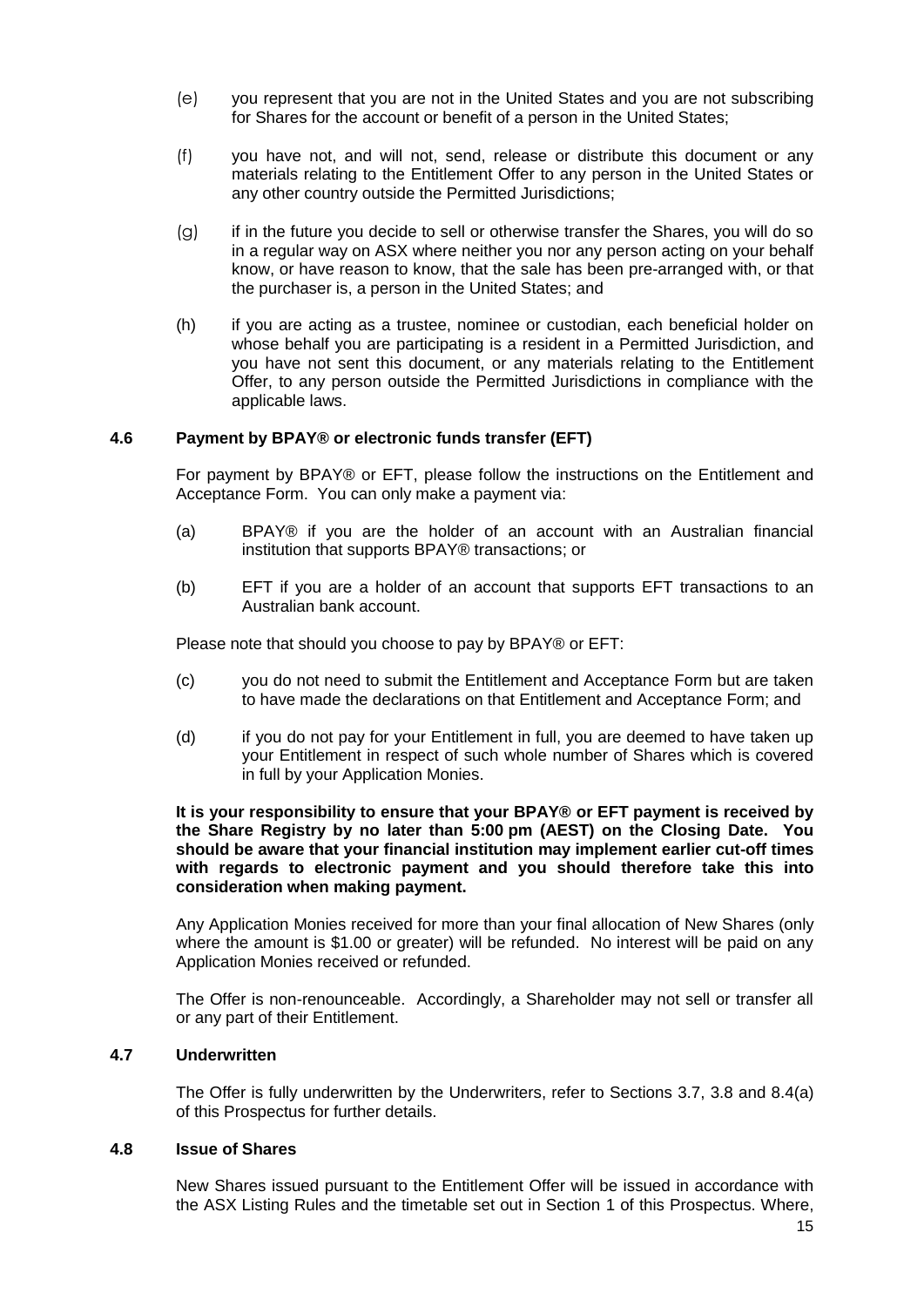under the Entitlement Offer the number of New Shares issued to an Applicant is less than the number of New Shares applied for by that Applicant or where no issue of New Shares is made to the Applicant, any surplus Application Monies will be refunded without any interest to the Applicant as soon as practicable after the Closing Date.

Pending the later of the issue of the Shares, payment of refunds pursuant to this Prospectus and ASX granting Official Quotation of the Shares offered under this Prospectus, all Application Monies will be held by the Company in trust for the Applicants in a separate bank account as required by the Corporations Act. The Company, however, will be entitled to retain all interest that accrues on that bank account and each Applicant waives the right to claim interest.

Holding statements for Shares issued under the Entitlement Offer will be mailed in accordance with the ASX Listing Rules and timetable set out in Section 1 of this Prospectus as soon as practicable after their issue.

## **4.9 Overseas Shareholders**

This Prospectus and the Offer do not, and are not intended to, constitute an offer in any place or jurisdiction in which, or to any person to whom, it would not be lawful to make such an offer or to issue this Prospectus. This Prospectus may not be distributed in the United States. This Prospectus does not constitute an offer to sell, or a solicitation of an offer to buy, securities in the United States. Any securities described in this Prospectus have not been, and will not be, registered under the US Securities Act of 1933 and may not be offered or sold in the United States except in transactions exempt from, or not subject to, registration under the US Securities Act of 1933 and applicable US state securities law.

No action has been taken to register or qualify the Shares or the Offer, or to otherwise permit a public offering of Shares, in any jurisdiction outside Australia. The distribution of this Prospectus in jurisdictions outside Australia may be restricted by law and persons who come into possession of this Prospectus outside Australia should seek advice on and observe any such restrictions. Any failure to comply with such restrictions may constitute a violation of applicable securities laws.

The Company has determined that it is not practicable for the Company to comply with the securities laws of certain overseas jurisdictions having regard to the number of Shareholders in those jurisdictions, the number and value of Shares these Shareholders would be offered and the cost of complying with regulatory requirements in each relevant jurisdiction. Accordingly, the Offer is not being extended and New Shares will not be issued to Shareholders with a registered address which is outside:

- (a) Australia
- (b) Denmark
- (c) Hong Kong
- (d) Malaysia
- (e) New Zealand
- (f) Philippines
- (g) Singapore
- (h) Switzerland
- (i) Thailand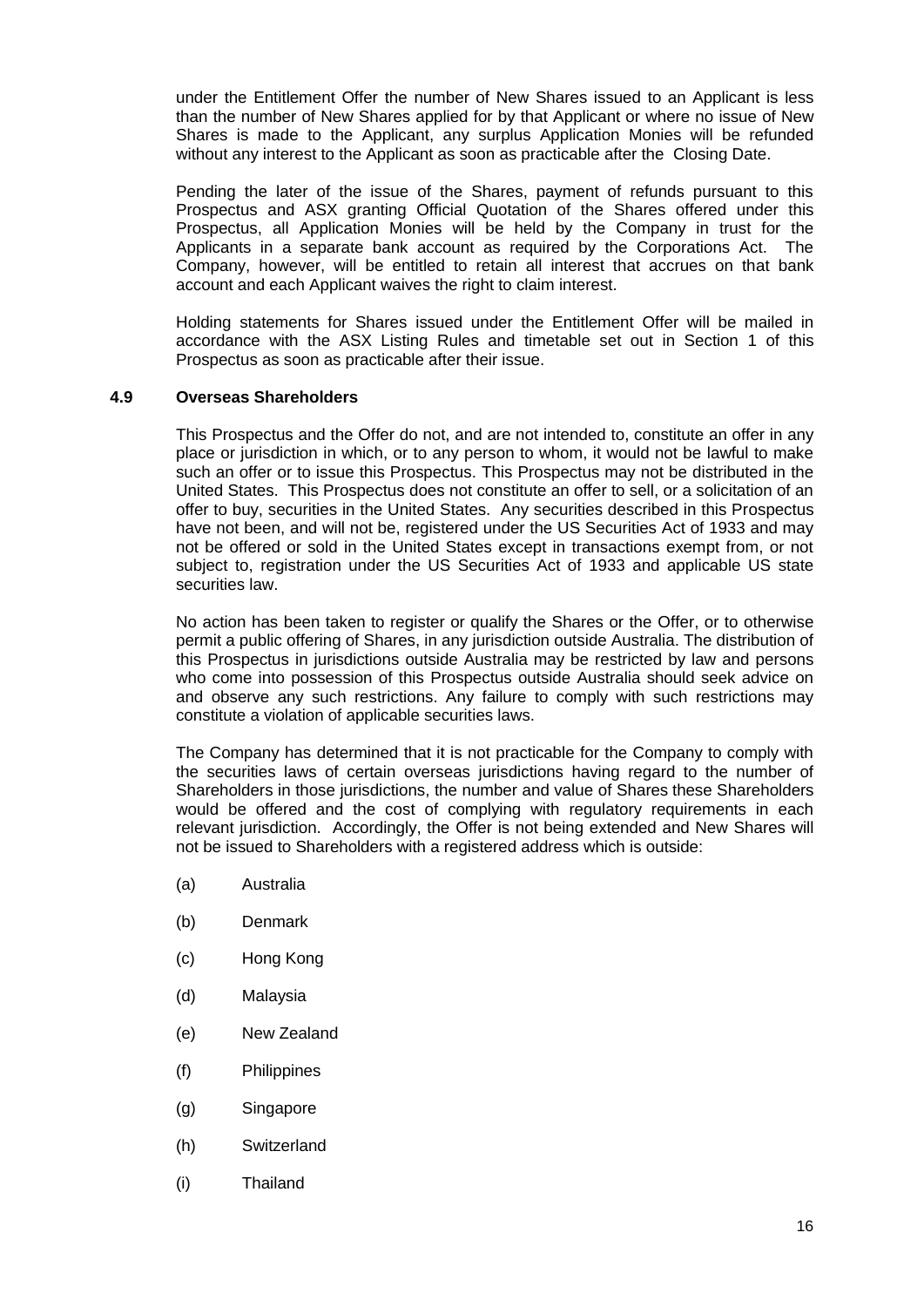# (j) United Kingdom

## **European Union**

This document has not been, and will not be, registered with or approved by any securities regulator in the European Union. Accordingly, this document may not be made available, nor may the Shares be offered for sale, in the European Union except in circumstances that do not require a prospectus under Article 1(4) of Regulation (EU) 2017/1129 of the European Parliament and the Council of the European Union (the "Prospectus Regulation").

In accordance with Article 1(4) of the Prospectus Regulation, an offer of Shares in each member state of the European Union is limited:

- to persons who are "qualified investors" (as defined in Article 2(e) of the Prospectus Regulation);
- to fewer than 150 natural or legal persons (other than qualified investors); or
- in any other circumstance falling within Article  $1(4)$  of the Prospectus Regulation.

## **Hong Kong**

**WARNING:** The contents of this document has not been reviewed by any Hong Kong regulatory authority. You are advised to exercise caution in relation to the offer. If you are in doubt about any contents of this document, you should obtain independent professional advice.

## **Malaysia**

No approval from, or recognition by, the Securities Commission of Malaysia has been or will be obtained in relation to any offer of the Shares. The Shares may not be offered or sold in Malaysia except to existing Shareholders of the Company pursuant to Part I of Schedule 6 of the Malaysian Capital Markets and Services Act.

## **New Zealand**

The Shares are not being offered to the public within New Zealand other than to existing Shareholders of the Company with registered addresses in New Zealand, to whom the offer of these Shares is being made in reliance on the transitional provisions of the Financial Markets Conduct Act 2013 (New Zealand) and the Securities Act (Overseas Companies) Exemption Notice 2013 (New Zealand).

This Prospectus has been prepared in compliance with Australian law and has not been registered, filed with or approved by any New Zealand regulatory authority. This document is not a product disclosure statement under New Zealand law and is not required to, and may not, contain all the information that a product disclosure statement under New Zealand law is required to contain.

## **Philippines**

**THE SECURITIES BEING OFFERED OR SOLD HAVE NOT BEEN REGISTERED WITH THE PHILIPPINE SECURITIES AND EXCHANGE COMMISSION ("SEC") UNDER THE PHILIPPINE SECURITIES REGULATION CODE (THE "CODE"). ANY FUTURE OFFER OR SALE THEREOF IS SUBJECT TO REGISTRATION REQUIREMENTS UNDER THE CODE UNLESS SUCH OFFER OR SALE QUALIFIES AS AN EXEMPT TRANSACTION.**

The Shares are being offered or sold to existing Shareholders of the Company in an exempt transaction under Section 10.l(e) of the Code. The Company has not sought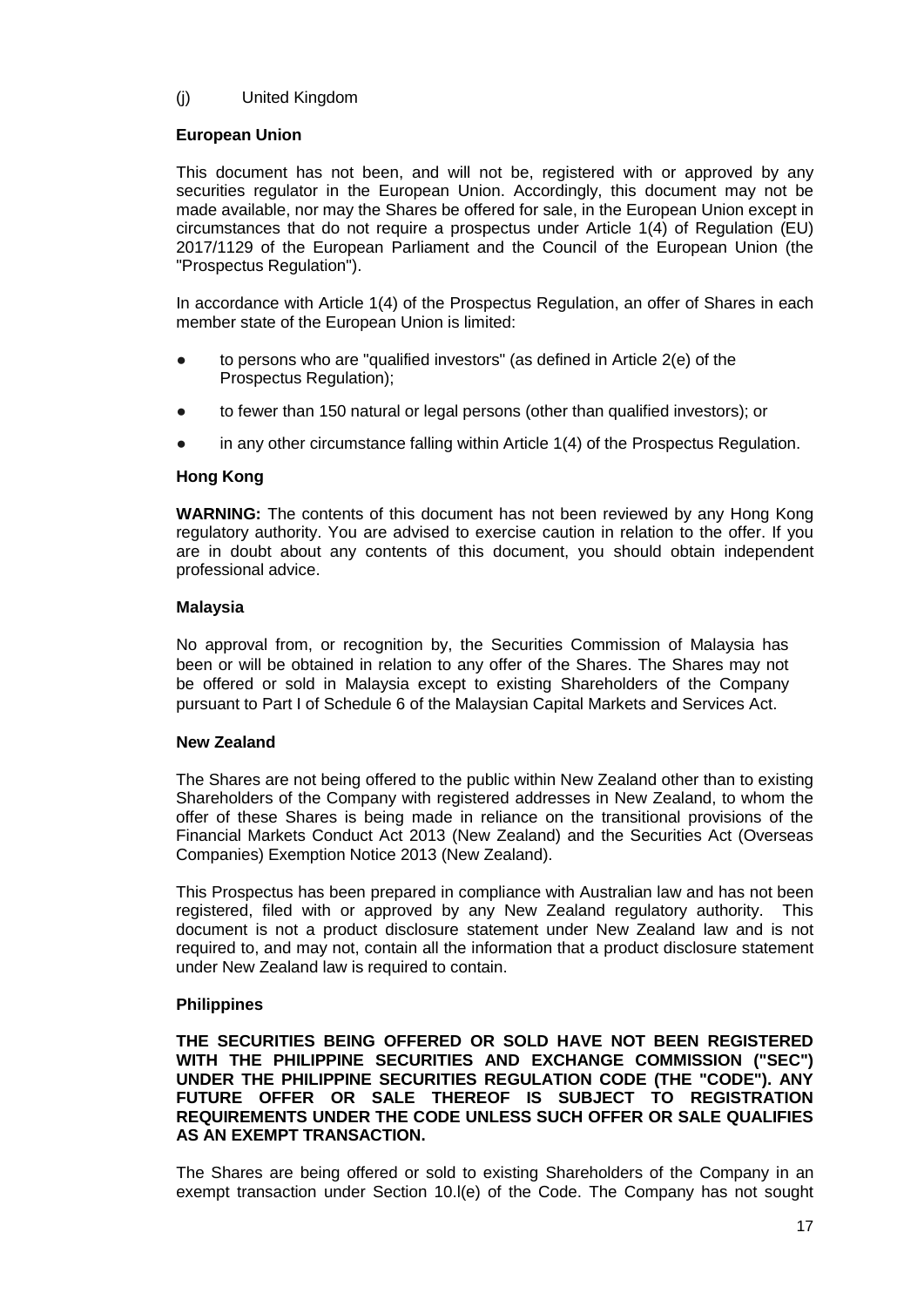confirmation, and the SEC has not confirmed, whether the Offer qualifies as an exempt transaction under the Code.

## **Singapore**

This document and any other materials relating to the Shares have not been, and will not be, lodged or registered as a prospectus in Singapore with the Monetary Authority of Singapore. Accordingly, this document and any other document or materials in connection with the offer or sale, or invitation for subscription or purchase, of Shares may not be issued, circulated or distributed, nor may these securities be offered or sold, or be made the subject of an invitation for subscription or purchase, whether directly or indirectly, to persons in Singapore except pursuant to and in accordance with exemptions in Subdivision (4) Division 1, Part XIII of the Securities and Futures Act, Chapter 289 of Singapore (the "SFA"), or as otherwise pursuant to, and in accordance with the conditions of any other applicable provisions of the SFA.

This document has been given to you on the basis that you are an existing holder of the Company's shares. In the event that you are not such a shareholder, please return this document immediately. You may not forward or circulate this document to any other person in Singapore.

Any offer is not made to you with a view to the Shares being subsequently offered for sale to any other party. There are on-sale restrictions in Singapore that may be applicable to investors who acquire Shares. As such, investors are advised to acquaint themselves with the SFA provisions relating to resale restrictions in Singapore and comply accordingly.

## **Switzerland**

The Shares may not be publicly offered in Switzerland and will not be listed on the SIX Swiss Exchange or on any other stock exchange or regulated trading facility in Switzerland. Neither this document nor any other offering or marketing material relating to the Shares constitutes a prospectus or a similar notice as such terms are understood pursuant to Article 35 of the Swiss Financial Services Act (FinSA) or the listing rules of any stock exchange or regulated trading facility in Switzerland. Neither this document nor any other offering or marketing material relating to the Shares or the offering may be publicly distributed or otherwise made publicly available in Switzerland.

Neither this document nor any other offering or marketing material relating to the offering, the Company or the Shares have been or will be filed with or approved by any Swiss regulatory authority or authorized review body. In particular, this document will not be filed with, and the offer of Shares will not be supervised by, the Swiss Financial Market Supervisory Authority (FINMA).

This document is personal to the recipient only and not for general circulation in Switzerland.

## **Thailand**

This document is not intended to be an offer, sale or invitation for subscription or purchase of securities in Thailand. This document has not been registered as a prospectus with the Office of the Securities and Exchange Commission of Thailand. Accordingly, this document and any other document relating to the offer, sale or invitation for subscription or purchase, of the Shares may not be circulated or distributed, nor may the Shares be offered or sold, or be made the subject of an invitation for subscription or purchase, whether directly or indirectly, to the public of Thailand.

## **United Kingdom**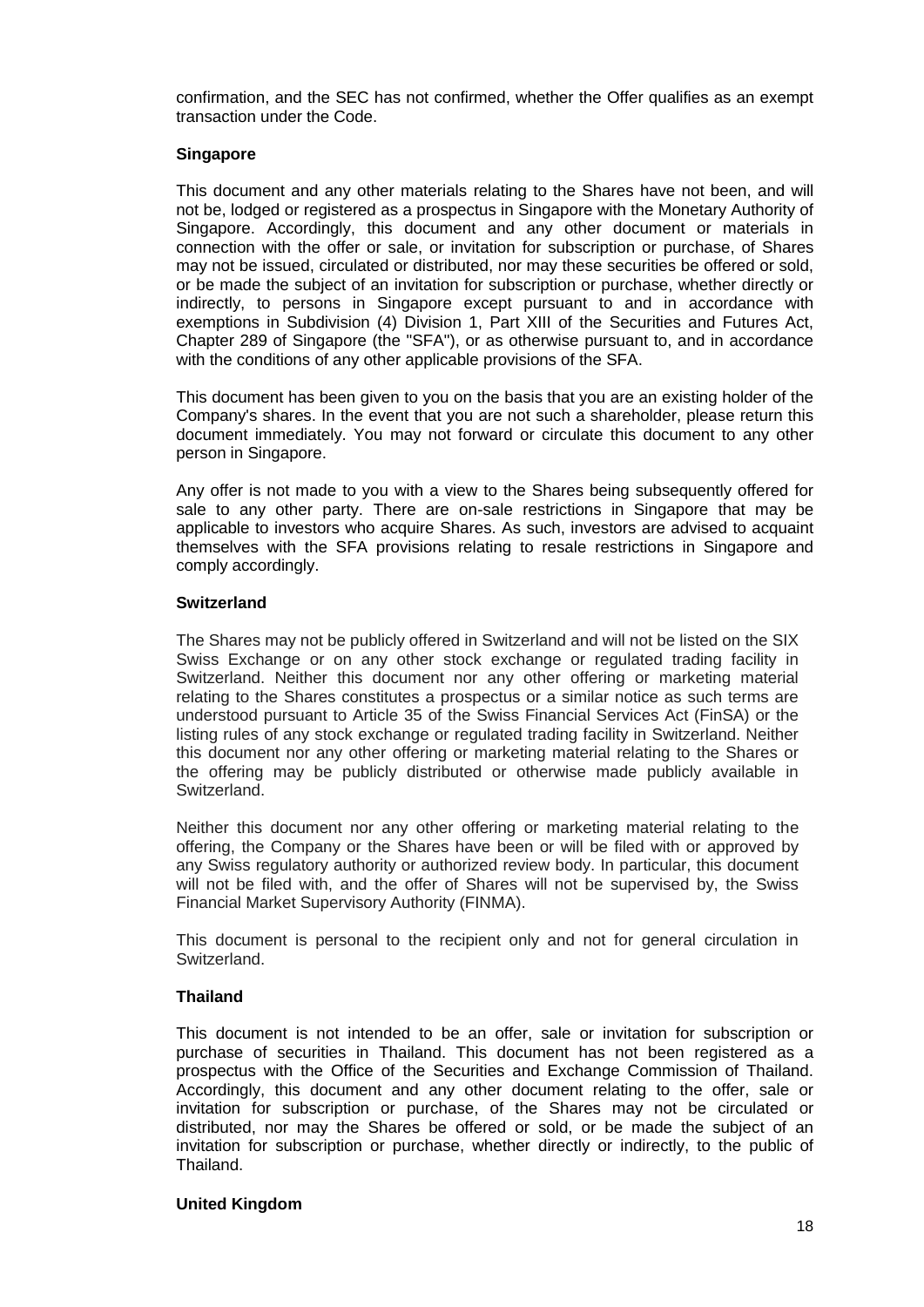Neither this document nor any other document relating to the offer has been delivered for approval to the Financial Conduct Authority in the United Kingdom and no prospectus (within the meaning of section 85 of the Financial Services and Markets Act 2000, as amended ("FSMA")) has been published or is intended to be published in respect of the Shares.

The Shares may not be offered or sold in the United Kingdom by means of this document or any other document, except in circumstances that do not require the publication of a prospectus under section 86(1) of the FSMA. This document is issued on a confidential basis in the United Kingdom to fewer than 150 persons who are existing Shareholders of the Company. This document may not be distributed or reproduced, in whole or in part, nor may its contents be disclosed by recipients, to any other person in the United Kingdom.

Any invitation or inducement to engage in investment activity (within the meaning of section 21 of the FSMA) received in connection with the issue or sale of the Shares has only been communicated or caused to be communicated and will only be communicated or caused to be communicated in the United Kingdom in circumstances in which section 21(1) of the FSMA does not apply to the Company.

In the United Kingdom, this document is being distributed only to, and is directed at, persons (i) who have professional experience in matters relating to investments falling within Article 19(5) (investment professionals) of the Financial Services and Markets Act 2000 (Financial Promotions) Order 2005 ("FPO"), (ii) who fall within the categories of persons referred to in Article 49(2)(a) to (d) (high net worth companies, unincorporated associations, etc.) of the FPO or (iii) to whom it may otherwise be lawfully communicated (together "relevant persons"). The investment to which this document relates is available only to relevant persons. Any person who is not a relevant person should not act or rely on this document.

## 4.12 **Ineligible Shareholders**

Shareholders who are not Eligible Shareholders are Ineligible Shareholders. The Entitlement Offer is not being extended to Ineligible Shareholders because of the small number of those Shareholders, the number and value of Shares that they hold and the cost of complying with the applicable regulations in jurisdictions outside those specified in section 4.11 above.

Accordingly, Ineligible Shareholders will not be entitled to participate in the Entitlement Offer. Instead, the following arrangements will apply:

- (a) The Company has appointed Grange Capital Partners Pty Ltd as nominee in relation to Ineligible Shareholders for the purposes of section 615 of the Corporations Act, whose appointment has been approved by ASIC (**Nominee**);
- (b) The Company will allot to the Nominee, the Shares that would otherwise be issued to Ineligible Shareholders, had they been included in the Entitlement Offer (**Ineligible Shareholder Shares**); and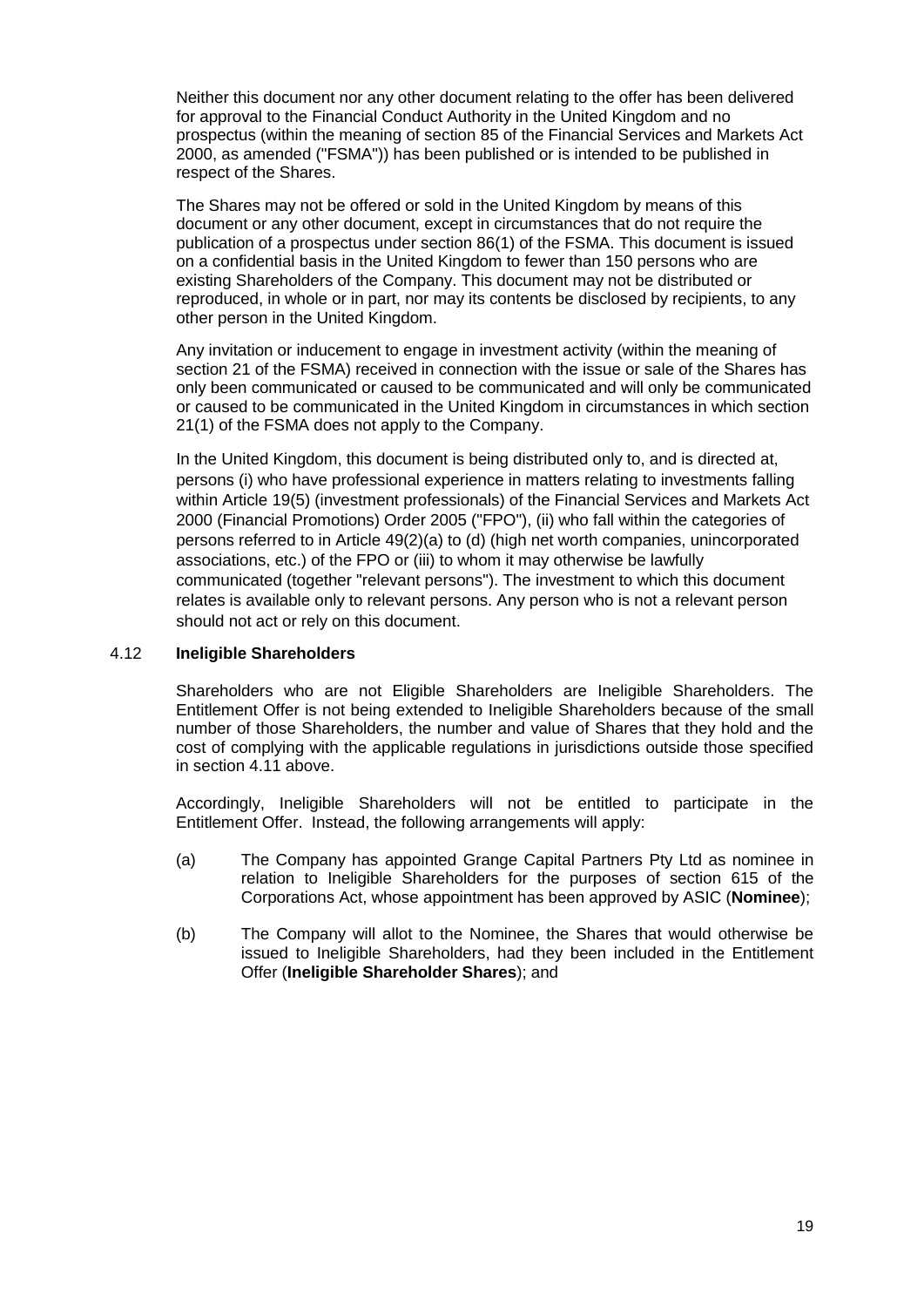(c) the Nominee will offer the New Shares that would otherwise be issued to Ineligible Shareholders for sale as soon as reasonably practicable. If the price received for such sales (if any) of Ineligible Shareholder Shares exceeds the Issue Price, the Nominee will pay to the Share Registry the sale proceeds, net of all expenses (including brokerage and any applicable taxes and charges) who will distribute to each of the Ineligible Shareholders their proportion of the proceeds of the sale (if any).

Ineligible Shareholders should note that the sale of any Shares may affect their Australian taxation position. It is recommended that Ineligible Shareholders obtain independent tax advice if they are in doubt as to the tax treatment of any cash proceeds they may receive. Where this Prospectus has been despatched to Ineligible Shareholders, it is provided for information purposes only.

## **4.10 Withdrawal of the Offer**

The Company reserves the right to withdraw all or part of the Offer, and this Prospectus, at any time, subject to applicable laws. In that case, the Company will refund Application Monies relating to any Shares not already issued in accordance with the Corporations Act and without payment of interest.

## **4.11 Enquiries**

Any questions concerning the Offer should be directed to the Company Secretary, Marika White on + 61 2 9106 2149.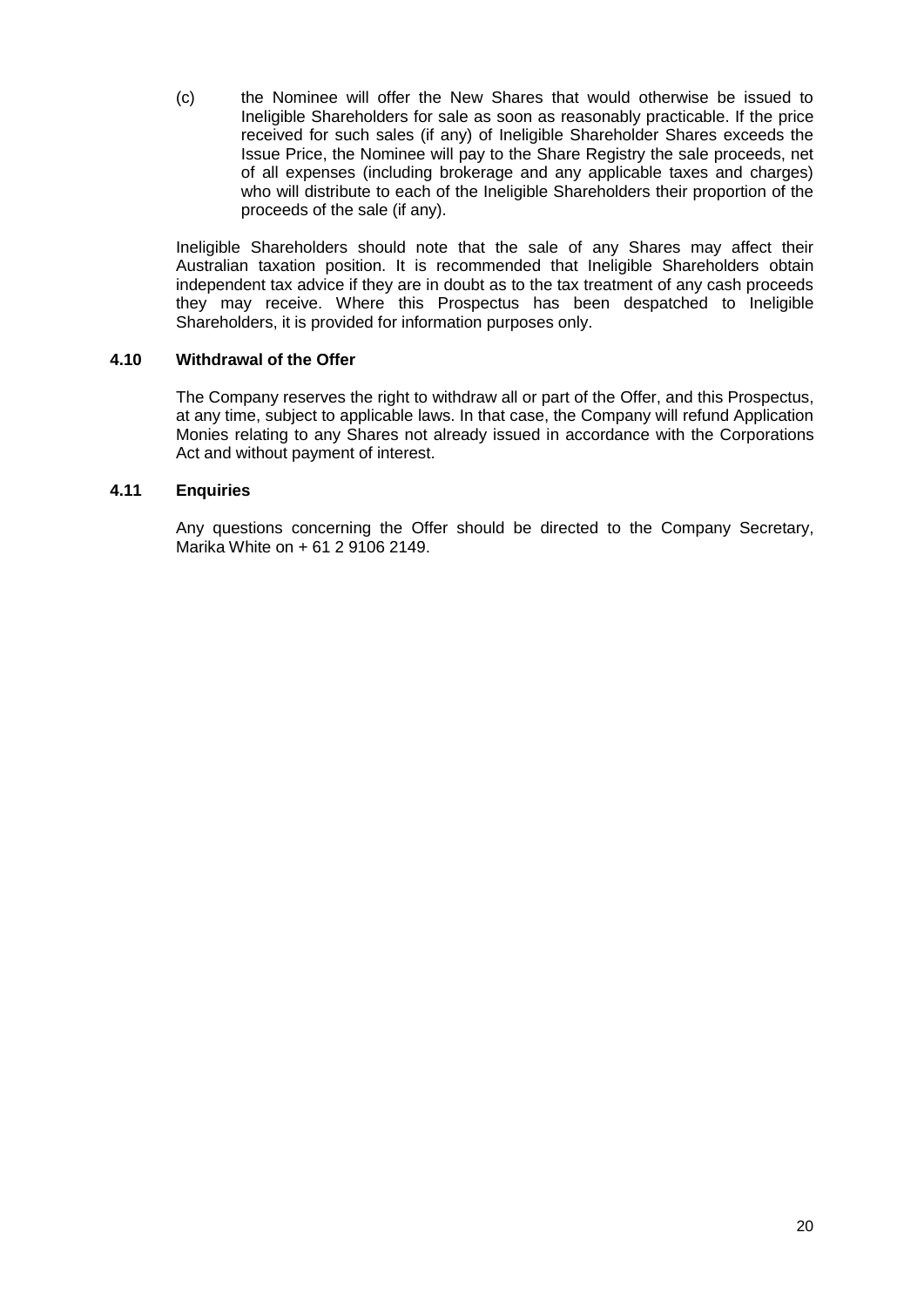# <span id="page-22-0"></span>**5. PURPOSE AND EFFECT OF THE OFFERS**

## <span id="page-22-1"></span>**5.1 Purpose of the Offer**

The purpose of the Offer is to raise approximately A\$14.41 million (before costs associated with the Offer).

The funds raised from the Offer are planned to be used in the period to 31 December 2020 in accordance with the table set out below.

| <b>Item</b>                | <b>Proceeds of the Offer</b>              |                   |
|----------------------------|-------------------------------------------|-------------------|
| <b>Funds Available</b>     |                                           | <b>A\$M</b>       |
| 1.                         | Existing cash reserves <sup>1</sup>       | 14.53             |
| 2.                         | <b>Entitlement Offer</b>                  | 14.41             |
|                            | <b>Total</b>                              | \$28.94           |
| <b>Allocation of Funds</b> |                                           | A\$M <sup>2</sup> |
| 1.                         | Administration, financing and other costs | 8.91              |
| 2.                         | Mega Bank loan repayment <sup>3</sup>     | 14.55             |
| 3.                         | Working capital                           | 5.14              |
| 4.                         | Cost of the Offer <sup>4</sup>            | 0.35              |
|                            | Total                                     | 28.94             |

#### **Notes:**

- 1. Unaudited cash balance as at 31 May 2020.
- 2. Converted at a USD/AUD exchange rate of 0.6875 being the RBA exchange rate as at 25 June 2020.
- 3. Principal repayment of the USD 10.00 million under the Mega Bank Facility comprising the USD5.0 million June 2020 repayment which is payable from the proceeds of the Entitlement Issue as outlined further in Section 8.4(b)(iv) and the USD5.0 million December 2020 repayment.
- 4. Refer to Section [8.10](#page-54-0) of the Prospectus for further details relating to the estimated expenses of the Offer.

The above table is a statement of the Company's current intentions as at the date of this Prospectus. As with any budget, intervening events and new circumstances have the potential to affect the manner in which the funds are ultimately applied. The Board reserves the right to alter the way in which the funds raised are applied on this basis.

It is likely that the Company will need to raise additional funds by December 2020 for working capital purposes and to meet covenants under the Mega Bank Facility. As outlined in Section 8.4(b)(iv) Mega Bank has deferred until 31 December 2020 certain banking covenant's including the requirement to ensure the cash and cash equivalents of the Donaco group are not less than AUD20 million. It is unlikely that the Company will be able to meet this covenant and intends to seek a further deferral of these banking covenants from Mega Bank. Please refer to Section 7.2(c) for further details in regard to the future capital raising risk.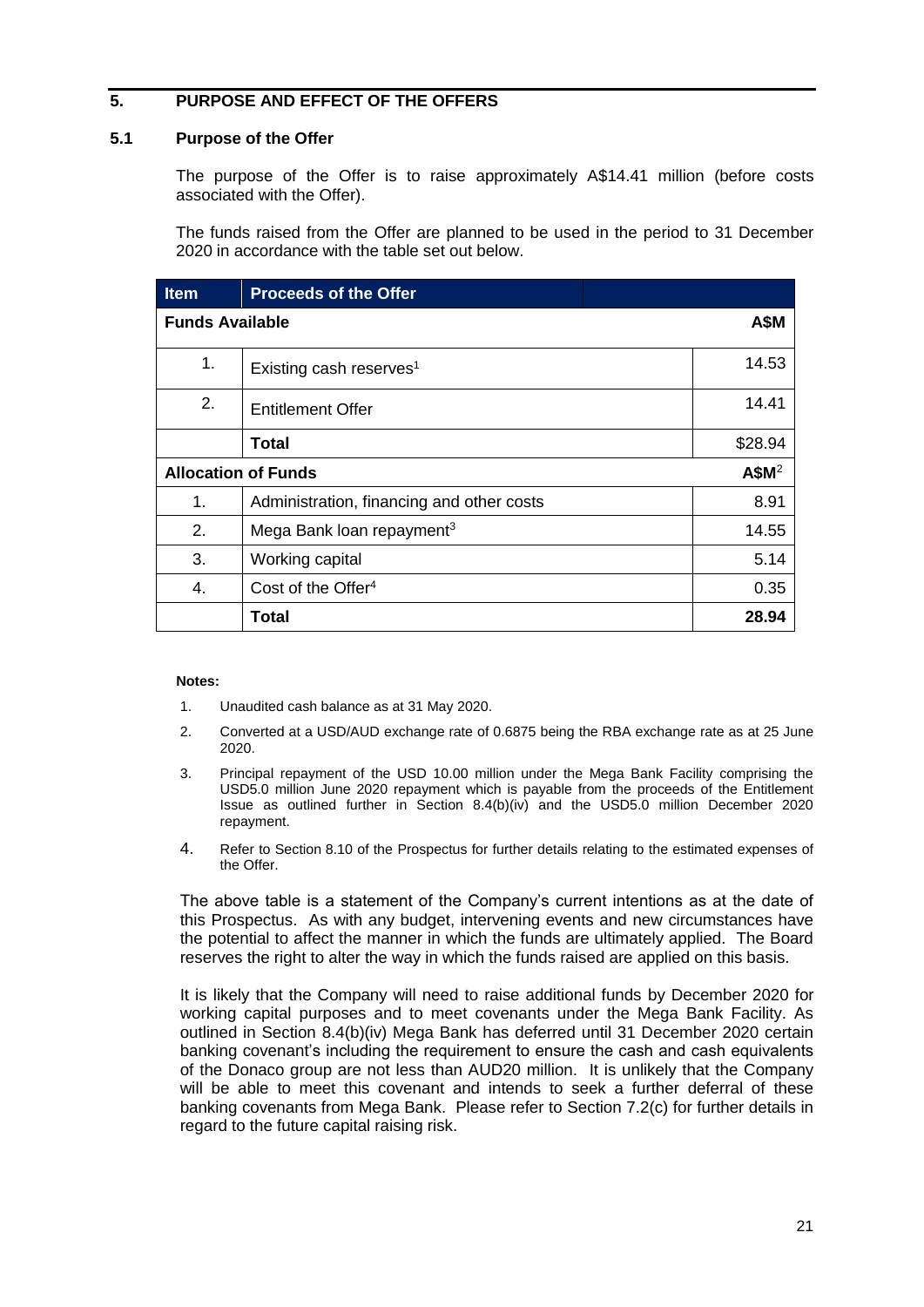## **5.2 Effect of the Offer**

The principal effect of the Offer, assuming all Shares offered under the Prospectus are issued, will be to:

- (a) increase the Company's cash reserves by A\$14.41 million (before the costs of the Offer are deducted) immediately after completion of the Offer; and
- (b) increase the number of Shares on issue from 823,592,773 as at the date of this Prospectus to 1,235,389,382 Shares.

## <span id="page-23-0"></span>**5.3 Pro-forma balance sheet**

The reviewed balance sheet as at 31 December 2019, the unaudited balance sheet as at 31 May 2020 and the unaudited pro-forma balance sheet as at 31 May 2020 shown below have been prepared on the basis of the accounting policies normally adopted by the Company and reflect the changes to its financial position.

The pro-forma balance sheet below has been prepared on the basis that the Offer is fully subscribed and/or underwritten and that the Company repays the June 2020 principal repayment of USD5.0 million to Mega Bank, which has been deferred until the earlier of completion of the Entitlement Issue and 31 December 2020 as outlined further in Section 8.4(b)(iv). The pro-forma balance sheet also includes expenses of the Offer.

The pro-forma balance sheet has been prepared to provide investors with information on the assets and liabilities of the Company and pro-forma assets and liabilities of the Company as noted below. The historical and pro-forma financial information is presented in an abbreviated form, insofar as it does not include all of the disclosures required by Australian Accounting Standards applicable to annual financial statements.

|                                  | <b>Reviewed</b><br>as at 31 Dec<br>2019 | <b>Unaudited</b><br>as at 31 May<br>2020 | Pro-forma<br><b>Adjustments</b> | <b>Unaudited</b><br>Pro-forma<br>31 May 2020 |
|----------------------------------|-----------------------------------------|------------------------------------------|---------------------------------|----------------------------------------------|
|                                  | \$                                      | \$                                       | \$                              | \$                                           |
| <b>Current assets</b>            |                                         |                                          |                                 |                                              |
| Cash and cash equivalents        | 24,860,190                              | 14,534,123                               | 6,557,504                       | 21,091,627                                   |
| Trade and other receivables      | 1,171,914                               | 1,734,649                                |                                 | 1,734,649                                    |
| Inventories                      | 901,235                                 | 708,767                                  |                                 | 708,767                                      |
| Prepaid construction costs       | 3,100                                   | 13,116                                   |                                 | 13,116                                       |
| Other assets                     | 766,083                                 | 488,671                                  |                                 | 488,671                                      |
| <b>Total current assets</b>      | 27,702,522                              | 17,479,326                               |                                 | 24,036,830                                   |
| <b>Non-current assets</b>        |                                         |                                          |                                 |                                              |
| Property, plant and<br>equipment | 168,424,023                             | 169,470,825                              |                                 | 169,470,825                                  |

# **Table 5.4.1 – Pro-Forma Balance Sheet**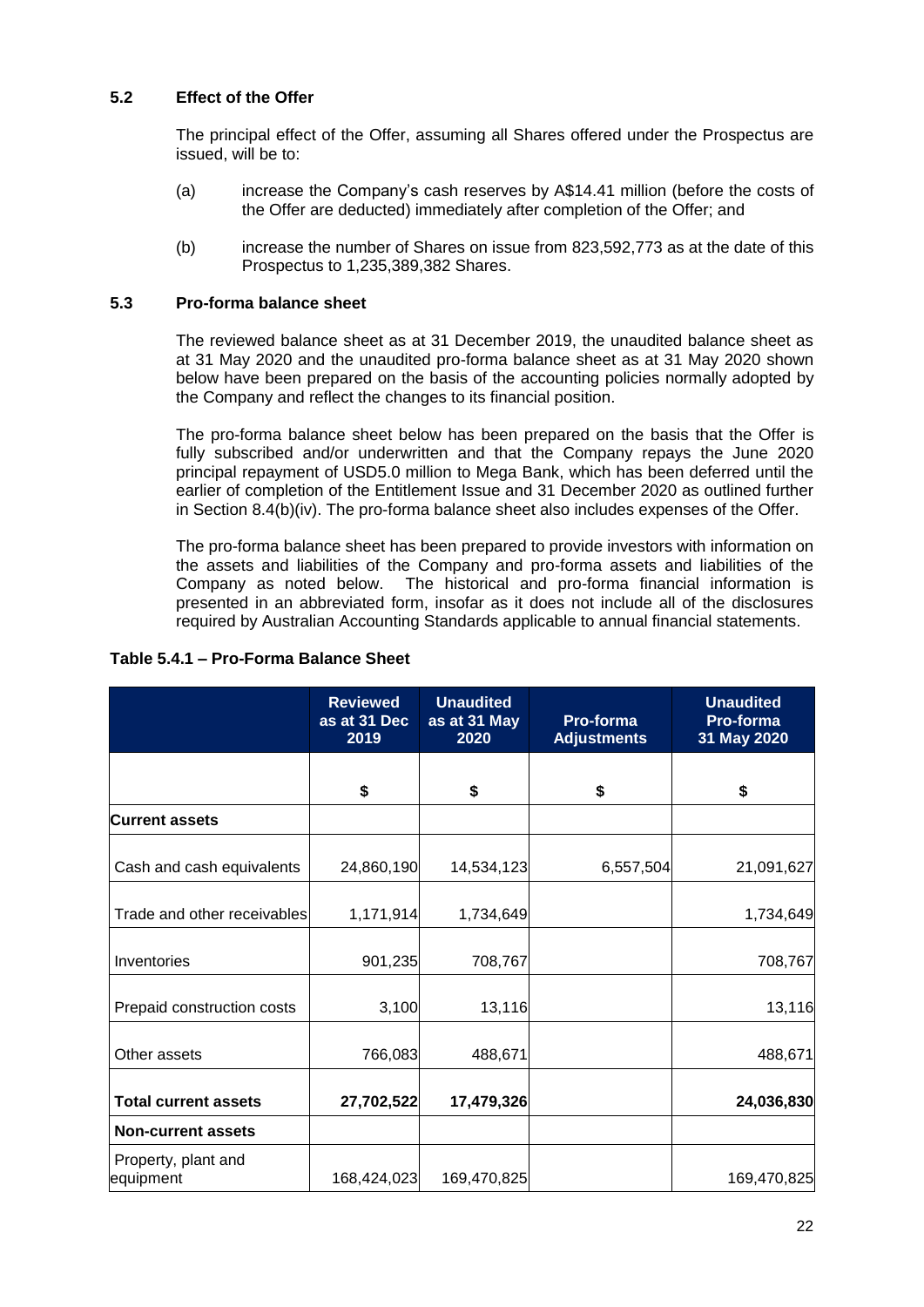| Intangibles (including<br>licences)        | 73,901,998      | 77,297,680      |             | 77,297,680      |
|--------------------------------------------|-----------------|-----------------|-------------|-----------------|
| Construction in progress                   | 485,574         | 508,312         |             | 508,312         |
| Other assets                               | 4,200           | 4,396           |             | 4,396           |
| <b>Total non-current assets</b>            | 242,815,795     | 247,281,213     |             | 247,281,213     |
| <b>TOTAL ASSETS</b>                        | 270,518,317     | 264,760,539     |             | 271,318,043     |
| <b>Current liabilities</b>                 |                 |                 |             |                 |
| Trade and other payables                   | 43,197,473      | 42,205,462      |             | 42,205,462      |
| <b>Borrowings</b>                          | 17,043,487      | 17,596,334      | (7,508,500) | 10,087,834      |
| Income tax                                 | 11,181          | (39, 929)       |             | (39, 929)       |
| Employee benefits                          | 691,315         | 250,248         |             | 250,248         |
| <b>Total current liabilities</b>           | 60,943,456      | 60,012,115      |             | 52,503,615      |
| <b>Non-current liabilities</b>             |                 |                 |             |                 |
| Trade and other payables                   | 3,095,221       | 2,698,000       |             | 2,698,000       |
| <b>Borrowings</b>                          | 10,803,862      | 11,655,555      |             | 11,655,555      |
| Employee benefits                          | 67,818          | 45,956          |             | 45,956          |
| <b>Total</b><br>non-current<br>liabilities | 13,966,901      | 14,399,511      |             | 14,399,511      |
| <b>TOTAL LIABILITIES</b>                   | 74,910,357      | 74,411,626      |             | 66,903,126      |
| <b>NET ASSETS</b>                          | 195,607,960     | 190,348,913     |             | 204,414,917     |
| <b>EQUITY</b>                              |                 |                 |             |                 |
| Issued capital                             | 358,372,299     | 358,372,299     | 14,066,004  | 372,438,303     |
| Reserves                                   | 43,816,865      | 51,392,457      |             | 51,392,457      |
| <b>Accumulated losses</b>                  | (208, 694, 587) | (221, 476, 146) |             | (221, 476, 146) |
| Equity attributable to the                 |                 | 188,288,610     | 14,066,004  | 202,354,614     |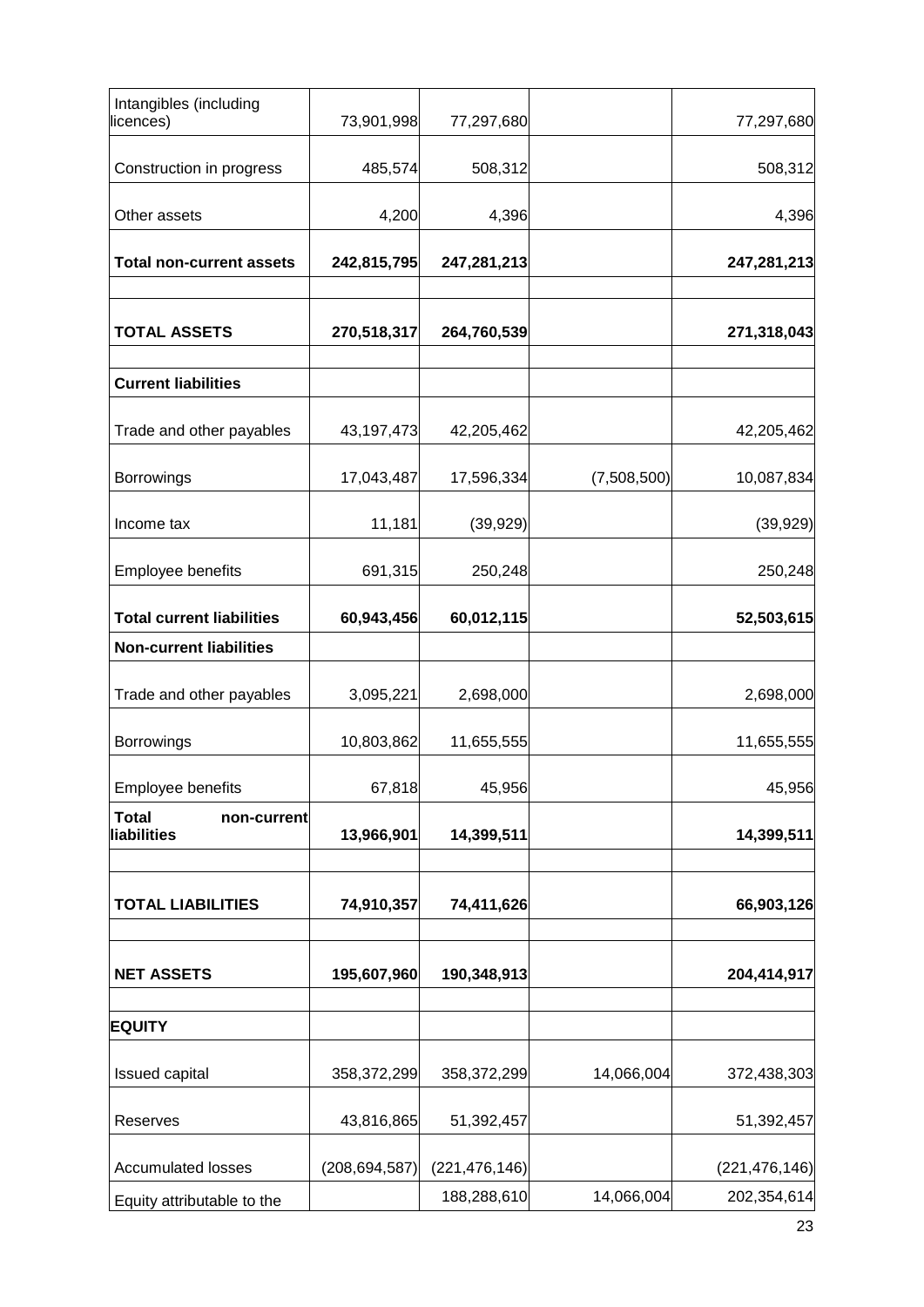| Non-controlling interest | 2,113,383   | 2,060,303   | 2,060,303   |
|--------------------------|-------------|-------------|-------------|
| <b>TOTAL EQUITY</b>      | 195,607,960 | 190,348,913 | 204,414,917 |

#### **Notes:**

- 1. The above pro-forma statement of financial position includes the following pro-forma adjustments for the Offer:
	- a. An increase in cash and issued capital as a result of the Offer of approximately \$14,412,881 to be raised under the Offer less the estimated costs of approximately \$346,877 which are deducted from equity. Refer to Section 8.10 for further details on the costs of the Offer.
	- b. A decrease in cash and current borrowings of \$7,508,500 as a result of the principal repayment of the USD 5,000,000 to Mega Bank. As outlined further in Section 8.4(b)(iv) Mega Bank agreed to defer this repayment from June 2020 until the earlier of the completion of the Entitlement Issue and 31 December 2020.
- 2. No pro-forma adjustment has been made in respect to the Settlement Agreements, and in particular settlement of litigation announced by the Company on 3 March 2020 as the settlement payments proposed and variations to the Share Sale Agreement and Perpetual Lease Agreement as contemplated by the Settlement Agreements have not been effectuated, and the parties have agreed to a standstill on these arrangements until Mega Bank's consent is obtained. Refer to Section 8.4(d) for further details in respect to the Settlement Agreements.

## **5.4 Effect on capital structure**

The effect of the Offer on the capital structure of the Company is set out below.

#### **Shares**

|                                                     | <b>Number</b> |
|-----------------------------------------------------|---------------|
| Shares on issue as at the date of this Prospectus   | 823,592,773   |
| Shares to be offered pursuant to the Offer          | 411,796,609   |
| Total Shares on issue after completion of the Offer | 1,235,389,382 |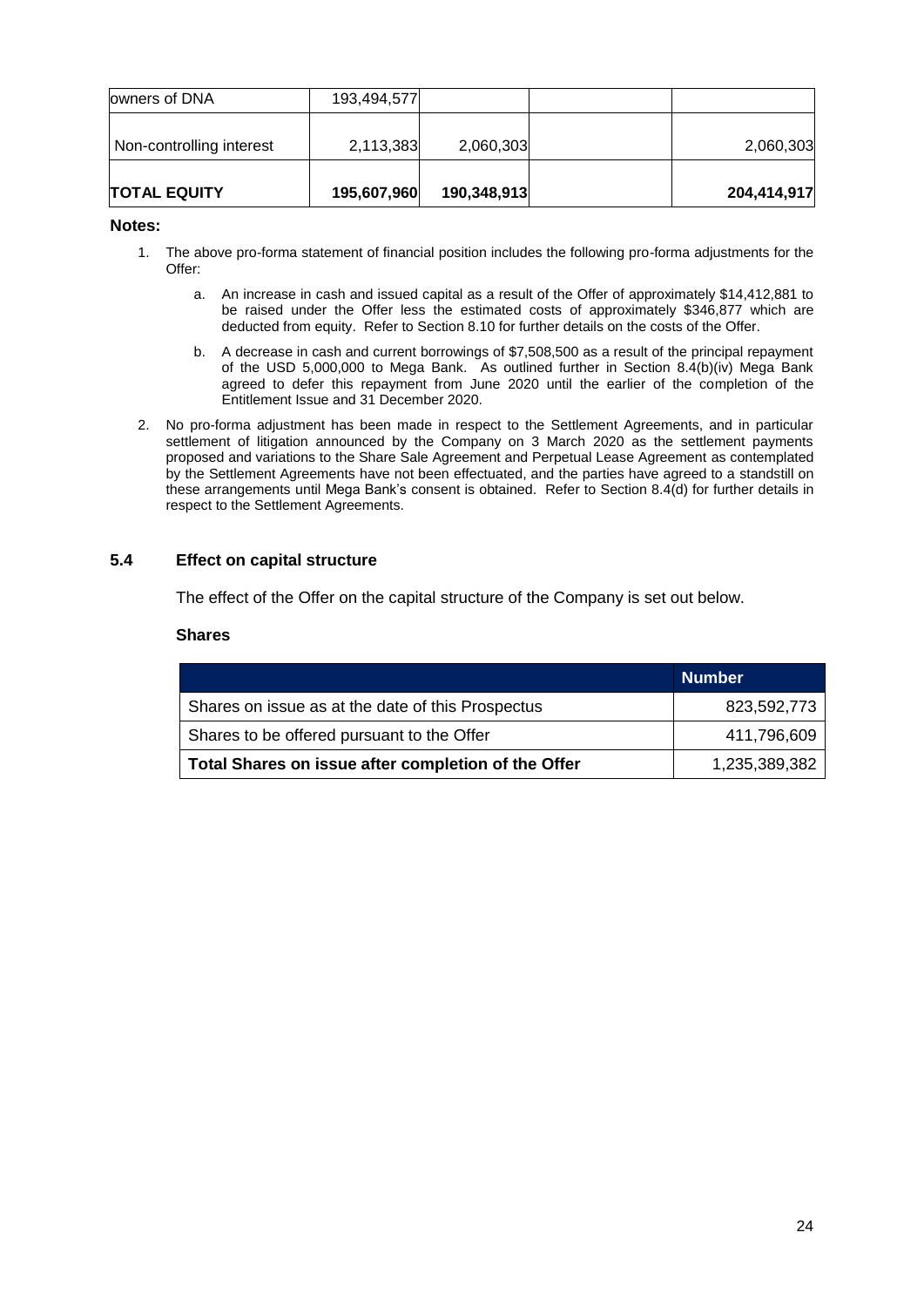# <span id="page-26-0"></span>**6. RIGHTS AND LIABILITIES ATTACHING TO NEW SHARES**

The following is a summary of the more significant rights and liabilities attaching to the New Shares being offered pursuant to this Prospectus. This summary is not exhaustive and does not constitute a definitive statement of the rights and liabilities of Shareholders. To obtain such a statement, persons should obtain a copy of the Constitution, a copy of which is available to inspect during business hours at the registered office of the Company and, if required, seek independent legal advice or otherwise an electronic copy can be provided on reasonable notice with a request made to enquiries@donacointernational.com.

The New Shares are all fully paid ordinary shares in the issued capital of the Company, and that is the only class of shares in that issued capital. Any New Shares issued under the Offer will rank equally with, and have the same rights and entitlements, in all other respects as the existing Shares, including for any dividend issued after the date of this Prospectus. The Company is registered in Australia under the Corporations Act.

The rights and liabilities attaching to the New Shares are:

- set out in the Constitution; and
- in certain circumstances, regulated by the Corporations Act, the ASX Listing Rules, ASX Settlement Operating Rules and the general law.

## (a) **General Meetings**

Shareholders are entitled to be present in person, or by proxy, attorney or representative to attend and vote at general meetings of the Company.

Shareholders may requisition meetings in accordance with the provisions of the Corporations Act and the Constitution of the Company.

## (b) **Voting Rights**

Subject to any rights or restrictions for the time being attached to any class or classes of shares, at general meetings of Shareholders or classes of Shareholders:

- (i) each Shareholder entitled to vote may vote in person or by proxy, attorney or representative;
- (ii) on a show of hands, every person present who is a Shareholder or a proxy, attorney or representative of a shareholder has one vote; and
- (iii) on a poll, every person present who is a Shareholder or a proxy, attorney or representative of a Shareholder shall, in respect of each fully paid Share held by him, or in respect of which he is appointed a proxy, attorney or representative, have one vote for the Share, but in respect of partly paid Shares shall have such number of votes as bears the same proportion to the total of such Shares registered in the shareholder's name as the amount paid (not credited) bears to the total amounts paid and payable (excluding amounts credited).

# (c) **Dividend Rights**

The Directors may from time to time declare a dividend to be paid to Shareholders entitled to the dividend. The dividend shall (subject to dividend reinvestment mechanisms set out in the Company's Constitution and to the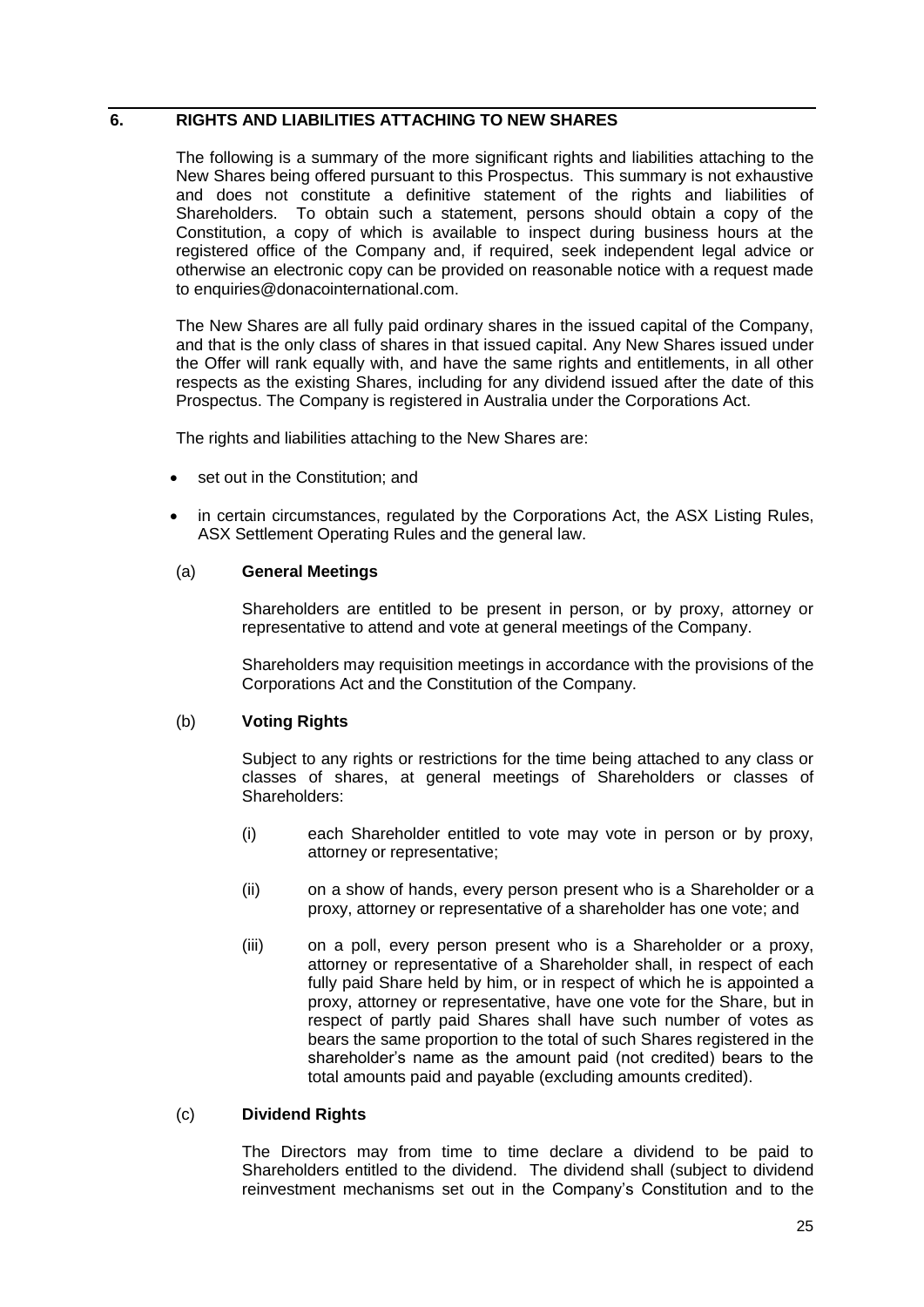rights of any preference Shareholders and to the rights of the holders of any shares created or raised under any special arrangement as to dividends) be payable on all shares in accordance with the Corporations Act. The Directors may from time to time pay to the Shareholders such interim dividends as they may determine. No dividends shall be payable except out of profits.

## (d) **Winding-Up**

If the Company is wound up, the liquidator may, with the authority of a special resolution, divide among the Shareholders in kind the whole or any part of the property of the Company, and may for that purpose set such value as the liquidator considers fair upon any property to be so divided, and may determine how the division is to be carried out as between the Shareholders or different classes of shareholders. The liquidator may, with the authority of a special resolution, vest the whole or any part of any such property in trustees upon such trusts for the benefit of the contributories as the liquidator thinks fit, but so that no Shareholder is compelled to accept any shares or other securities in respect of which there is any liability.

## (e) **Shareholder liability**

As the New Shares offered under this Prospectus are fully paid shares, they are not subject to any calls for money by the Directors and will therefore not become liable for forfeiture.

## (f) **Transfer of New Shares**

Generally, shares in the Company are freely transferable, subject to formal requirements, the registration of the transfer not resulting in a contravention of or failure to observe the provisions of a law of Australia and the transfer not being in breach of the Corporations Act or the ASX Listing Rules.

## (g) **Changes to Capital Structure**

The Board may, subject to the Corporations Act, the Listing Rules and any special rights conferred on the holders of any shares or class of shares, issue new shares on such terms as the Board decides.

## (h) **Variation of Rights**

Pursuant to section 246B of the Corporations Act, the Company may, only by special resolution passed at a meeting, vary or cancel the rights attaching to Shares.

If at any time the Share capital is divided into different classes of Shares, the rights attached to any class (unless otherwise provided by the terms of issue of the shares of that class), whether or not the Company is being wound up may be varied or abrogated with the consent in writing of the holders of threequarters of the issued Shares of that class, or if authorised by a special resolution passed at a separate meeting of the holders of the Shares of that class.

## (i) **Alter Constitution**

The Constitution can only be amended by a special resolution passed by at least 75% of Shareholders entitled to vote on that special resolution at a general meeting of the Company. In addition, at least 28 days written notice specifying the intention to propose the resolution as a special resolution must be given to Shareholders.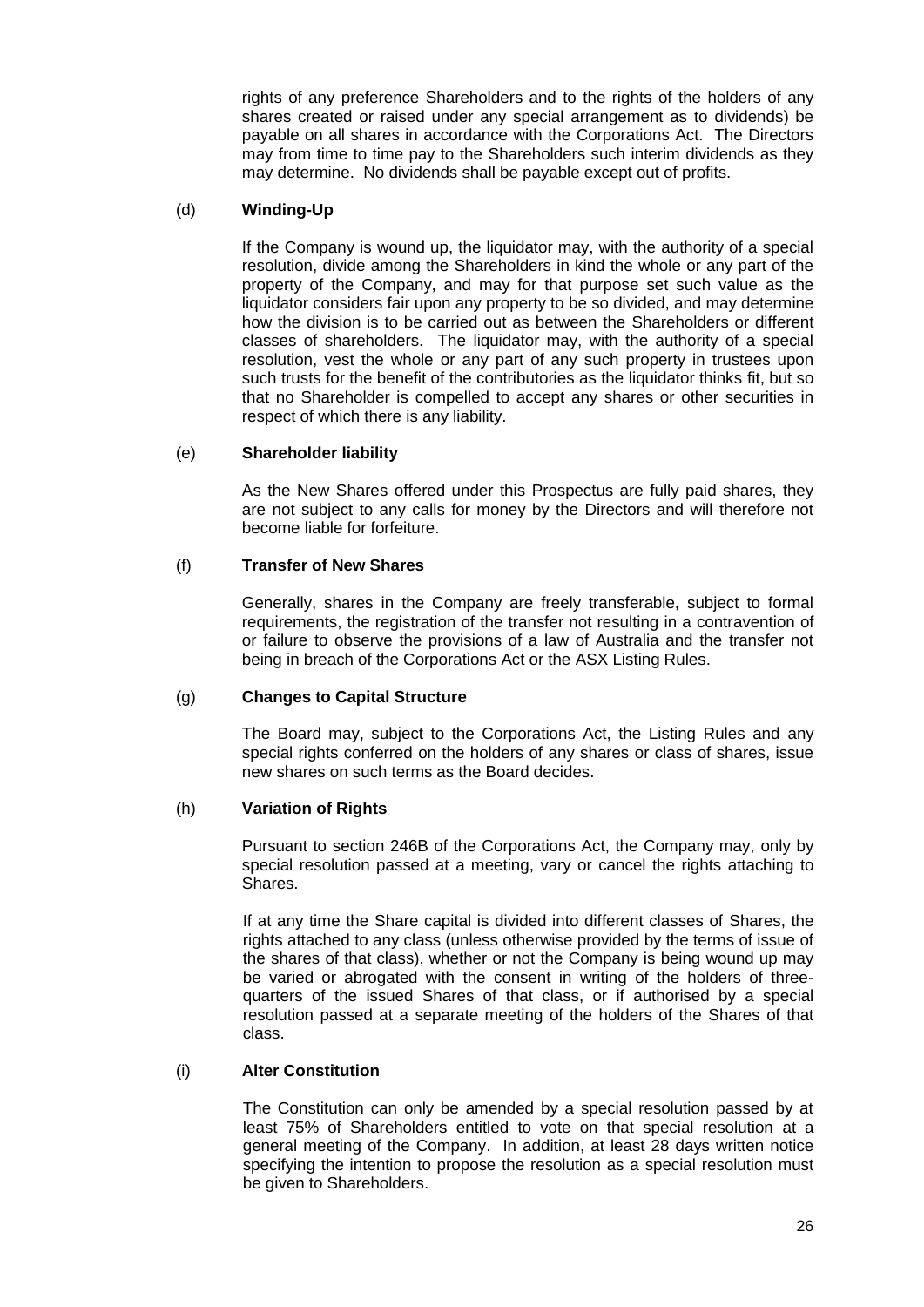## <span id="page-28-0"></span>**7. RISK FACTORS**

## **7.1 Introduction**

There are a number of risks, both specific to the Company and of a general nature which may, either individually or in combination, affect the future operational and financial performance of the Company and the casino industry in which it operates, and the value of the New Shares under the Offer.

The New Shares offered under this Prospectus should be considered highly speculative because of the nature of the Company's business.

There are numerous risk factors involved with the Company's business. Some of these risks can be mitigated by the use of safeguards and appropriate systems and controls, however many risks that may affect the Company are outside the Company's control and cannot be mitigated. Accordingly, an investment in the Company carries no guarantee with respect to the payment of dividends, return of capital or price at which New Shares will trade.

The risks summarised below are not exhaustive and do not take into account the individual circumstances of investors. The Company does not give any assurances or guarantees of the future performance or profitability of the Company or the value of the New Shares offered under this Prospectus. Additionally, the Company does not give any assurances or guarantees that the risks set out in this Prospectus will not change. The future dividends, the value of the Company's assets and the market value or price of its Shares (quoted on ASX) may be influenced by these and other risk factors.

Every investor should:

- (a) rely on their own knowledge of the Company;
- (b) carefully consider the following risk factors, as well as the other information contained in this Prospectus;
- (c) refer to disclosures made by the Company on ASX; and
- (d) consult their professional advisers before deciding whether to apply for New Shares under the Offer.

## **7.2 Risks specific to the Company**

#### (a) **COVID-19 effect on operations**

Donaco's key business assets and operations are in respect of the casino and hotel complexes which its wholly owned subsidiaries own and operate in Cambodia and Vietnam.

Specifically, Donaco Singapore Pte Ltd owns and operates the Aristo International Hotel in Lao Cai, Vietnam (with 5% of this casino being owned by an entity controlled by the Vietnam Government) and DNA Hong Kong owns and operates the Star Vegas Casino in Cambodia. The licensing conditions of both casinos requires that only foreign nationals enter the casinos.

As a result of the COVID-19 pandemic (and the closure of country borders) there has been a material impact on the business operations of the Donaco Group, and in particular, in respect of the casinos in Cambodia and Vietnam.

In respect of the Aristo Casino in Vietnam, the Vietnamese Government announced a temporary closure of all casinos commencing on 1 April 2020 due to the COVID-19 pandemic. On 8 May 2020, the temporary closure of casino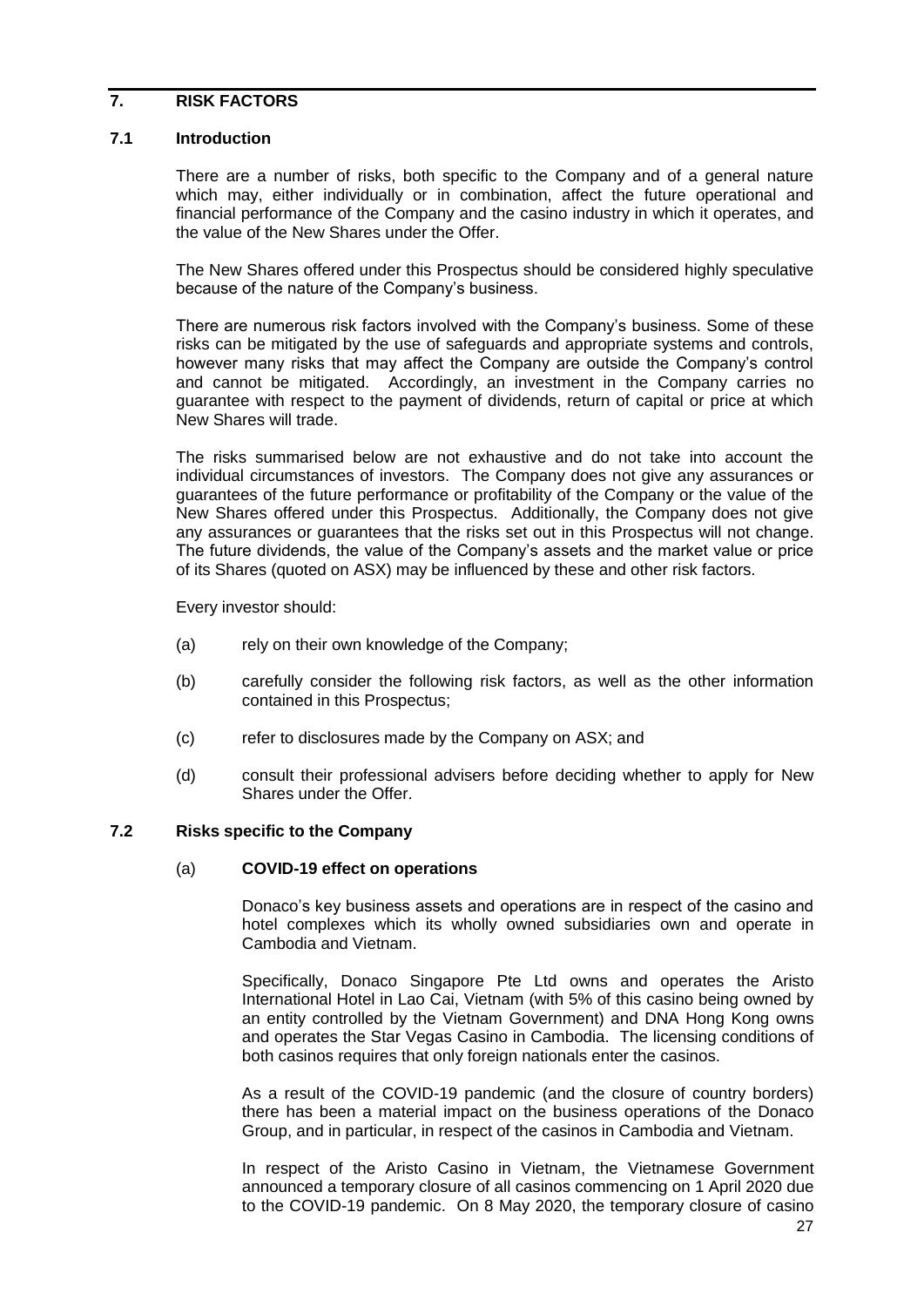operations at the Aristo International Hotel Vietnam was lifted and the Aristo Casino has since been reopened. Notwithstanding this, however, the casino is only operating on a limited basis as the border with China remains closed and that is where most of the casino's patrons originate.

In respect of the DNA Star Vegas Casino in Cambodia, the Cambodian Government also announced the temporary closure of all casinos on 1 April 2020. This position remains in respect of the Star Vegas Casino in Cambodia.

Whilst the Company continues to monitor development in the COVID-19 situation in Cambodia, Vietnam and bordering countries as at the date of this Prospectus, it is not clear as to when the governments of Cambodia, Vietnam and relevant neighbouring countries will ease or remove the restrictions which are currently in place in respect of the COVID-19 pandemic.

Even if the relevant government restrictions are eased, it may be the case that the casino businesses may need to operate at a level which is not at full operating capacity, having regard to the requirements of any health and safety regulations in Cambodia and Vietnam which may be placed in respect of the casino businesses, as applicable.

Donaco continues to implement mitigation strategies to reduce the negative impact of the disruption to its casino businesses, including:

- (a) Seeking a deferral of its banking covenants with its primary financier, Mega Bank (discussed in further detail in section 8.4(b));
- (b) agreeing mechanisms for payment deferrals with RGB Ltd (discussed in further detail in section 8.4(c)); and
- (c) operating at a reduced cost level, where possible, including implementing measures such as minimising the use of utilities in unused areas of the casino complexes and reducing staff.

Notwithstanding the above measures, the closure of the Star Vegas Casino, Cambodia and the limited operations of the Aristo International Hotel Casino, Vietnam continues to have a material impact on the operation of Donaco's business and its financial position.

If the government restrictions in respect of the COVID-19 continue, are further increased or are only partially lifted (for example, where there is a second wave of COVID-19 in Vietnam or Cambodia or neighbouring countries), there is a risk that the profitability and operational viability of the casino businesses in both Vietnam and Cambodia in the short to near distant future will be significantly negatively affected.

If this occurs, Donaco expects that it will need to take further measures to raise further funds by way of equity and/or debt, which in the current economic climate, may not be available on terms acceptable to the Company.

## (b) **Secured debt**

#### **Mega Bank Facility**

The Company entered into a US\$57,000,000 'Secured Loan Agreement' with Donaco Hong Kong Limited (**Borrower**), DNA Star Vegas Co., Ltd. (**DNA Star Vegas**), Mega International Commercial Bank Co., Ltd., (**Mega Bank**) and others on 14 August 2017 (**Mega Bank Facility**). The Mega Bank Facility has been restated on 21 June 2019 and most recently amended on 28 June 2019.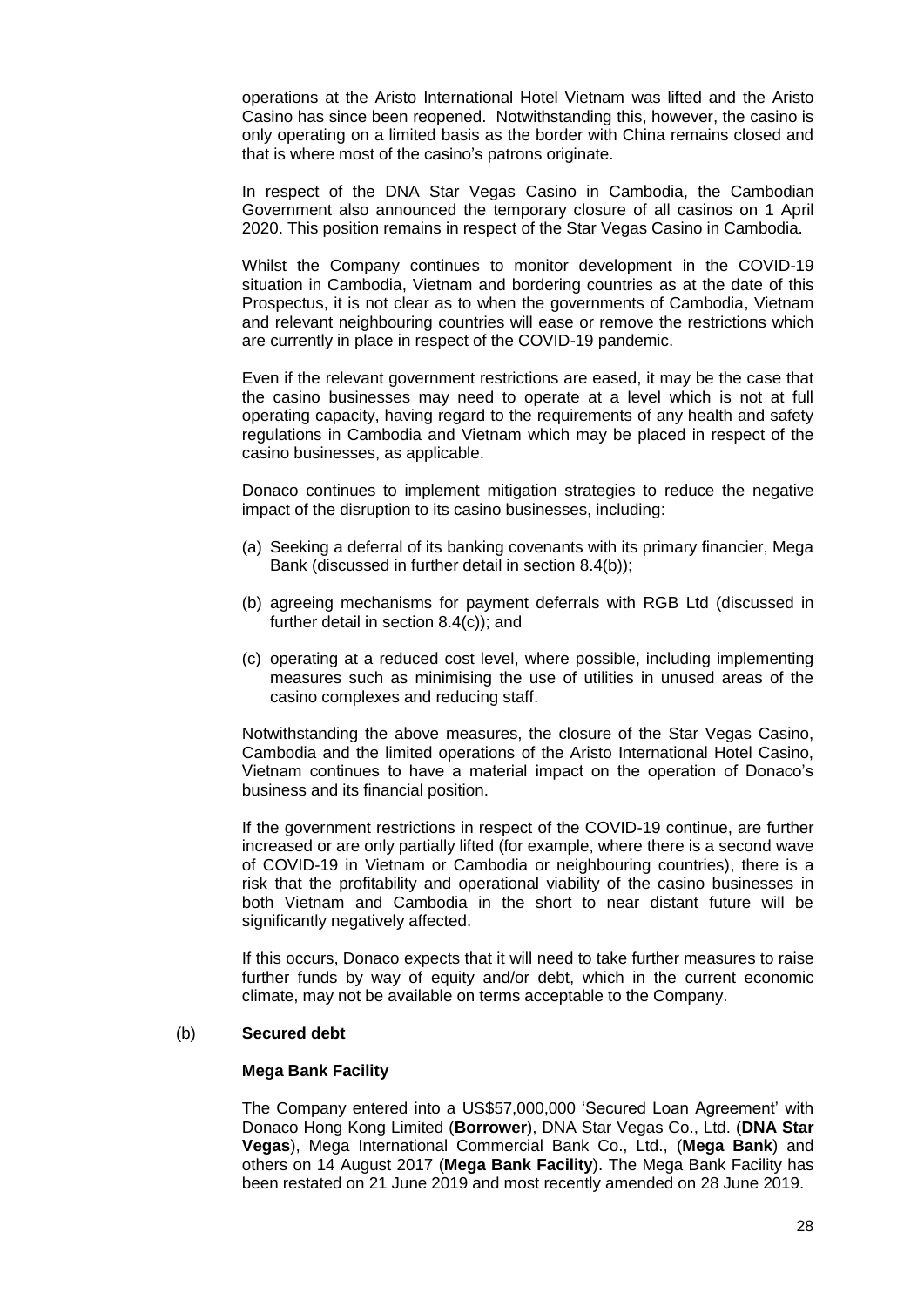As at 31 December 2019, the Mega Bank Facility had a balance of approximately AUD24,125,795 outstanding (**Outstanding Amount**). Further details of the Mega Bank Facility are set out in section 8.4(b).

#### *Waiver/deferral of June 2020 obligations*

The Mega Bank Facility contains various repayment obligations and banking covenants which must be satisfied within specified times as set out in Mega Bank Facility agreement.

Due to the effect of COVID-19 and the significant reduction in the Company's casino operations, the Donaco Group was not able to meet its June 2020 repayment and satisfy its banking covenants as at June 2020.

The Company has been advised by Mega Bank in writing confirming that the banking covenants in respect of the June 2020 payment milestones will be deferred to December 2020.

Whilst the Company has been provided with the high-level terms of the proposed waiver Mega Bank has advised the Company that the full terms of the deferral and updated repayment schedule will be provided in a formal variation agreement. A summary of the waiver terms received from Mega Bank is set out in section 8.4(b). There is a risk that the precise terms of the formal agreement in respect of the waiver may contain further conditions and obligations on the Company, and until such agreement is received the Company is not able to advise on the precise mechanics of how the deferral will operate. On the basis of the letter received from Mega Bank, the Company's June 2020 principal repayment and certain banking covenants are deferred to December 2020.

Given the current closure of the Company's casino businesses in Cambodia and the relatively recent re-opening of the casino in Vietnam there is significant uncertainty as to when these businesses may be fully operational given the current COVID-19 environment. As outlined further in Section 7.2(c) the Company is unlikely to be in a position to satisfy its banking covenants which have been deferred until December 2020.

As such, it is likely that there will be a requirement for the Company to raise further capital or debt in order to meet its financing covenants or seek further waivers or deferral from Mega Bank in respect of obligations due in December 2020. In the event that the Company is unable to satisfy, or otherwise seek a further deferral of, its banking covenants as due in December 2020, the Company will be in breach of its Mega Bank Facility which may entitle the financier to exercise its enforcements rights under the facility, which include without limitation, seeking an acceleration of all outstanding amounts under the Mega Bank Facility.

## *Consents to Settlement Agreements*

Specific terms of the Mega Bank Facility require the prior consent of Mega Bank in relation to the terms of the Settlement Agreements which have been executed in respect of various proceedings between entities comprising the Donaco Group and the Somboon Parties. Summaries of the Settlement Agreements are set out in further detail in Section 8.4(d). It is arguable that there may be a technical breach of the Mega Bank Facility terms in respect of a failure by the Company to obtain the prior consent of Mega Bank to the Settlement Agreements.

As an interim measure, the Donaco Group and the Somboon Parties have agreed to standstill arrangements in respect of any payment obligations or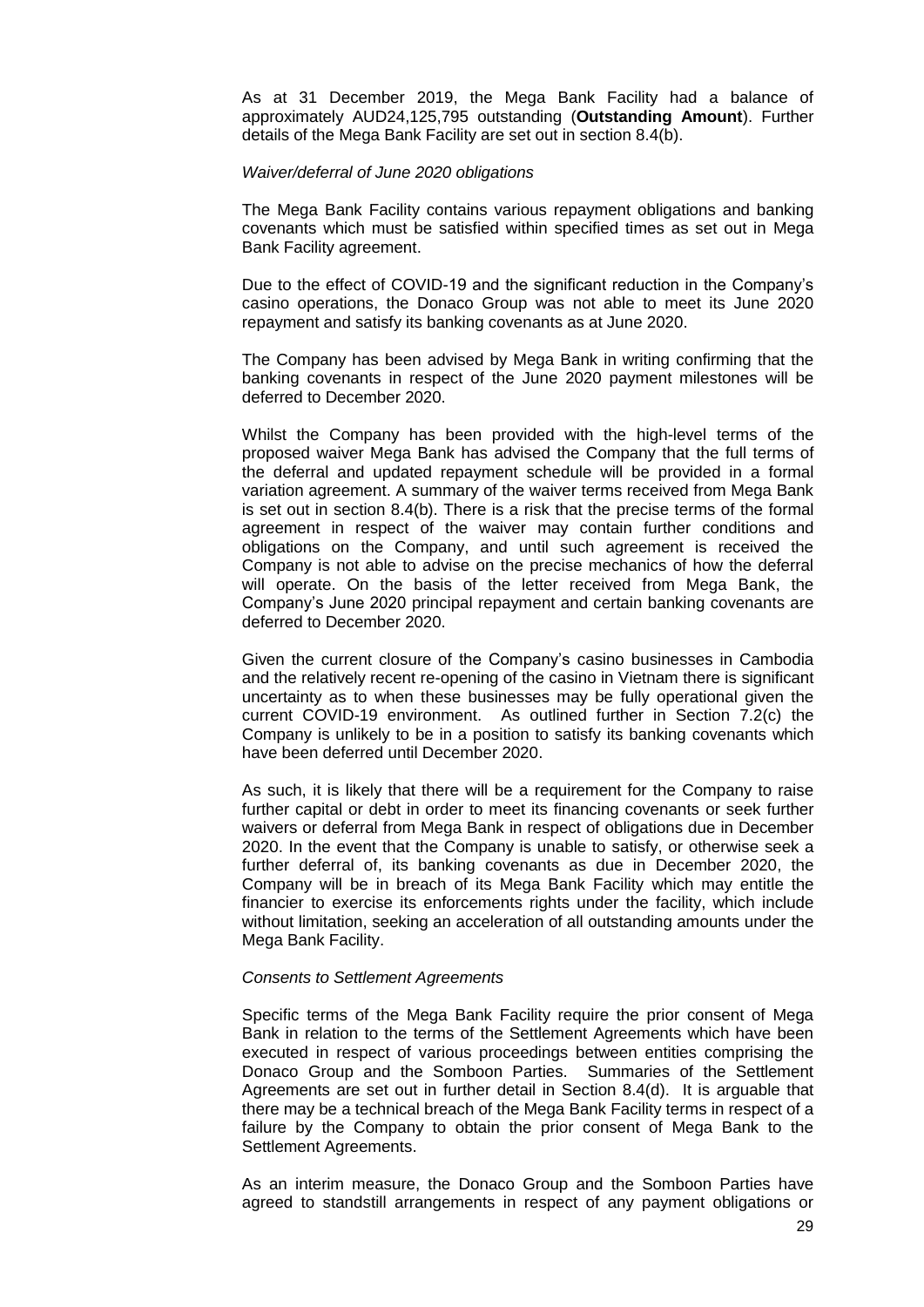other specific matters agreed under the Settlement Agreements until the Mega Bank consent requirement has been satisfied as required under the Mega Bank Facility.

The Donaco Group is in discussions with Mega Bank in respect of these matters and Mega Bank is aware of the Settlement Agreements. However, to date, Donaco has not received any communication from Mega Bank in regard to the Settlement Agreements and there is therefore a risk that Mega Bank may not consent to the arrangements agreed under the Settlement Agreements.

#### (c) **Further funding requirements**

It is likely that the Company will need to raise additional funds by December 2020 for working capital purposes and to satisfy its banking covenants under the Mega Bank Facility.

As outlined in Section 8.4(b)(iv) Mega Bank has deferred until 31 December 2020 certain banking covenants including the requirement to ensure the cash and cash equivalents of the Donaco group are not less than AUD20 million. It is unlikely that the Company will be able to meet this covenant and intends to seek a further deferral of its banking covenants from Mega Bank. There is no guarantee that any further deferral will be granted from Mega Bank.

In the event that the Company is unable to satisfy these covenants, or otherwise obtain a further deferral of its banking covenants, the Company will be in breach of its Mega Bank Facility which may entitle the financier to exercise its enforcements rights under the facility, which include without limitation, seeking an acceleration of all outstanding amounts under the Mega Bank Facility.

The Company currently intends to either raise additional capital or debt to meet its working capital requirements and the principal repayments and covenants under the Mega Bank Facility.

The quantum and timing of the Company's future capital requirements will depend on numerous factors. These factors include the Company's ability to generate income from its casino operations, particularly in the current COVID-19 environment and the uncertainty in respect of easing of government restrictions in relation to the operations of the casino businesses and the reopening of international borders with Cambodia and Vietnam.

In addition, future capital requirements will be impacted by the ability to obtain further deferrals of covenants under the Mega Bank Facility and the necessary consents from Mega Bank to the Settlement Agreement. There may also be an impact on future capital requirements of the Company if the parties are unable to agree to an arrangement in respect of the leasing fees which are currently outstanding with RGB Ltd (refer to Section 8.4(c)) or if the unredeemed casino chips which currently exist in respect of the Aristo Casino are redeemed (refer to Section 7.2(e)).

There is no assurance that such equity and debt funding will be available to the Company on favourable terms, or at all. Failure to raise capital could have a material adverse effect on the Company's activities and financial position.

Any additional equity financing will dilute shareholdings, and debt financing, if available, may involve restrictions on financing and operating activities. If the Company is unable to obtain additional financing as needed, it may be required to reduce the scale of its operations.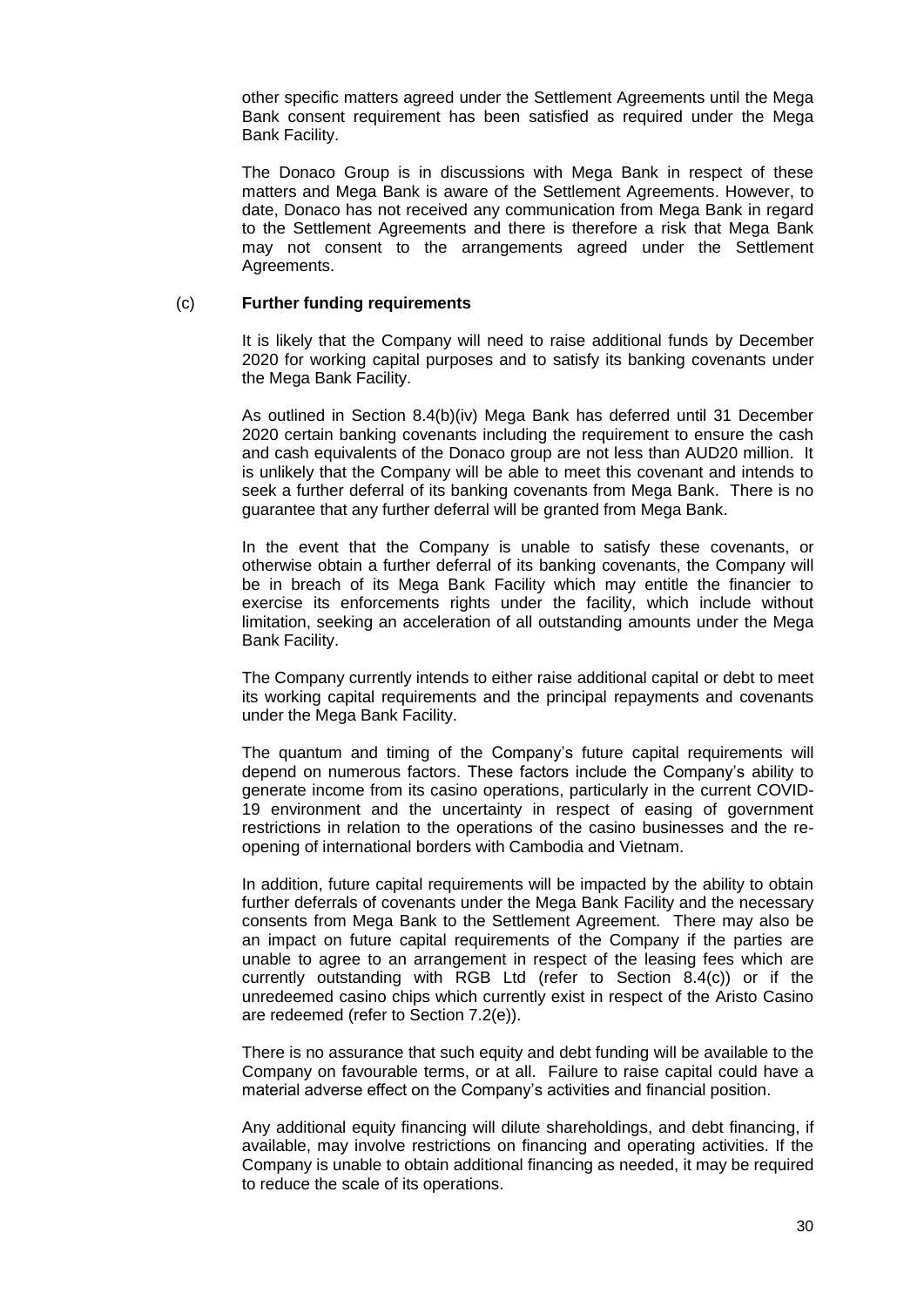## (d) **Dispute/Litigation risk**

## *Settlement Agreements – Somboon Parties*

The Company recently entered into Settlement Agreements in respect of proceedings in Singapore, Australia, Thailand and Cambodia with the Somboon Parties, in respect of matters relating to the Company's acquisition of DNA Star Vegas. Details of the Settlement Agreements are contained in Section 8.4(d).

The Mega Bank Facility Agreement requires the Company to obtain the prior consent of Mega Bank to fulfil parts of the Settlement Agreements. The Company is in discussions with Mega Bank in respect of seeking the required consents.

All parties to the Settlement Agreements have acknowledged that all proceedings the subject of the Settlement Agreements have been withdrawn and the parties have agreed to defer other specific matters under the Settlement Agreements (including any payment obligations) whilst awaiting the position on Mega Bank's consent.

There is a risk that the consent of Mega Bank may not be obtained in respect of the proposed settlement terms, or the consent may be provided on terms and conditions which are not acceptable to the Donaco Group or the Somboon Parties. If this occurs and the Donaco Group and the Somboon Parties are unable to agree to appropriate variations to the Settlement Agreements, there is a potential risk of further litigation or dispute between the parties to the Settlement Agreements.

## (e) **Casino operational risks**

## *Closure of borders and COVID-19 measures*

The operation of the casinos in Vietnam and Cambodia requires Donaco to be separately licensed under the rules and regulations of Vietnam and Cambodia and continually comply with the conditions of those licenses in respect of the operation of the casinos in those jurisdictions.

The licensing requirements have strict controls in respect of local patrons entering casinos (that is, only foreign patrons are able to attend casinos). As a result, the success of the casinos depends substantially on customers from bordering countries to be able to enter the casinos. Given the current COVID-19 environment, and the closure of various foreign borders, there is a direct impact on the reduced profitability of the casinos.

## *Unredeemed casino chip liability*

As at 26 June 2020 the Company had an unredeemed casino chip liability in respect of the Aristo Casino, Vietnam of approximately USD 5.27 million to provide for patrons cashing in their casino chips. The unredeemed casino chips are an ongoing amount, they are not cashed in when the relevant patron leaves the casino, they are used again when the patron returns. In the event that all these unredeemed casino chips were to be cashed in over the next 6 months this would have a significant adverse impact on the Company's cash flow. However, based on current and past practice it is unlikely that these unredeemed chips would be redeemed unless and until such time as the Aristo Hotel were to close indefinitely.

# (f) **Exchange rate volatility**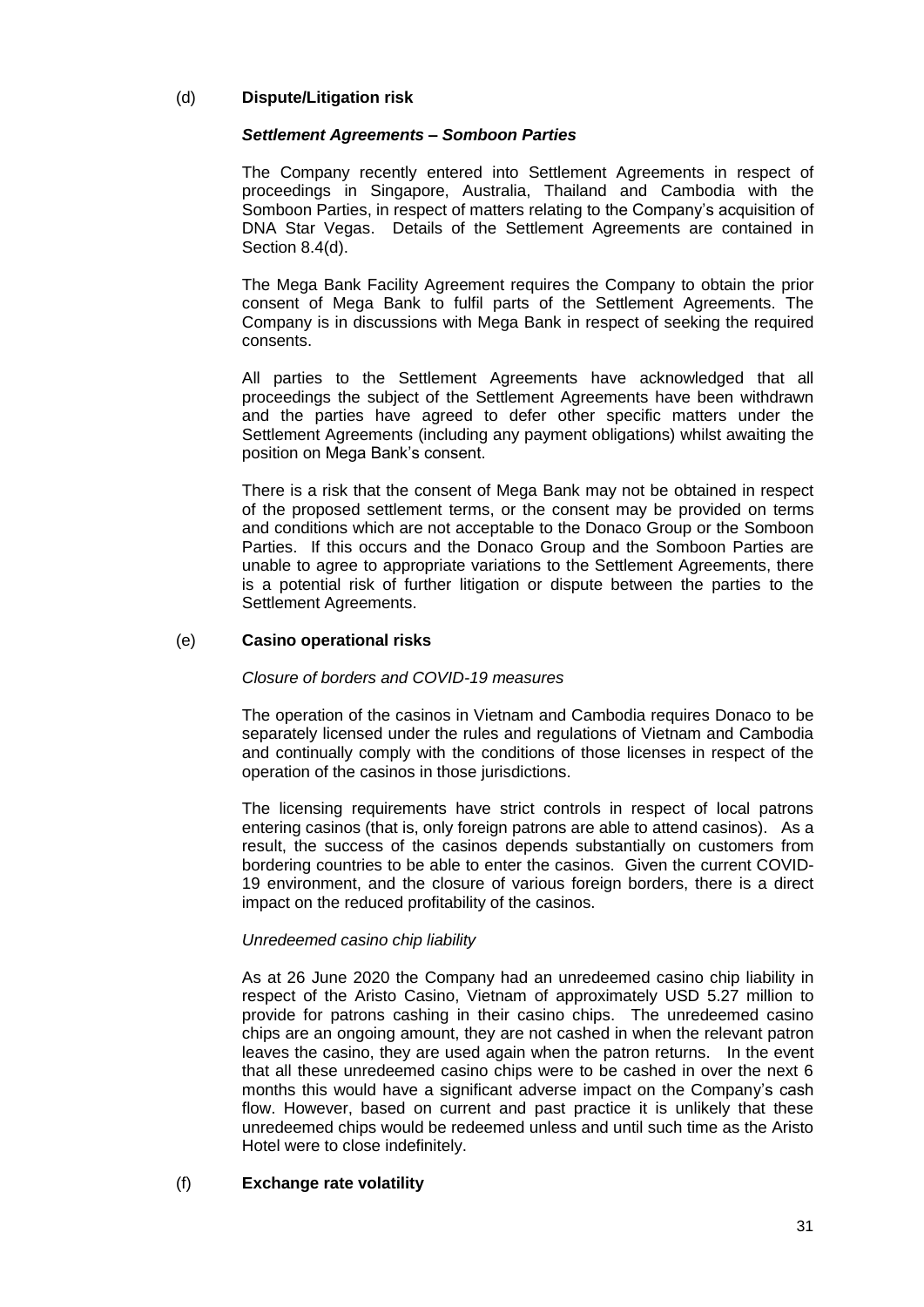The Donaco Group is exposed to fluctuations in currency exchange rates through its activities, because a large proportion of the operating costs of its operations and assets are denominated either denominated in US dollars or in the currency of the country in which each casino is located or otherwise where its key counterparties exist, including the Australian dollar, the Thai baht, the Vietnamese dong and the Cambodian riel. Further the Group's covenants under its secured debt with Mega Bank are denominated in US dollars.

Adverse movements in the exchange rate between the US dollar and those respective foreign currencies, which may or may not be freely convertible, and any other applicable currencies may result in the Donaco Group to incur foreign currency losses. Such losses may impact the Donaco Group's profitability, ability to pay dividends and ability to service debt obligations.

Specifically, exchange rate volatility may result in volatility in relation to the management, repayment of amounts, and the satisfaction of various banking covenants under the Mega Bank Facility.

## <span id="page-33-0"></span>(g) **Risks associated with operations in Vietnam and Cambodia**

The Aristo International Hotel in Lao Cai is located in Vietnam and Star Vegas Casino is located in Cambodia, both of which are developing nations with all of the associated political, economic and social risks to which the Company is exposed.

These risks and uncertainties include, but are not limited to economic, social or political instability or change, hyperinflation, currency non-convertibility or instability and changes of law affecting foreign ownership, government participation, taxation, working conditions, rates of exchange, exchange control, casino licensing, export and excise duties, repatriation of income or return of capital, environmental protection, labour relations as well as government control and regulations in respect of patrons entering casinos.

Gaming regulations in Cambodia and Vietnam are not as sophisticated as in Western markets and continue to develop. Any changes, reviews or additional controls in respect of gaming regulations in Cambodia or Vietnam, may result in an adverse change on the business operations of the Company. A failure by the Company to comply with such regulations may lead to regulatory investigations, penalties, sanctions and revocation of relevant operating licences in respect of the operation of the casino businesses.

Further and more broadly, changes, if any, in industrial or investment policies or shifts in political attitude in Vietnam or Cambodia may adversely affect the operations or profitability of the Company in respect of its operations in those countries. Operations may be affected in varying degrees by government regulations with respect to, but not limited to, restrictions on casino and gaming regulation, price controls, export controls, foreign currency remittance, income taxes, expropriation of property, foreign investment, maintenance of claims, and occupational health and safety.

Failure to comply strictly with applicable laws, regulations and local practices relating to the operation of the casinos, could result in loss, or reduction of operations.

Outcomes in courts in Vietnam and Cambodia may be less predictable than in Australia, which could affect the enforceability of contracts entered into by the Company or any subsidiaries in Vietnam and Cambodia.

The occurrence of these various factors and uncertainties cannot be accurately predicted and could have a material adverse effect on the operations or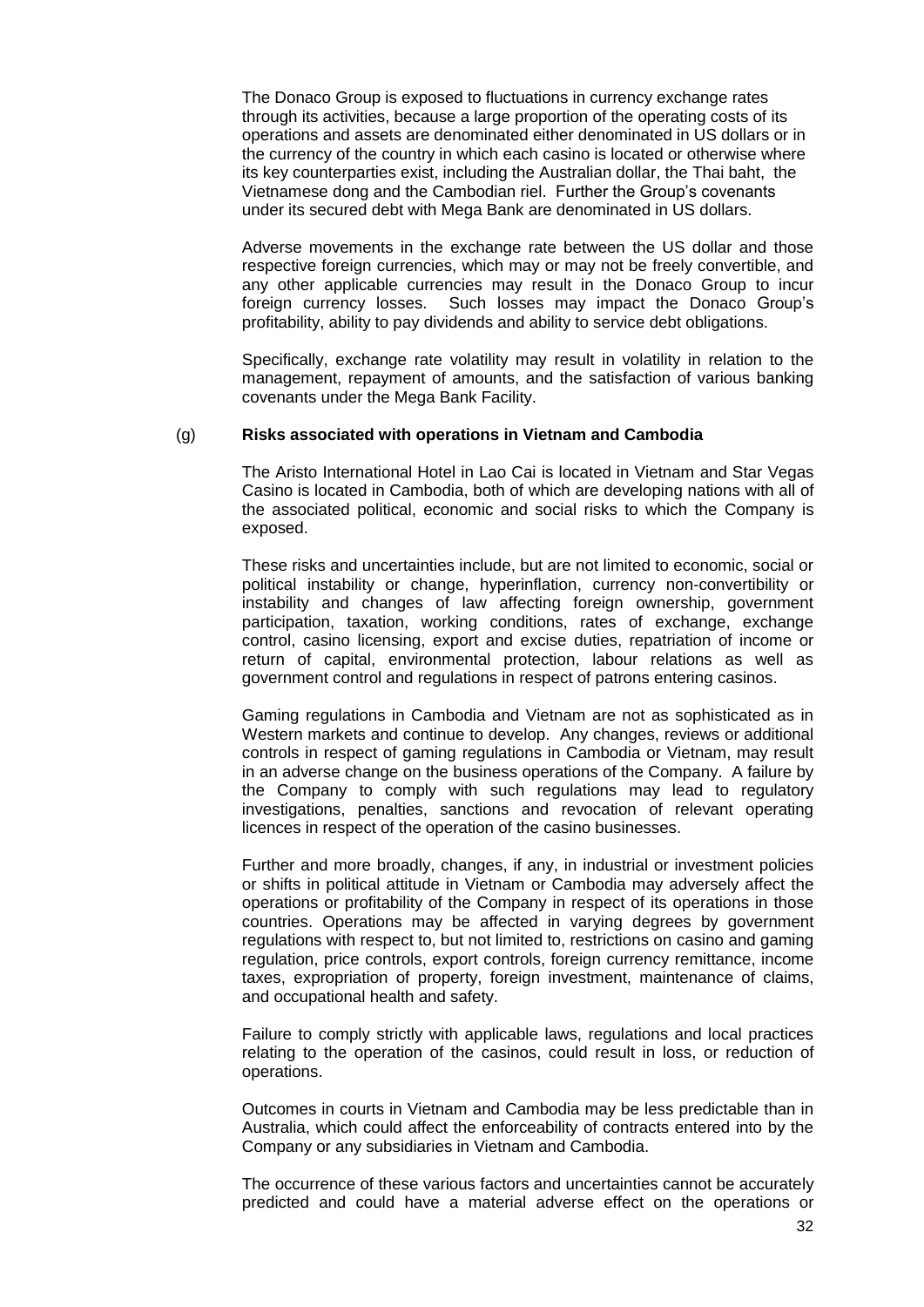profitability of the Company. The Company has made its investment and strategic decisions based on the information currently available to the Directors, however should there be any material change in the political, economic, legal and social environments in Vietnam and Cambodia, the Directors may reassess investment decisions and commitments to assets and operations in Vietnam and Cambodia.

## (h) **Reliance on key personnel and requirement for specific approvals**

The Company's activities require personnel with appropriate industry experience and qualifications and the loss of such key personnel may have an adverse impact on the activities of the Company. It is also noted that the Company is currently undertaking an executive search for a new CEO for the Company and it is intended that an appointment will be made in respect of a new CEO once this process is complete.

It is also noted that it is the current intention of the Company's directors, Norman Mel Ashton and Simon Vertullo, to resign as directors of the Company following the completion of the Offer. The Company is currently in the process of undertaking an executive search to identify suitable replacement directors.

# (i) **Trading Price of the Shares**

The Company's operating results, economic and financial prospects and other factors will affect the future trading price of the Shares. In addition, the price of Shares is subject to varied and often unpredictable influences on the market for equities, including, but not limited to general economic conditions including the Australian dollar performance on world markets, inflation rates, foreign exchange rates and interest rates, variations in the general market for listed stocks in general, changes to government policy, legislation or regulation, industrial disputes, general operational and business risks and hedging or arbitrage trading activity that may develop involving the Shares.

In particular, the share prices for many companies have been and may in the future be highly volatile, which in many cases may reflect a diverse range of non-company specific influences such as global hostilities and tensions relating to certain unstable regions of the world, acts of terrorism and the general state of the global economy. No assurances can be made that the Company's market performance will not be adversely affected by any such market fluctuations or factors.

# (j) **Fraud and General Risk in respect of the Casinos**

Given the inherent nature of the casino gaming industry being principally a cash business, it may be prone to money laundering, illegal activity, accounting errors and fraudulent activity. The Company expects that it will need to continue to dedicate part of its management, operational, accounting and financial resources to enhance, maintain and regularly review its internal controls to minimise the occurrence and risk of such activity. These activities, if material or significant. could adversely affect the Donaco Group's business and operations.

## (k) **Regulation**

Government legislation and policy, within Australia, Cambodia and Vietnam and in other jurisdictions, including changes to relevant gaming and casino licensing regulation and taxation systems, may have an adverse effect on the Company's activities, financial position and financial performance.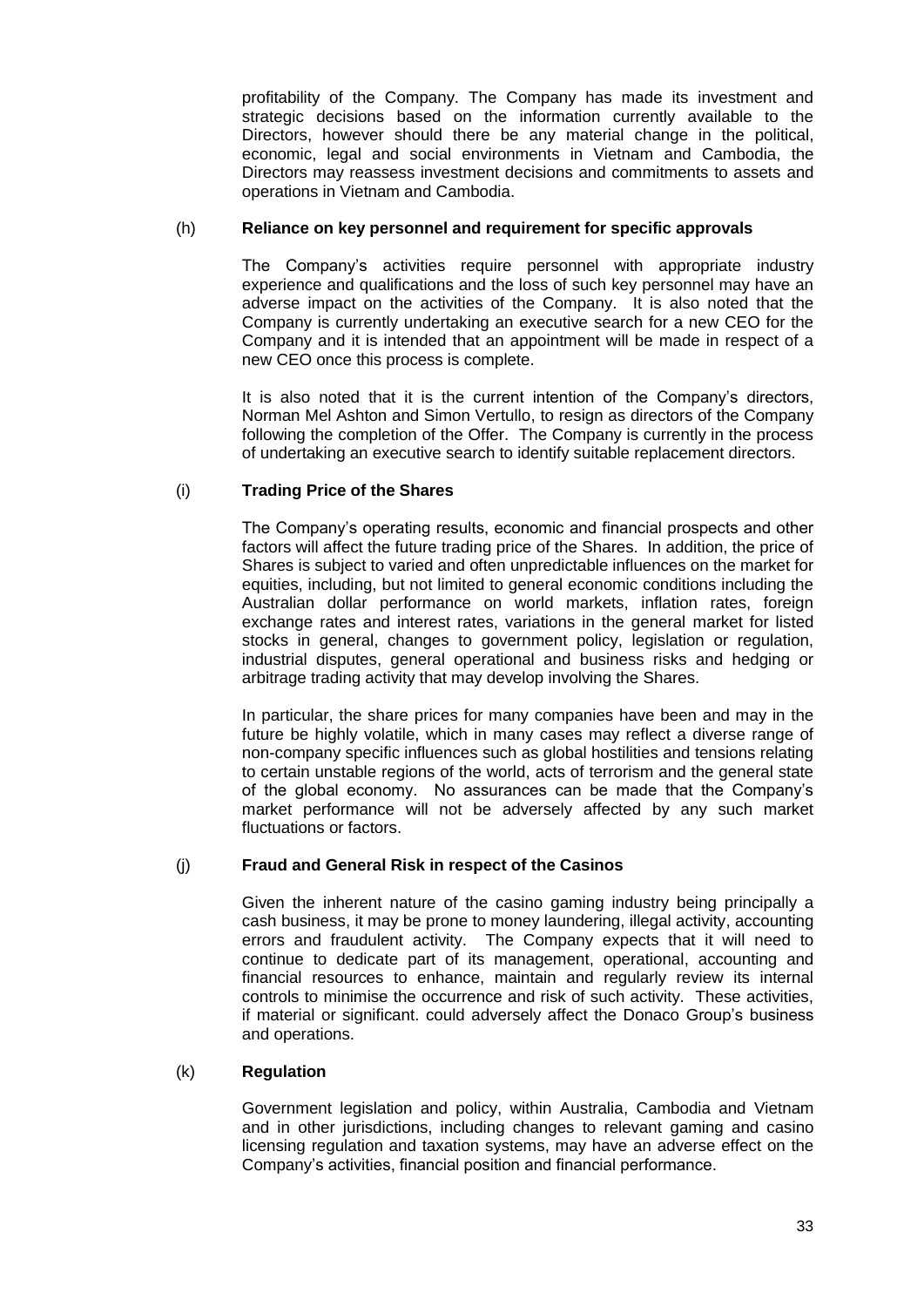The Donaco Group operates in a regulated industry. In particular, the relevant operating entities are required to be appropriately licensed in Vietnam and Cambodia, where Donaco's is currently operating its gaming operations. These licenses and authorisations have to be regularly renewed.

There is an ongoing compliance and licensing risk in relation to the markets in which Donaco operates. Specifically a failure by Donaco to comply with the applicable regulations, policy and licence conditions may result in Donaco being unable to secure a relevant authorisation, unable to have its existing authorisations renewed on expiry, or otherwise result in a loss, variation or termination or of its existing licenses or authorisations.

Further, and as detailed in section 7.[2\(g\)](#page-33-0) the jurisdictions in which Donaco operates are continuing to develop the regulatory framework in regards to the casino and gaming industry. This fluid regulatory landscape provides a level of uncertainty in respect of the ability to continue to secure adequate licensing authorisations necessary to conduct the Group's operations. Specifically, any new regulations which are introduced may negatively affect the group's ability to obtain or renew its existing authorisations under the changing regulatory landscape, or otherwise require the group to comply with conditions which materially adversely affect its business operations.

## (l) **Competition risk**

The industry in which the Company is involved is subject to domestic and global competition. The Company has no influence or control over the activities or actions of its competitors, which activities or actions may, positively or negatively, affect the operating and financial performance of the Company's projects and business. For both Vietnam and Cambodia, the competition risk may be increased depending on operations in neighbouring countries, given the proximity of the casinos to the borders of their respective bordering countries.

## (m) **Other**

Other risk factors include those normally found in conducting business, including litigation resulting from the breach of agreements or in relation to employees (through personal injuries, industrial matters or otherwise) or any other cause, strikes, lockouts, loss of service of key management or operational personnel, non-insurable risks, delay in resumption of activities after reinstatement following the occurrence of an insurable risk and other matters that may interfere with the business or trade of the Company.

The above list of risk factors should not be taken as exhaustive of the risks faced by the Company or by its Shareholders. The above factors, and others not specifically referred to above, may in the future materially affect the financial performance of the Company.

## **7.3 General Risks**

## (a) **Market Conditions**

Share market conditions may affect the value of the Company's quoted securities regardless of the Company's operating performance. Share market conditions are affected by many factors such as:

- (i) domestic and international economic outlook;
- (ii) interest rates and inflation rates;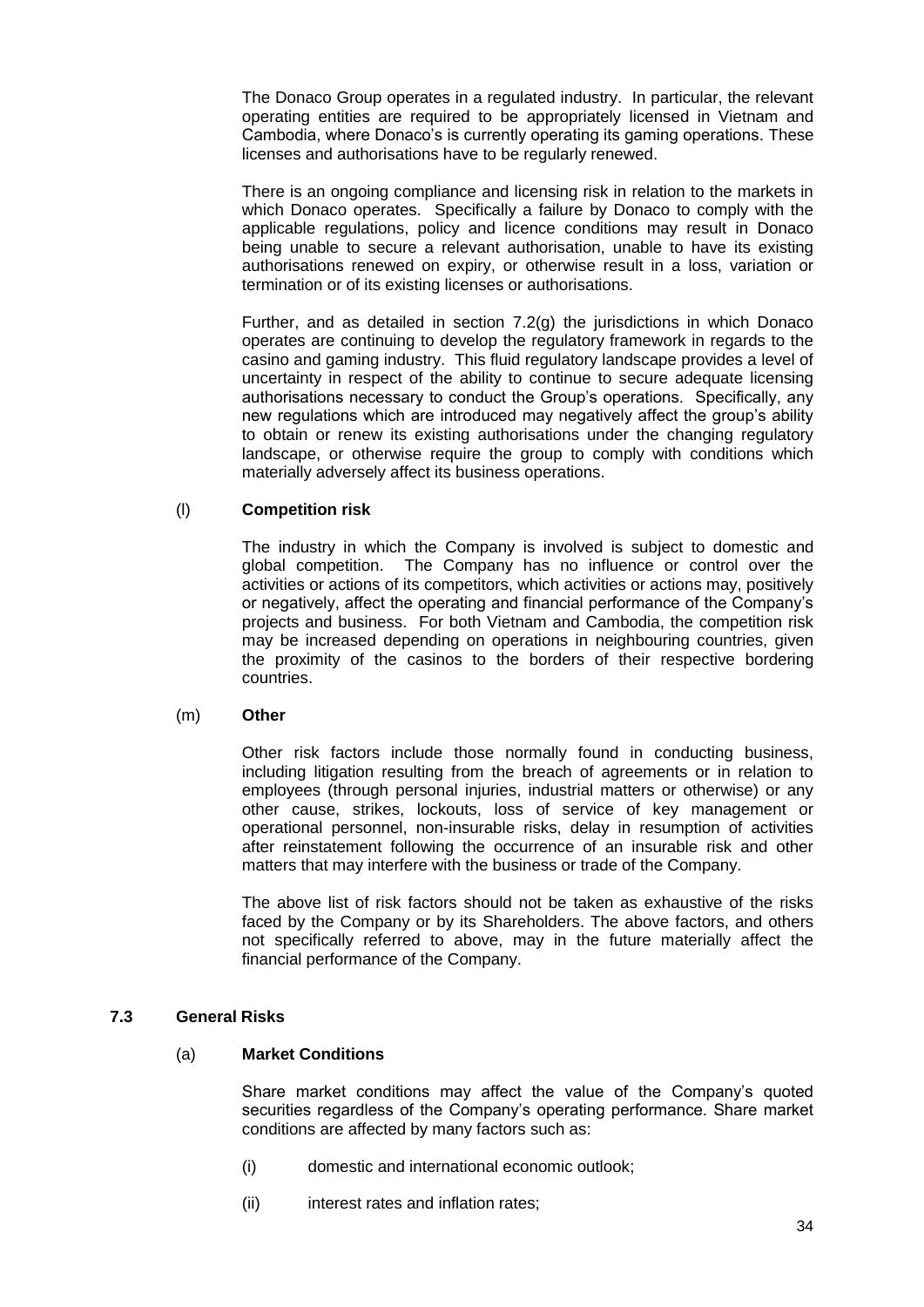- (iii) currency fluctuations;
- (iv) changes in investor sentiment toward particular market sectors;
- (v) the demand for, and supply of, capital; and
- (vi) government taxation or other policy changes.

The market price of securities can fall as well as rise and may be subject to varied and unpredictable influences on the market for equities in general and resource stocks in particular. Neither the Company nor the Directors warrant the future performance of the Company or any return on an investment in the Company.

## (b) **Litigation and commercial risks**

In addition to the specific dispute and litigation risks specified in section 7.2(d), the Company may be involved in disputes with other parties (including existing and future commercial and contracting counterparties) in the future which may result in litigation. Any such claim or dispute if proven, may impact adversely on the Company's operations, financial performance and financial position. The Company and its subsidiaries are not currently aware of or engaged in any litigation other than in respect of matters outlined in Section 7.2(d) of this Prospectus.

## (c) **Acts of terrorism and outbreak of international hostilities**

An act of terrorism or an outbreak of international hostilities may occur, adversely affecting market confidence and share market performance. This may have an adverse impact on the Company's operating, financial and share price performance.

## (d) **Economic conditions**

Economic conditions, both domestic and global, may affect the performance of the Company. The Company's future possible revenue and share price can be affected by these conditions all of which are beyond the control of the Company and the Directors. In addition, the Company's ability to raise additional capital, should it be required, may be affected.

## (e) **Force majeure**

The Company's projects now or in the future may be adversely affected by risks outside the control of the Company including, without limitation, labour unrest, civil disorder, war, health pandemics, subversive activities or sabotage, fires, floods, explosions or other catastrophes, epidemics or quarantine restrictions.

## (f) **Taxation**

The holding or disposal of Shares will have tax consequences which may differ depending on the individual financial affairs of each Shareholder. All Shareholders are urged to obtain independent financial advice about the consequences of holding or disposing of Shares from a taxation viewpoint and generally.

## (g) **Local taxation**

Any changes to the taxation policy in Vietnam or Cambodia resulting in an increase in the amount of tax to be remitted to the governments of those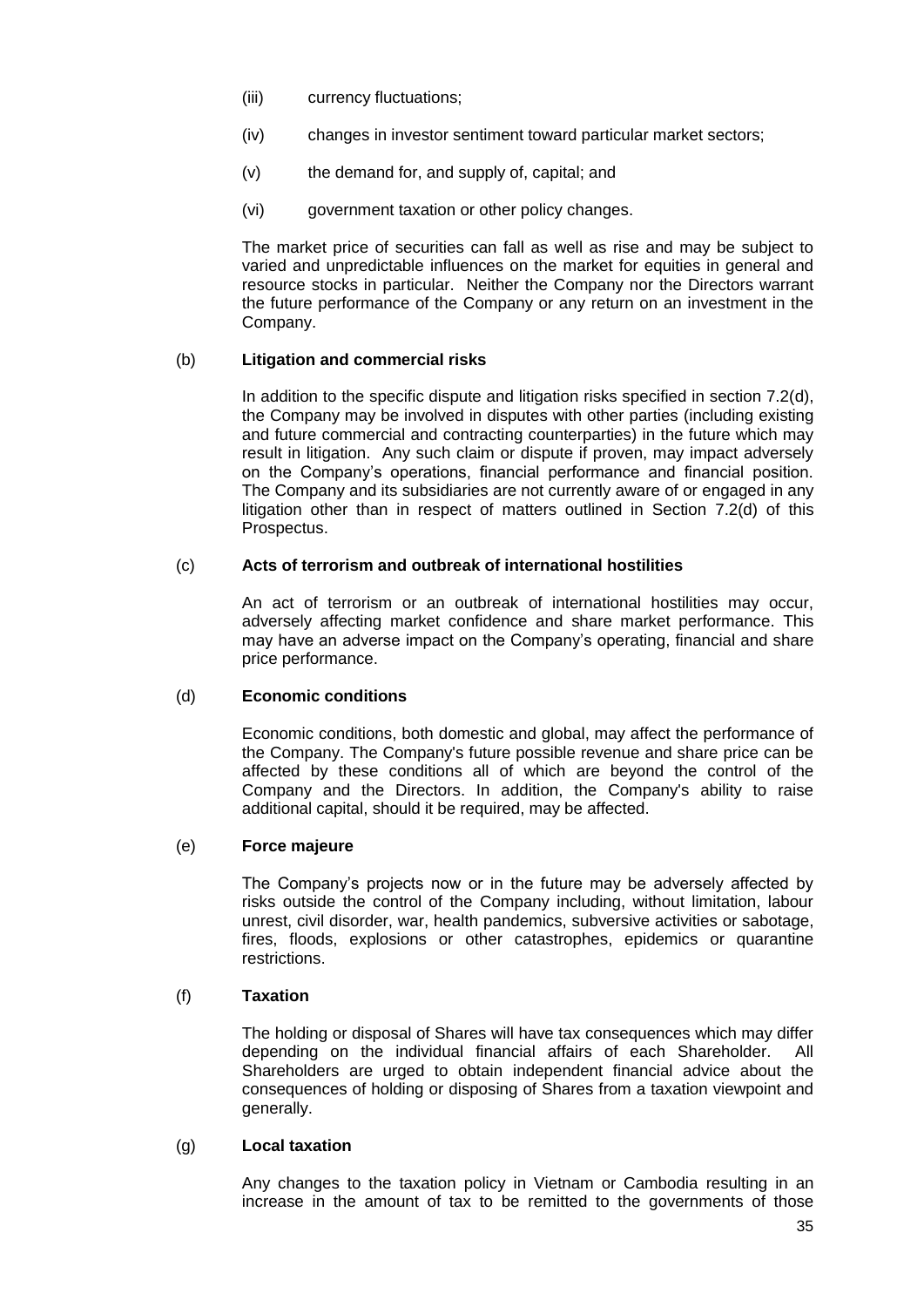jurisdictions would result in an increase in expenses and potentially have an adverse effect on the Company's business operations, financial position and cash flow.

#### (h) **Insurance risks**

The Company carries insurance policies relevant to its current level of operation and in accordance with industry practice. However, in certain circumstances, the Company's insurance may not be of a nature or level to provide adequate insurance cover. The occurrence of an event that is not covered or fully covered by insurance could have a material adverse effect on the business, financial condition and results of the Company.

## (i) **Cyber risks**

The Company's operations at the casinos are and will continue to be reliant on various computer systems, data repositories and interfaces with networks and other systems. Failures or breaches of these systems (including by way of virus and hacking attacks) have the potential to materially and negatively impact the Company's operations. Whilst the Company has barriers, continuity plans and risk management systems in place, there are inherent limits to such plans and systems. Further, the Company has no control over the cyber security plans and systems of third parties with which it may interface or upon whose services the Company's operations are reliant.

## (j) **Labour risk**

The Company's operations at the casinos are and will continue to be reliant on suitably skilled and qualified labour. There is no guarantee that the Company is able to consistently source this labour and further to that, there is no guarantee that the costs to retain its labour force will not increase.

## **7.4 Investment speculative**

The above list of risk factors ought not to be taken as exhaustive of the risks faced by the Company or by investors in the Company, now or in the future. Additional risks that the Company is unaware of or that it currently considers to be immaterial may also potentially have a material adverse impact. The above factors, and others not specifically referred to above, may in the future materially negatively affect the Company's financial performance and the value of the New Shares offered under this Prospectus.

Therefore, the New Shares to be issued pursuant to this Prospectus carry no guarantee with respect to the payment of dividends, returns of capital or the market value of those New Shares.

Potential investors should consider that an investment in the Company is highly speculative. Before applying for New Shares, any prospective investor should be satisfied that they have a sufficient understanding of the risks involved in making an investment in the Company and should consider whether the Shares are a suitable investment, having regard to their own investment objectives, financial circumstances and taxation position. If you do not understand any part of this Prospectus or are in any doubt as to whether to invest in the New Shares, it is recommended that you seek professional guidance from your stockbroker, solicitor, accountant, tax adviser or other independent and qualified professional adviser before deciding whether to invest.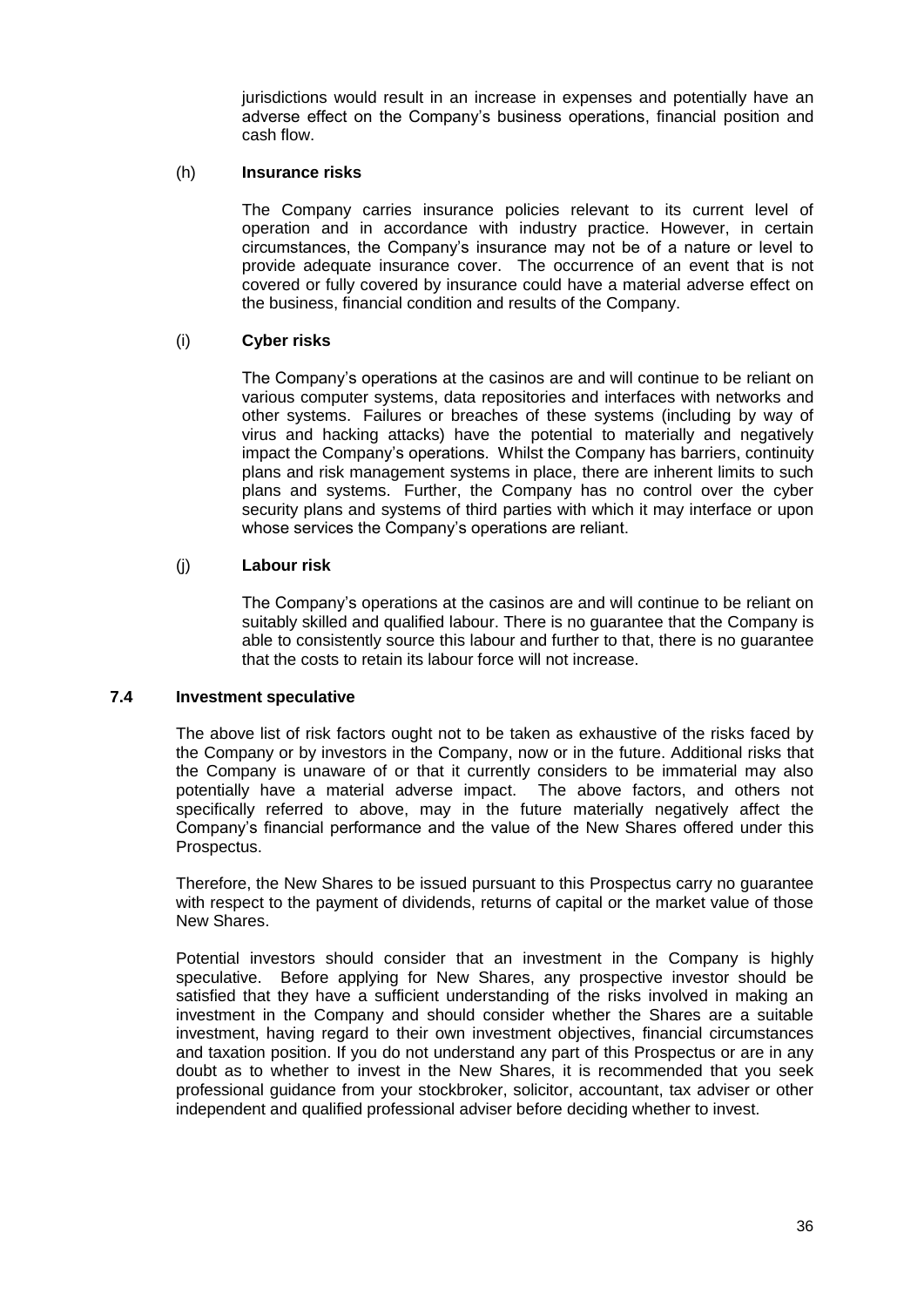## <span id="page-38-0"></span>**8. ADDITIONAL INFORMATION**

## **8.1 Currency of Information**

Unless expressly specified otherwise the information in this Prospectus is dated 3 July 2020.

The information in this Prospectus principally concerns the terms and conditions of the Entitlement Offer and the information necessary to make an informed assessment of:

- (a) the effect of the Entitlement Offer on the Company; and
- (b) the rights and liabilities attaching to the New Shares offered by this Prospectus.

As the Company is listed on ASX a substantial amount of information concerning the Company has previously been notified to ASX and is therefore publicly available.

There may be additional announcements made by the Company after the date of this Prospectus and prior to the Closing Date that may be relevant to your consideration of whether or not to apply for New Shares. Therefore, you are encouraged to check whether any further announcements have been made by the Company on the Company's ASX Announcements platform or website, before submitting any Application under the Entitlement Offer. Please refer to ASX's website (Company ticker: DNA).

No party other than the Company has authorised or caused the issue of the information in this Prospectus, or takes any responsibility for, or makes any statements, representations or undertakings in this Prospectus.

## **8.2 Litigation**

As at the date of this Prospectus, the Donaco Group has entered into Settlement Agreements with the Somboon Parties as described in Sections 7.2(d) and 8.4(d) of this Prospectus in respect of matters relating to the sale of DNA Star Vegas to the Company.

As set out in Section 7.2(d), certain matters relating to the Settlement Agreements are subject to the prior consent of Mega Bank. As at the date of this Prospectus, no such consent has been obtained. If Mega Bank does not provide its consent to the Settlement Agreements (or any of their terms) or otherwise provides consent on terms which are not acceptable to the Donaco Group or any of the Somboon Parties, there is a risk of further litigation or dispute between the Donaco Group and any one or more of the Somboon Parties.

Other than as disclosed in this Prospectus, as far as the Directors are aware, the Company is not involved in any ongoing or potential litigation which is material in the context of the Company and its related bodies corporate.

## **8.3 Continuous disclosure obligations**

The Company is a "disclosing entity" (as defined in section 111AC of the Corporations Act) for the purposes of section 713 of the Corporations Act and, as such, is subject to regular reporting and disclosure obligations. These obligations require the Company to notify ASX of information about specified events and matters as they arise for the purposes of ASX making that information available to the financial market conducted by ASX. Specifically, like all listed companies, the Company is required to continuously disclose any information it has to the market which a reasonable person would expect to have a material effect on the price or the value of the Company's securities.

This Prospectus is a "transaction specific prospectus" for the purposes of section 713 of the Corporations Act. In general terms a "transaction specific prospectus" is only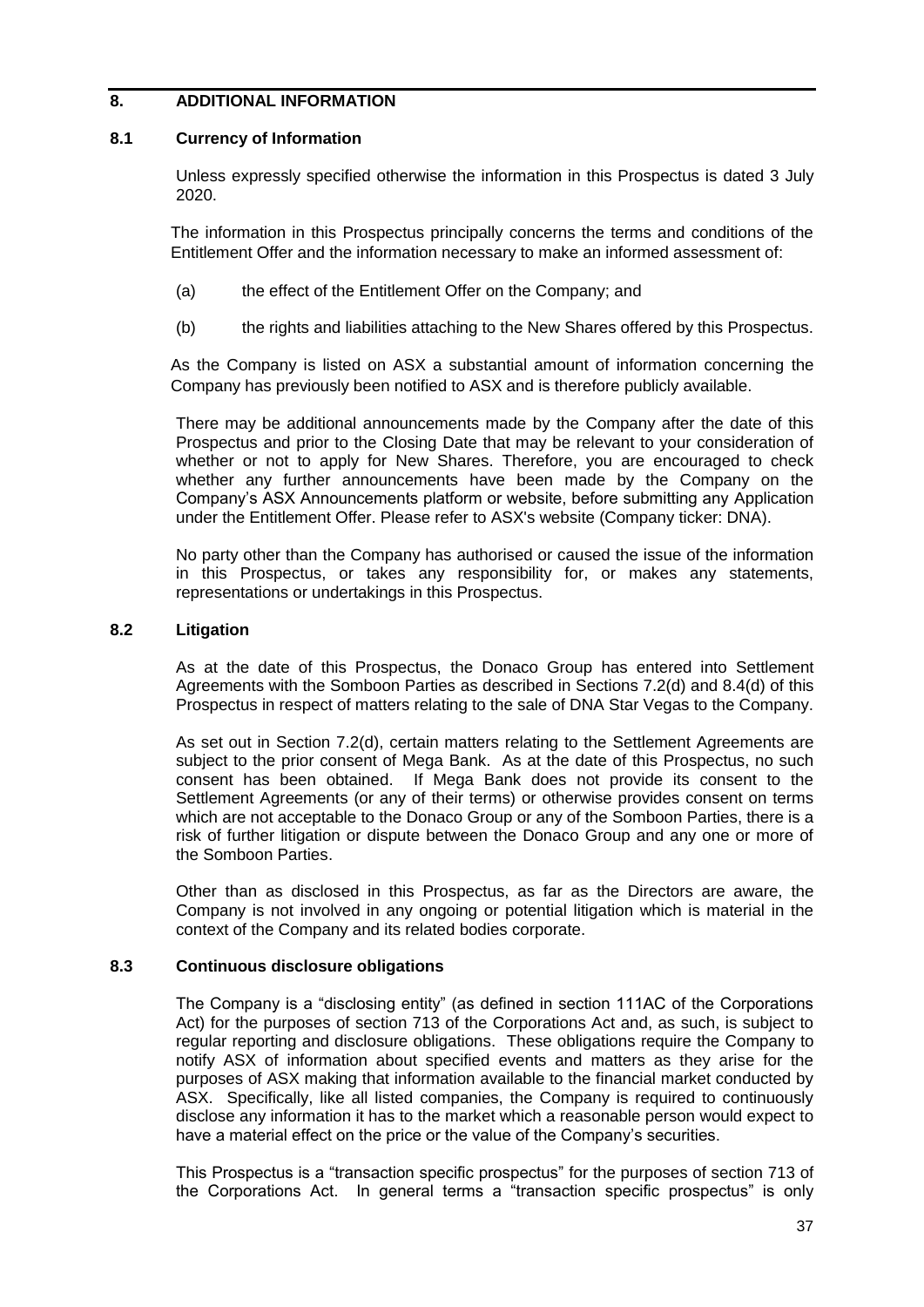required to contain information in relation to the effect of the issue of securities on a company and the rights and liabilities attaching to the securities. It is not necessary to include general information in relation to all of the assets and liabilities, financial position, profits and losses or prospects of the issuing company.

This Prospectus is not required to, and does not, include all of the information that would be included in a prospectus for an initial public offering of securities in an entity not already listed on the ASX. The Company has, since listing, continuously disclosed to the market any information it has and which a reasonable person would expect to have a material effect on the price or the value of the Company's securities, and that information is publicly available from the ASX platform at www.asx.com.au. All Applicants should therefore have regard to the publicly available information regarding the Company prior to making a decision whether to participate in the Offer.

Having taken such precautions and having made such enquires as are reasonable, the Company believes that it has complied with the general and specific requirements of ASX as applicable from time to time throughout the three months before the issue of this Prospectus which required the Company to notify ASX of information about specified events or matters as they arise for the purpose of ASX making that information available to the stock market conducted by ASX.

Information that is already in the public domain has not been reported in this Prospectus other than that which is considered necessary to make this Prospectus complete.

The Company, as a disclosing entity under the Corporations Act states that:

- (a) it is subject to regular reporting and disclosure obligations;
- (b) copies of documents lodged with the ASIC in relation to the Company (not being documents referred to in section 1274(2)(a) of the Corporations Act) may be obtained from, or inspected at, the offices of the ASIC; and
- (c) it will provide a copy of each of the following documents, free of charge, to any person on request between the date of issue of this Prospectus and the Closing Date:
	- (i) the annual financial report most recently lodged by the Company with the ASIC;
	- (ii) any half yearly financial report lodged by the Company with ASIC after the lodgement of the annual financial report referred to in (i) and before the lodgement of this Prospectus with the ASIC;
	- (iii) any financial statements accompanied by a Directors' statement and report and an auditor's report; and
	- (iv) any continuous disclosure documents given by the Company to ASX in accordance with the ASX Listing Rules as referred to in section 674(1) of the Corporations Act after the lodgement of the annual financial report referred to in (i) and before the lodgement of this Prospectus with the ASIC.

Details of documents lodged by the Company with ASX since the date of lodgement of the Company's latest annual financial report and before the lodgement of this Prospectus with ASIC are set out in the table below.

| <b>Date</b> | Description of Announcement    |
|-------------|--------------------------------|
| 15/06/2020  | Donaco Receives Lender Support |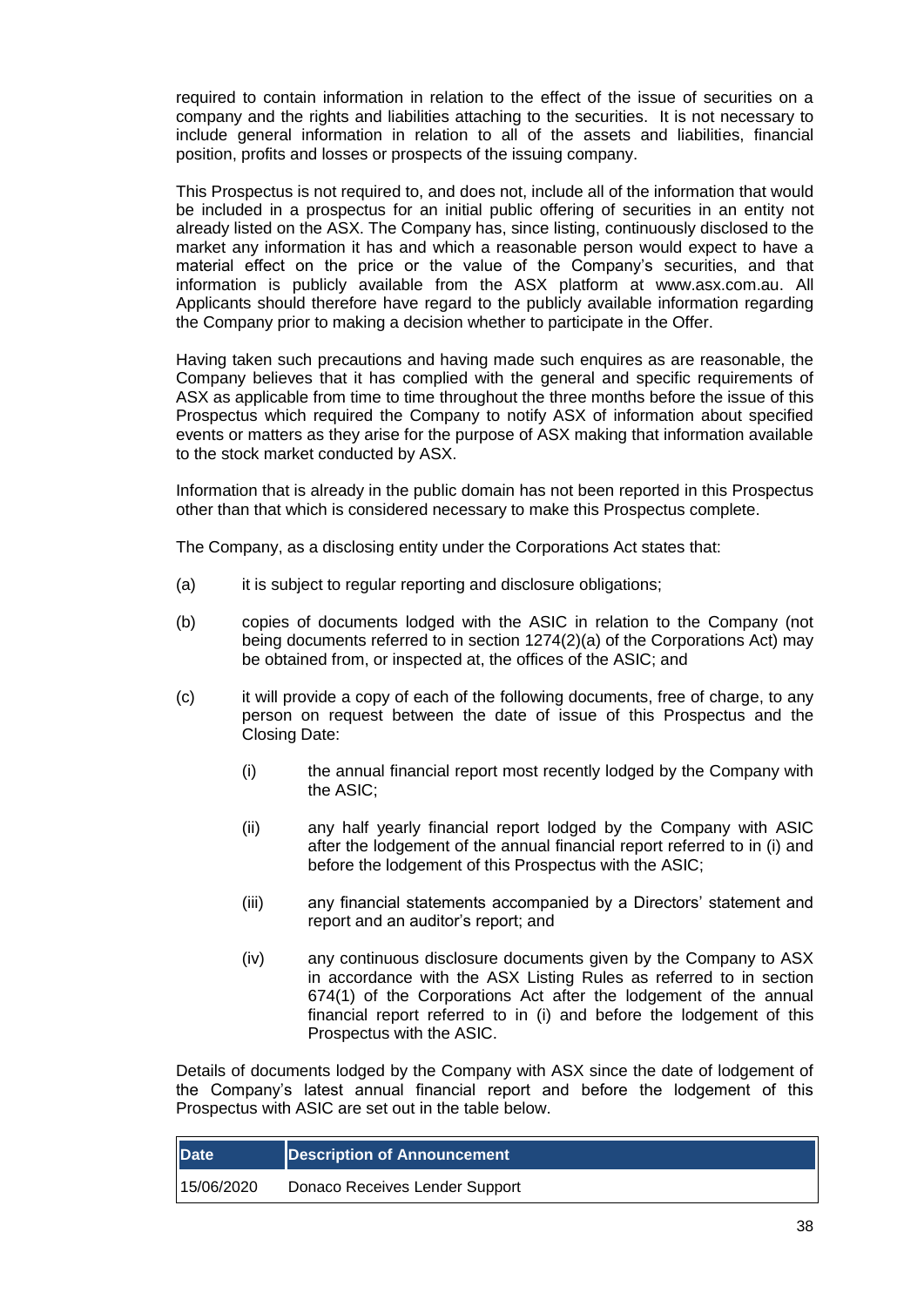| <b>Date</b> | <b>Description of Announcement</b>                          |
|-------------|-------------------------------------------------------------|
| 03/06/2020  | <b>CEO Contract Extension</b>                               |
| 13/05/2020  | Reopening of Aristo International Hotel Casino Operations   |
| 07/05/2020  | Update on Freezing Order for Thai Vendor Shares             |
| 30/04/2020  | Quarterly Activities Report & Appendix 4C                   |
| 21/04/2020  | Extension of Temporary Closure of Aristo Hotel Casino Ops   |
| 17/04/2020  | Update on Progress of Star Vegas Settlement                 |
| 07/04/2020  | DNA Business Update in Response to COVID-19                 |
| 01/04/2020  | Temporary Closure of Aristo Hotel Casino Operations         |
| 31/03/2020  | Temporary Closure of DNA Star Vegas Casino Operations       |
| 27/03/2020  | Progress Update on Settlement with Thai Vendor              |
| 25/03/2020  | Coronavirus Impact                                          |
| 03/03/2020  | Conclusion of Negotiations and Settlement with Thai Vendor  |
| 02/03/2020  | Further Extension of Freezing Order                         |
| 28/02/2020  | 1H FY20 Investor Presentation                               |
| 28/02/2020  | 1H FY20 Results Summary                                     |
| 28/02/2020  | Appendix 4D and Half Year Financial Report                  |
| 24/02/2020  | 1H FY20 Results - Investor Briefing Conference Call Details |
| 12/02/2020  | Coronavirus Impact                                          |
| 11/02/2020  | Appointment of Executive Directors                          |
| 07/02/2020  | Change of Company Secretary                                 |
| 03/02/2020  | <b>Update on Litigation Matters</b>                         |
| 31/01/2020  | December Quarter Trading Update & Appendix 4C               |
| 22/01/2020  | Ceasing to be a substantial holder                          |
| 30/12/2019  | <b>Chief Financial Officer Transition</b>                   |
| 11/12/2019  | Initial Director's Interest Notice - Vertullo               |
| 11/12/2019  | Initial Director's Interest Notice - Ashton                 |
|             | <b>Reinstatement to Official Quotation</b>                  |
| 09/12/2019  |                                                             |
| 09/12/2019  | Donaco Appoints Non-Executive Directors                     |
| 05/12/2019  | Resignation of CEO                                          |
| 03/12/2019  | Initial Director's Interest Notice - Sutton                 |
| 03/12/2019  | Final Director's Interest Notice - Kinoshita                |
| 03/12/2019  | Final Director's Interest Notice - Green                    |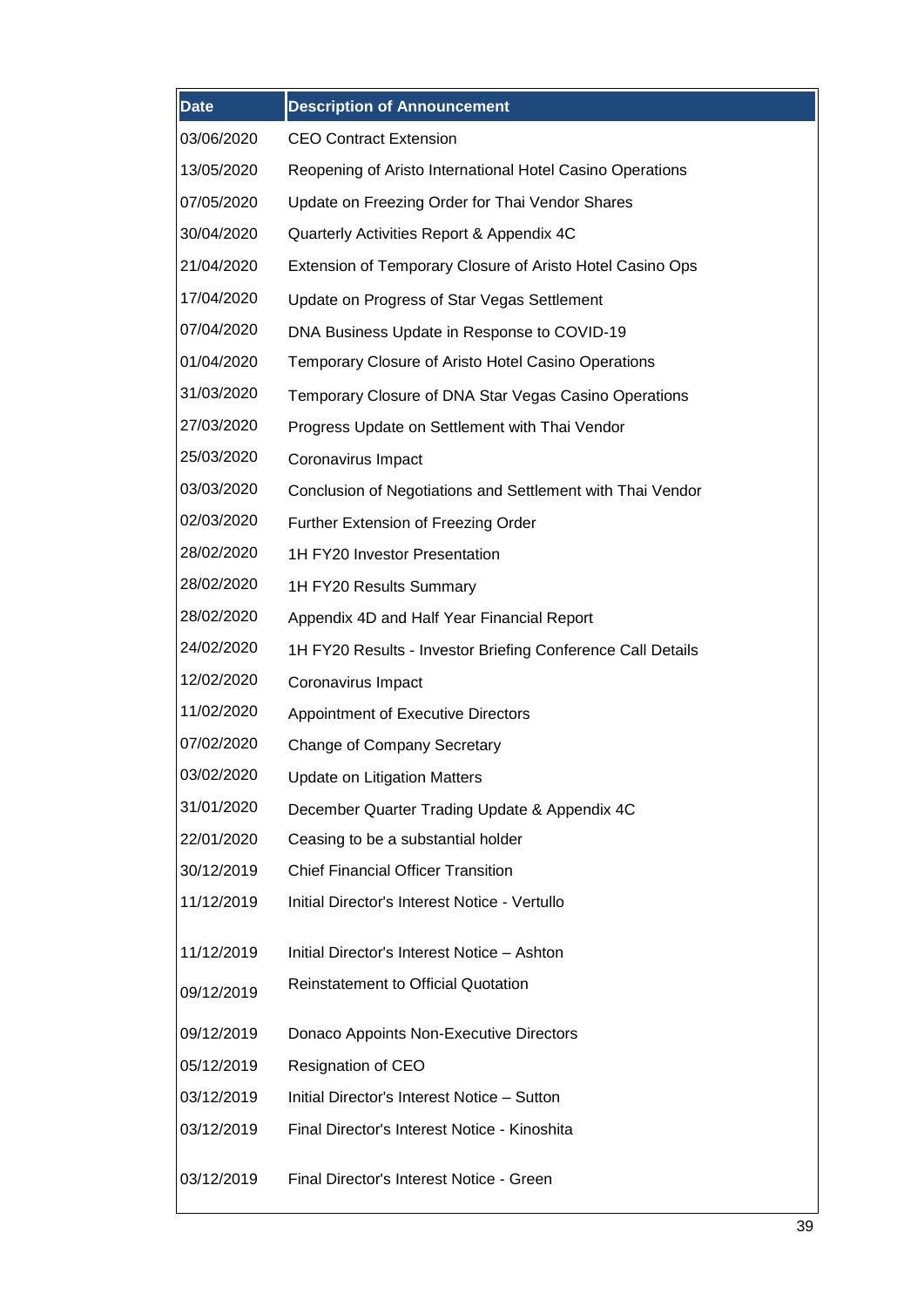| <b>Date</b> | <b>Description of Announcement</b>                           |
|-------------|--------------------------------------------------------------|
| 03/12/2019  | Final Director's Interest Notice - McGregor                  |
| 03/12/2019  | Final Director's Interest Notice - Reichel                   |
| 02/12/2019  | <b>Suspension From Official Quotation</b>                    |
| 02/12/2019  | Pause in Trading                                             |
| 02/12/2019  | Rod Sutton Joins the Board of Donaco                         |
| 02/12/2019  | <b>Results of AGM</b>                                        |
| 29/11/2019  | Chairman's Address and CEO's Address to the AGM              |
| 29/11/2019  | <b>Director Resignation</b>                                  |
| 27/11/2019  | TOV: DNA 03R Panel Declines to Conduct Proceedings           |
| 15/11/2019  | TOV: Donaco International Ltd 03R - Panel Receives Review    |
| 14/11/2019  | TOV: Donaco International Ltd 02 - Panel Declines to Conduct |
| 13/11/2019  | Donaco Wins Cambodian Court Ruling                           |
| 07/11/2019  | Change in substantial holding                                |
| 04/11/2019  | <b>DNA Panel Receives Application</b>                        |
| 04/11/2019  | Application to Takeovers Panel                               |
| 24/10/2019  | Sample Voting Form for AGM                                   |
| 22/10/2019  | <b>Annual Report to Shareholders</b>                         |

ASX maintains files containing publicly available information for all listed companies. The Company's file is available for inspection at ASX during normal office hours. The announcements publicly available from the ASX platform at [www.asx.com.au](http://www.asx.com.au/) (ticker: DNA).

## **8.4 Material contracts**

<span id="page-41-0"></span>The following are summaries of the significant terms of the material agreements which relate to the business of the Company and the Offer:

## <span id="page-41-1"></span>(a) **Underwriting Agreement**

By an agreement between Mr Lee Bug Tong (aka Bhuvasith Chaiarunrojh) and Lee Bug Huy (aka Techatut Sukcharoenkraisri), each the **Underwriter** and together the **Underwriters** and the Company (**Underwriting Agreement**), the Underwriters have agreed to underwrite the full amount of the Offer in equal proportions.

The material terms of the Underwriting Agreement are summarised below.

## **Conditions precedent:**

The underwriting set out above is subject to satisfaction of various conditions considered to be standard for agreements of this nature, together with: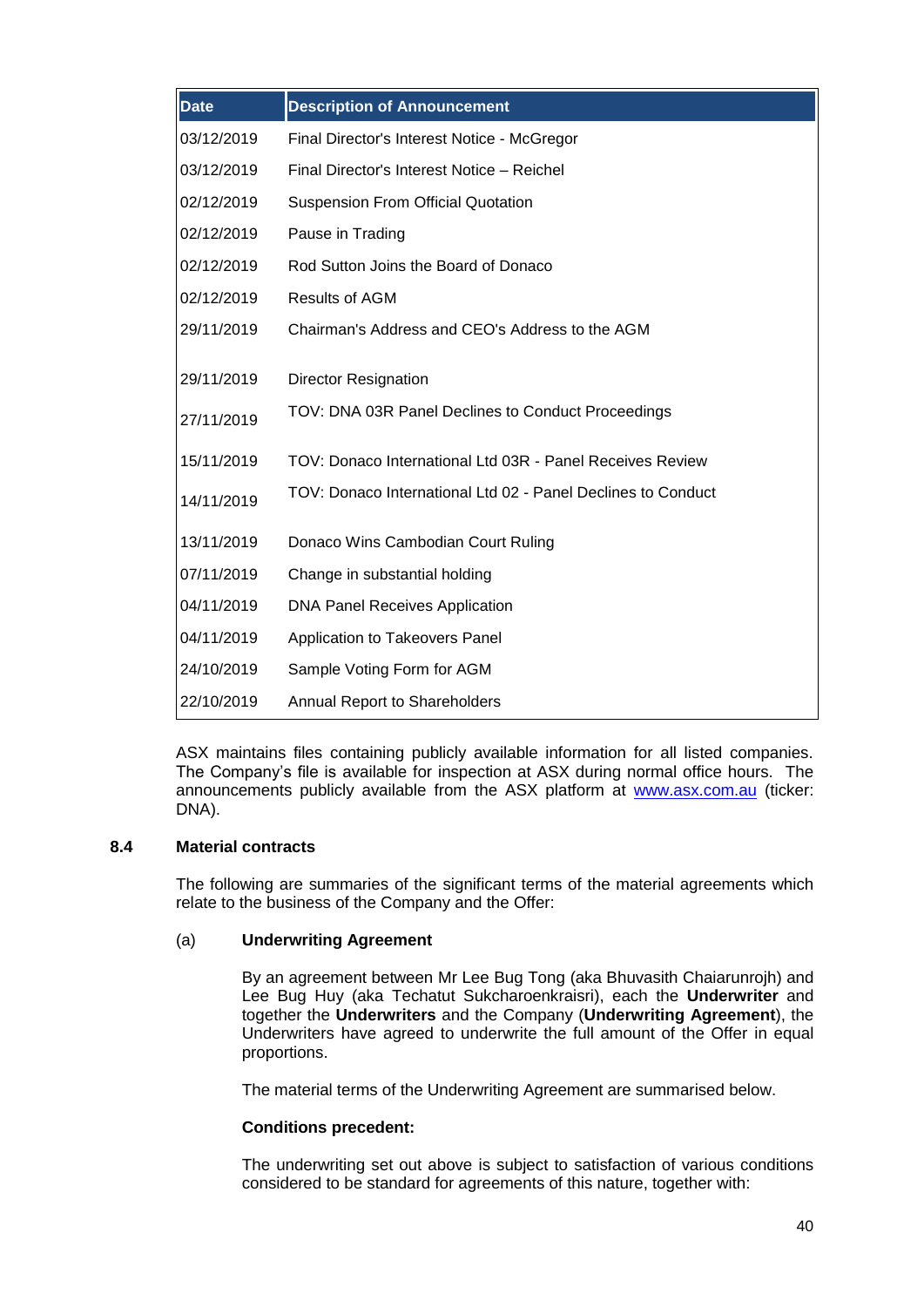- (A) (**Director appointment**) The Board of the Company approving the appointment of two Directors nominated by the Underwriters, being Paul Porntat Amatavivadhana and Lee Bug Huy (aka Techatut Sukcharoenkraisri), effective on the later of, Completion or, the date on which the Company received a consent to act from the relevant nominated director; and
- (B) (**Official quotation**) ASX not having indicated to the Company or the Underwriters that it will not grant permission for the Official Quotation of the Offer Securities on or before 10.00am on the Settlement Date.

## **Fees and costs:**

The Underwriters will not receive any fees in respect of the underwriting. However, the Company will be required to reimburse the Underwriter in respect of all reasonable costs incurred by the Underwriters, including in respect of:

- (A) legal costs incurred by the Underwriters in relation to the Underwriting Agreement and the Offer;
- (B) all reasonable travel and accommodation expenses and printing and production costs, or out of pocket expenses in respect of the Underwriting Agreement and the Offer (provided that where any single item of expenditure is greater than \$1,500, the Underwriters have obtained the approval of the Company before incurring that expense);
- (C) all reasonable Costs in respect of any review of the Offer undertaken by ASIC, ASX or any other regulatory body (except where such review relates to the fraud, wilful misconduct or gross negligence); and
- (D) any stamp duty payable in respect of the Underwriting Agreement.

# **Termination rights**:

The obligation of the Underwriters to underwrite the Offer is subject to certain events of termination. The Underwriters may terminate its obligations under the Underwriting Agreement if (without limitation) an event of this nature occurs

- (i) (**market fall**) the S&P/ASX200 Index of ASX closes on any Business Day before the date of the shortfall notification to the Underwriters by the Company at a level that is 30% or more below the level at market close on the Business Day before the date of the Underwriting Agreement; or
- (ii) (**Company fall**) the Shares close on any Business Day before the date of the shortfall notification to the Underwriters by the Company at a level that is 30% or more below \$0.035 and remain at that level for 3 or more consecutive Business Days; or

## (iii) (**listing and quotation**):

(A) the Company ceases to be admitted to the official list of ASX; or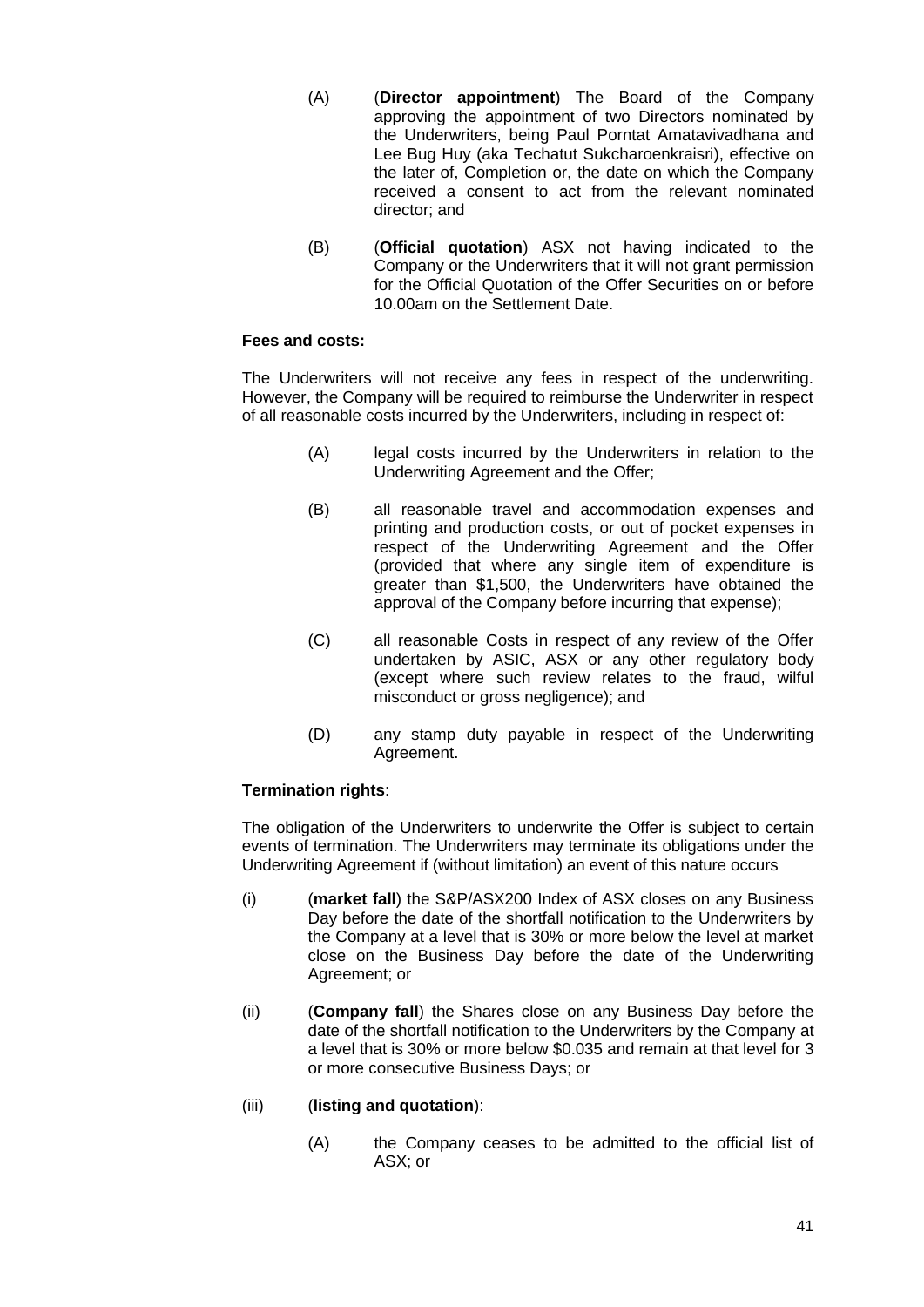- (B) the Shares are suspended from quotation on ASX for more than five days in the period commencing from the date of the Underwriting Agreement; or
- (C) ASX makes any official statement to any person or indicates to the Company or the Underwriters that Official Quotation of the Offer Securities will not be granted; or
- (D) approval is refused or unconditional approval is not granted (unless the conditions are customary listing conditions which would not, in the reasonable opinion of the Underwriters, have a material adverse effect on the success of the Offer) to the Official Quotation of all of the Offer Securities on ASX, on or before the Settlement Date, or if granted, the approval is subsequently withdrawn, qualified or withheld; or
- (iv) (**ASIC**) the performance of the obligations of the Underwriters under the Underwriting Agreement, or the completion of the Offer by the Company is prevented or restrained by a final order or notice by ASIC; or
- (v) (**withdrawal**) the Company withdraws the Offer; or
- (vi) (**disruption in financial markets**) either of the following occurs:
	- (A) a general moratorium on commercial banking activities in Australia, United States of America or the United Kingdom is declared by the relevant central banking authority in any of those countries, or there is a material disruption in commercial banking or security settlement or clearance services in any of those countries; or
	- (B) trading in all securities quoted or listed on ASX, the London Stock Exchange, and/or the New York Stock Exchange is suspended or limited in a material respect for at least 1 day; or
	- (C) any adverse change or disruption to the existing financial markets, political or economic conditions of Australia , the United Kingdom, the United States of America or the international financial markets or any change in national or international political, financial or economic conditions,

in any case the effect of which is such as to make it, in the reasonable judgment of the Underwriters materially more difficult to promote the Offer or to enforce contracts to issue and allot the Offer Securities; or

- (vii) (**material adverse change**) any material adverse change of at least \$6,000,000 occurs in the assets, liabilities, financial position or performance, profits, losses or prospects of the Donaco group of companies (taken as a whole), including any material adverse change of at least \$6,000,000 in the assets, liabilities, financial position or performance, profits, losses or prospects of the Company as compared to the position as compared to the position as shown in the unaudited management accounts of the Company as at 31 May 2020.
- (viii) (**prosecution**) any of the following occur:
	- (A) a Director or executive of the Company is charged with an indictable offence;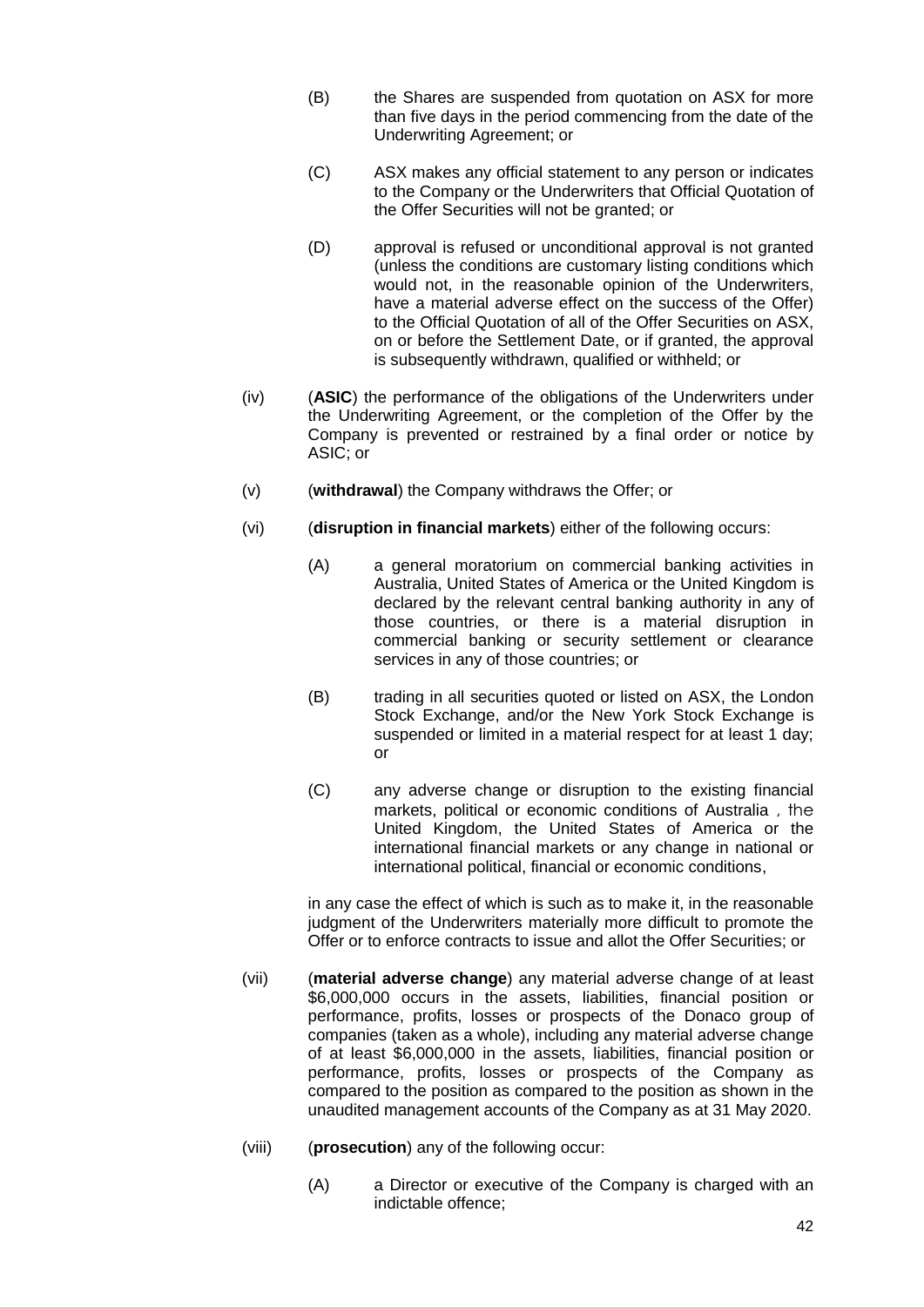- (B) any Director of the Company is disqualified from managing a corporation under Part 2D.6 of the Corporations Act; or
- (C) any Director of the Company commits an act of fraud in connection with any aspect of the Offer or the Company; or
- (ix) (**Supplementary Prospectus**) the Company is required to lodge a Supplementary Prospectus with ASIC and does not do so in accordance with the requirements of the Underwriting Agreement; or
- (x) (**Certificate**) a Certificate that is required to be given by the Underwriting agreement is not given within the specified time or a statement in that Certificate is not true or has a material omission;
- (xi) (**Termination events**) if any of the following events occurs and either cause or are likely to cause a material adverse effect or if they could cause the Underwriter to be in breach under the Corporations Act, then the Underwriter has the right to terminate the Underwriting Agreement. These termination events are considered to be standard for agreements of this nature and include a significant "new circumstance" arises which is materially adverse; the offer documents containing a statement that is misleading or deceptive; the occurrence of hostilities or a major escalation in existing hostilities involving any one or more of Australia, New Zealand, the United States of America, the United Kingdom, any member state of the European Union, Japan, Thailand, Vietnam, Indonesia, North Korea, South Korea or the People's Republic of China; introduction or proposal of a change in law or policy which is does or is likely to prohibit or regulate the Offer; material breach of the Underwriting Agreement by the Company, including a breach of any representation or warranty; change in the Board and/or the Chief Executive Director of the Company without the consent of the Underwriters; any government agency commences any public action against the Company or any of its Directors, or announces that it intends to take such action; the Company varies the terms of the Offer without the consent of the Underwriters; any specified date in the Timetable is delayed for 5 or more Business Days; an Insolvency Event in respect of the Company.

The Underwriting Agreement is otherwise made on terms considered standard for an agreement of this nature.

## (b) **Mega Bank Facility**

The Company entered into the Mega Bank Facility for US\$57,000,000 with Donaco Hong Kong Limited (as **Borrower**), DNA Star Vegas and Mega Bank.

As at 31 December 2019, the Mega Bank Facility had a balance of approximately AUD24,125,795 outstanding (**Outstanding Amount**).

- (i) Under the terms of the Mega Bank Facility Mega Bank holds security under:
	- (A) A share charge between the Company and Mega Bank dated 14 August 2017 and amended by deed of confirmation on 21 June 2019;
	- (B) A security assignment of contractual rights under the Share Sale Agreement between the Company, the Borrower and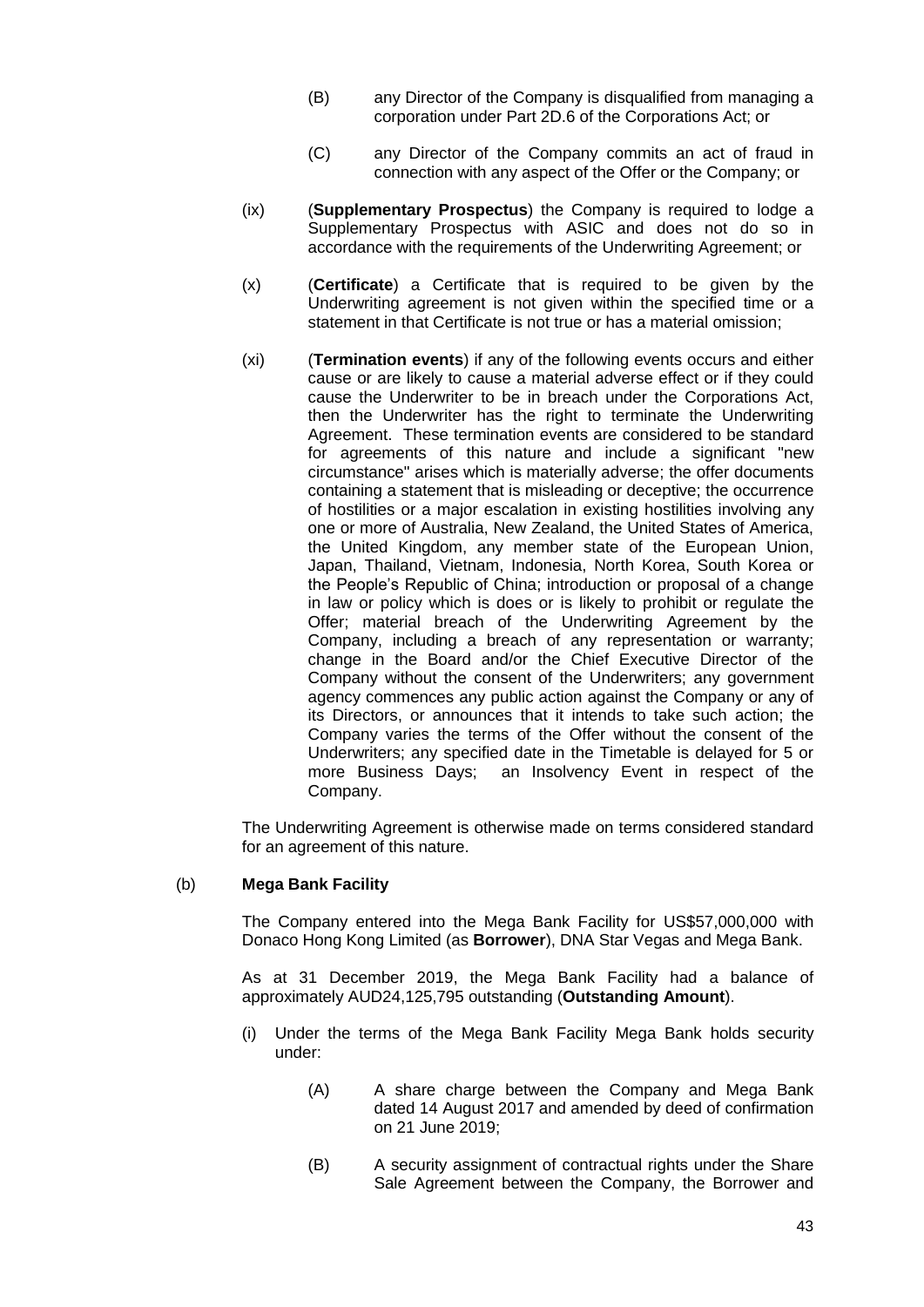Mega Bank dated 14 August 2017 and amended by deed of confirmation on 21 June 2019;

- (C) A pledge over account between the Borrower and Mega Bank dated 28 August 2017 and amended by deed of confirmation on 21 June 2019;
- (D) A share pledge agreement between DNA Star Vegas, the Borrower and Mega International Commercial Bank Co., Ltd., Phnom Penh Branch (**Mega Bank Branch**) dated 14 August 2017 and amended by deed of confirmation on 21 June 2019;
- (E) A security agreement over assets between DNA Star Vegas and Mega Bank Branch dated 14 August 2017 and amended by deed of confirmation on 21 June 2019;
- (F) A hypothec agreement over lease and building between DNA Star Vegas and Mega Bank Branch dated 14 August 2017 and amended by deed of confirmation on 21 June 2019,

(together the **Security**).

- (ii) Under the terms of the Mega Bank Facility, the repayments are set out as follows:
	- (A) 15% of the aggregate outstanding principal amount as at the date falling 3 months after the date of the Mega Bank Facility (**Aggregate Outstanding Amount**) to be paid on the date falling 6 months after the date on which the loan was made;
	- (B) 15% of the Aggregate Outstanding Amount to be paid on the date falling 12 months after the date on which the loan was made;
	- (C) 15% of the Aggregate Outstanding Amount to be paid on the date falling 18 months after the date on which the loan was made;
	- (D) US\$4,550,000 to be paid on 30 June 2019;
	- (E) US\$5,000,000 to be paid on 31 December 2019;
	- (F) US\$5,000,000 to be paid on 30 June 2020;
	- (G) US\$5,000,000 to be paid on 31 December 2020; and
	- (H) US\$7,800,000 to be paid on the date falling 46 months after the date on which the loan was made (being 14 June 2021)*.*

Under the terms of the Mega Bank Facility, repayments must be made to a debt service reserve account 15 days prior to the relevant repayment date, which effectively requires the Group to have the required funds in place 15 days prior to the relevant repayment date.

(iii) The Mega Bank Facility contains the following financial covenants: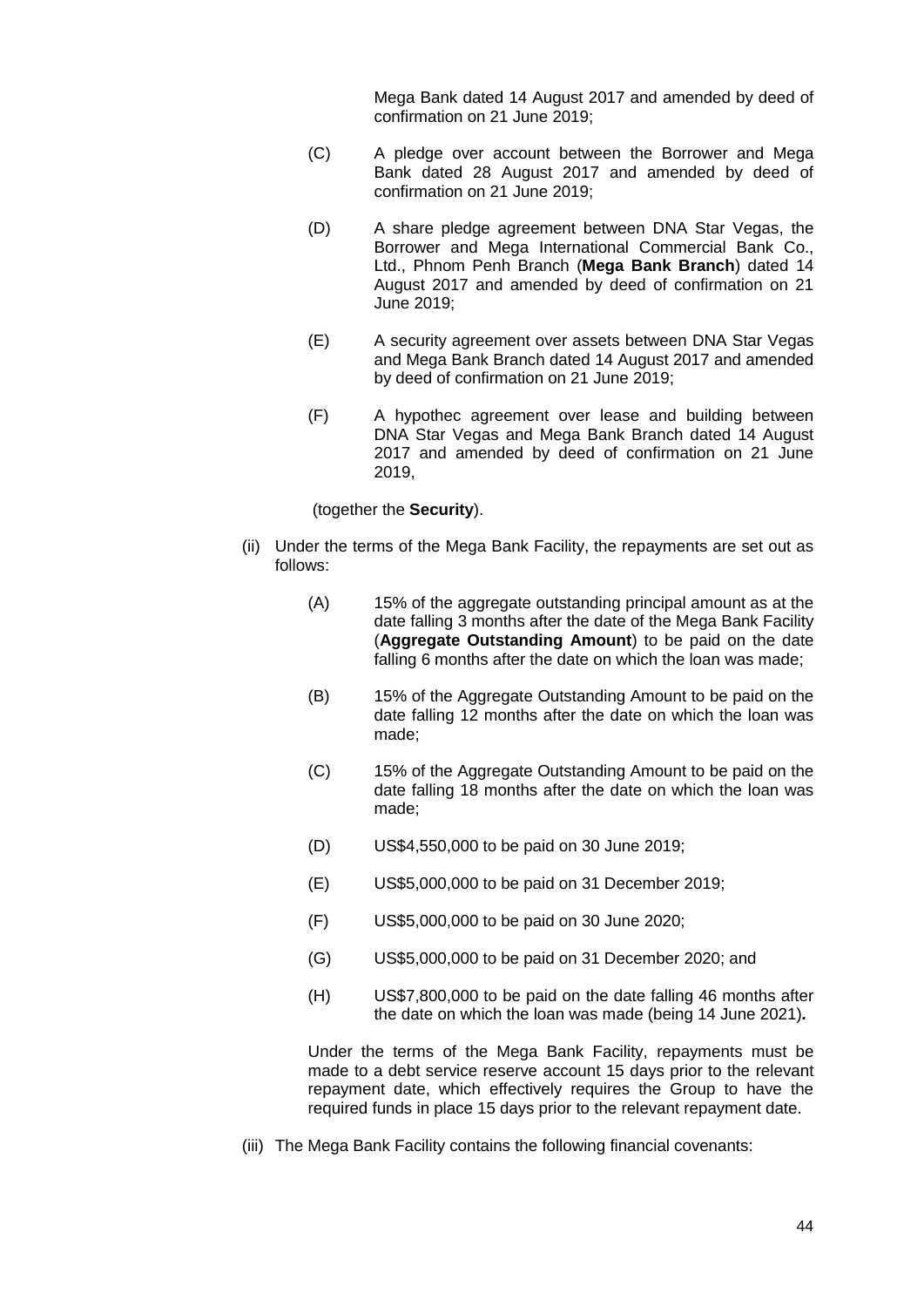- (A) The Borrower must ensure the ratio of consolidated EBITDA to consolidated finance charges for the period are not less than:
	- (I) 4.00:1.00 for the period ending 30 June 2019; and
	- (II) 6.00:1.00 for the period ending 30 June 2020 and each relevant period thereafter;
- (B) The Borrower must ensure that its debt coverage ratio, being consolidated total net debt over consolidated EBITDA, does not exceed 2.00:1.00 in respect of each relevant period ending on or after 30 June 2017;
- (C) The Company must ensure that the aggregate amount of cash and cash equivalent investments of the Donaco Group are not less than:
	- (I) AUD15,000,000 at any time after 31 December 2018 but before 30 June 2020; and
	- (II) AUD20,000,000 at any time on or after 30 June 2020;
- (D) The Company must ensure that its debt to equity ratio, being consolidated total debt over consolidated total equity, does not exceed 0.80:1.00 at any time.
- (iv) On 15 June 2020, the Company received a written approval from Mega Bank in respect of the deferral of the certain banking covenants including the following:
	- (A) Repayment of US\$5,000,000 to be paid on 30 June 2020;
	- (B) The requirement of the Company to ensure that the aggregate amount of cash and cash equivalent investments of the Donaco group are not less than AUD20,000,000 at any time on 30 June 2020;

Full terms of the deferral are expected be set out in a further variation agreement which is expected to be received from Mega Bank shortly. A summary of the waiver terms, as received from Mega Bank in its letter of 15 June 2020 is set out below. It should be noted that the precise terms of the variation agreement to be entered into with Mega Bank may differ from (or contain additional conditions to) the terms set out in the letter received from Mega Bank on 15 June 2020.

The terms of the Mega Bank waiver provided to the Company are as follows:

- (A) The principal repayable by the Borrower on 30 June 2020 is to be extended until 31 December 2020;
- (B) The Offer must be completed/closed before 31 December 2020;
- (C) The proceeds of the Offer must be used to settle the original 30 June 2020 principal payable of USD5,000,000;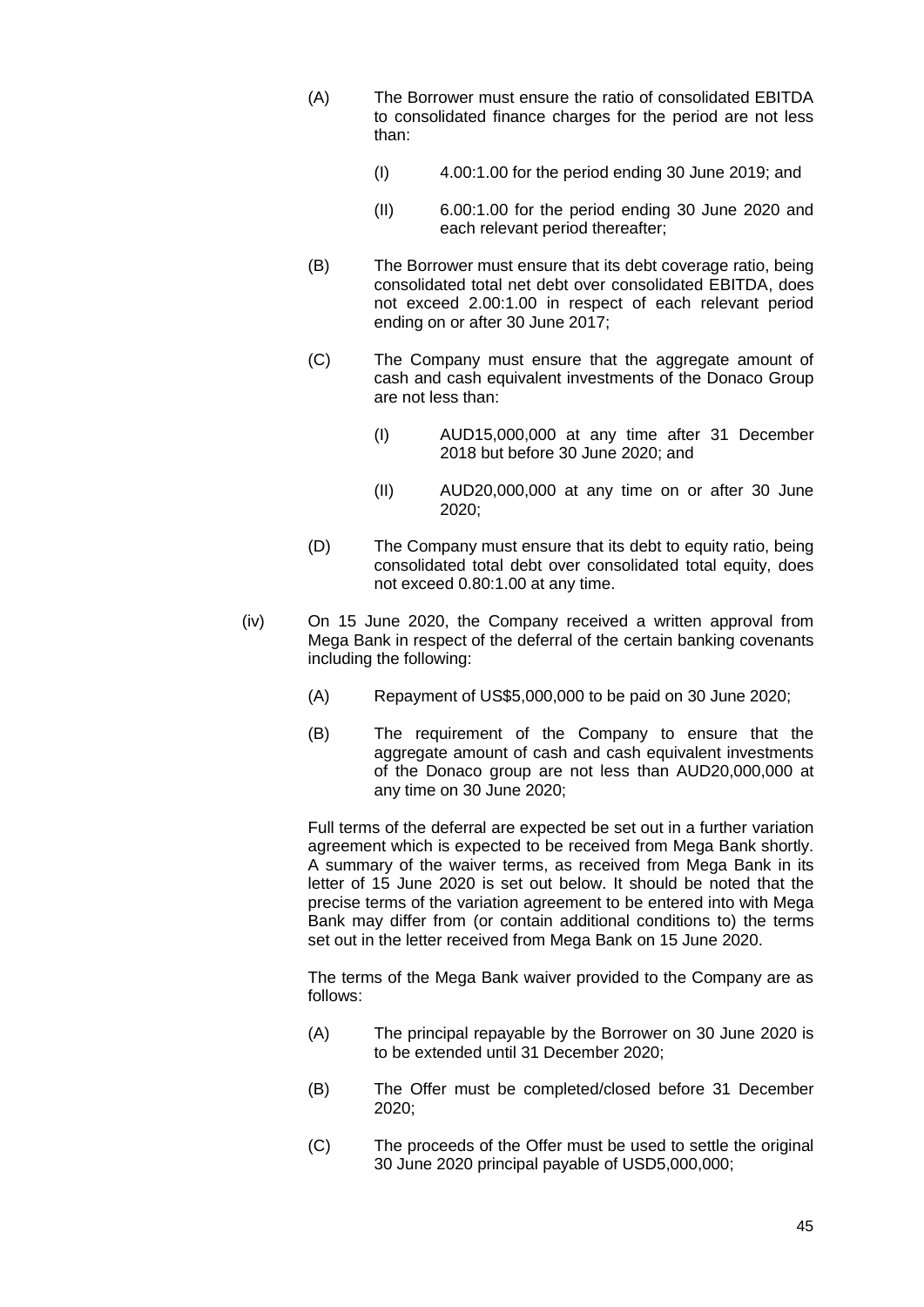- (D) USD10,000,000 is repayable by the Borrower on 31 December 2020 (less any payment which has already been made under (C) above);
- (E) The following exemptions apply:
	- (I) The Borrower is exempt from its year 2020 Interest Coverage Ratio and Debt to EBITDA's financial covenant;
	- (II) The Company is exempt from its June 2020 Cash and Cash Equivalent Balance and Debt to Equity Ratio's financial covenant; and
	- (III) The Borrower and the Company are exempt from non-compliance resulting from the suspension of operation of the casinos in Cambodia and Vietnam in order to cooperate with the COVID-19 prevention policy issued by the Cambodian and Vietnam Governments.
- (F) The interest rate spread applicable for the next interest period will be adjusted according to the Debt Ratio for the year, based on the Borrower's annual report and compliance certificate. The contract interest rate spread are as follows:
	- (I) where the Debt Ratio is greater than or equal to 2.00:1.00, the interest rate per annum will be 6.50%;
	- (II) where the Debt Ratio is greater than or equal to 1.00:1.00 but less than 2.00:1.00, the interest rate per annum will be 6.25%; and
	- (III) where the Debt Ratio is less than 1.00:1.00, the interest rate per annum will be 6.00%.

# (c) **RGB arrangement**

DNA Star Vegas, a wholly owned subsidiary of the Company has entered into a technical support and management agreement dated 16 September 2017 with RGB Ltd (**RGB Agreement**). The RGB Agreement is in respect of the provision of technical support management services, including the use of the Bally Casino Management System (**Bally CMS**) and supply of machines at DNA Start Vegas Casino in Cambodia.

Under the RGB Agreement, the parties have agreed to a profit-sharing mechanism in respect of collections from the machines supplied through the RGB Agreement as well as a leasing fee in respect of the use of the Bally CMS.

As at 24 June 2020, DNA Start Vegas owes RGB Ltd an amount of approximately \$2.26 million (subject to exchange rate movements between AUD and the Thai baht, being the denominated currency in respect of these payments under the RGB Agreement) in respect of the outstanding amounts owing under the profit sharing arrangement for the period commencing August 2019 to March 2020 (**Outstanding Amounts**).

The parties have, by way of variation dated 24 June 2020, agreed to amend the profit-sharing ratios with effect from 1 January 2020 and also enter into a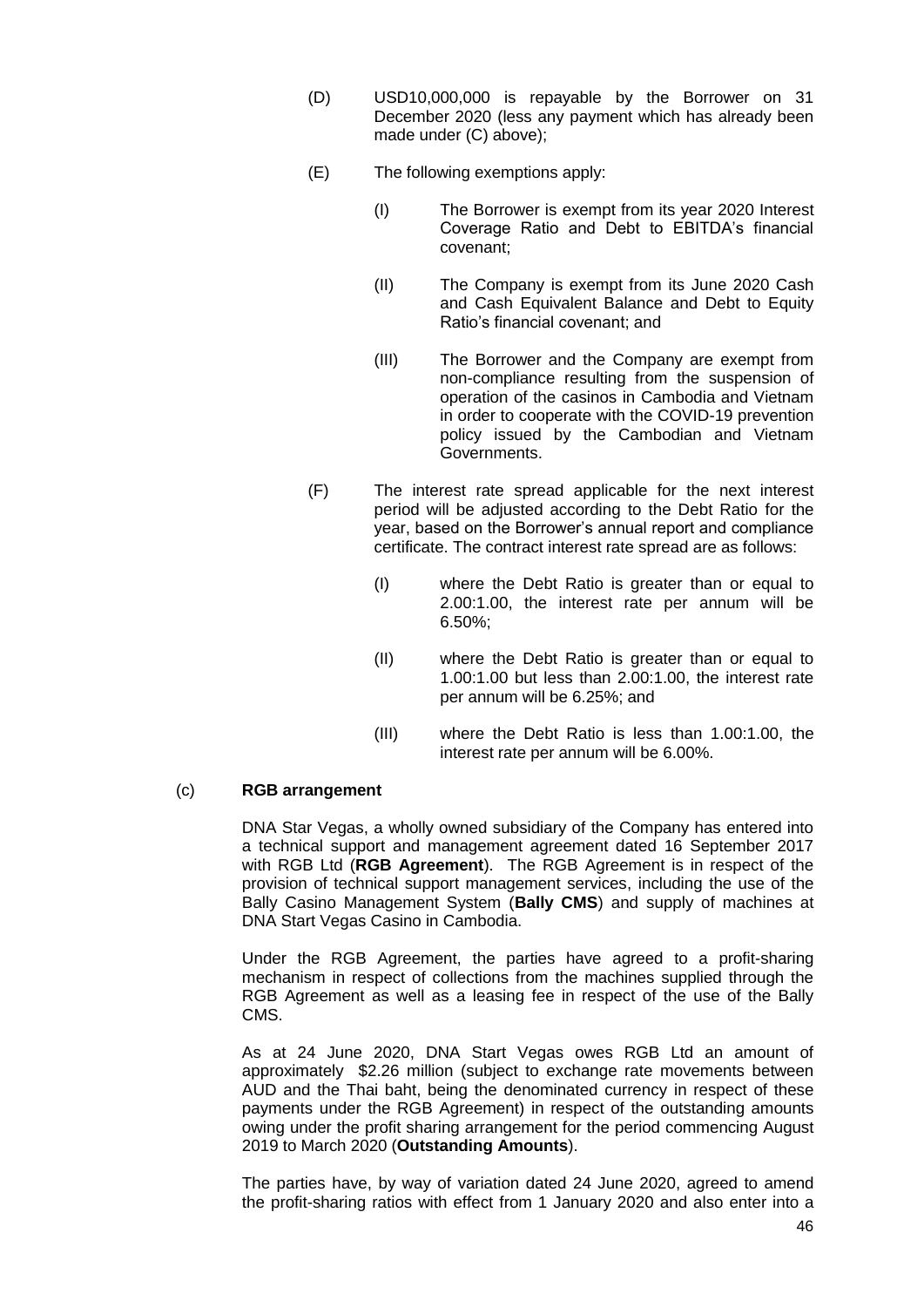12-month payment plan in respect of the payment of the Outstanding Amount commencing from September 2020 (with the repayment plan containing a mechanism for a further deferral of the Outstanding Amounts depending on whether or not the Donaco Group has monthly negative earnings before interest, tax, depreciation and amortisation for two consecutive months prior to September 2020). In addition, the parties have agreed to discuss a partial refund of the THB80 million (approximately \$3.75 million) cash float, with the repayment of at least 50% of this float to commence in 2021.

Under the variation agreement, the parties acknowledge that there are also outstanding amounts payable in respect of leasing fees relating to the use of the Bally CMS which has been stipulated by RGB Ltd to be approximately \$1.76 million (subject to exchange rate movements between USD and AUD). It is it also acknowledged that these outstanding amounts have not yet been agreed between the parties. Under the terms of the variation agreement, the parties agree to work together to agree to the amounts outstanding in respect of the Bally CMS and agree to a payment plan in respect of these amounts.

## (d) **Litigation – Settlement Agreements**

The Company (as purchaser) and Somboon Sukcharoenkraisri and Lee Bug Tong (as vendors) have previously entered into the Share Sale and Purchase Agreement dated 23 January 2015 (as further varied by a supplemental deed dated 22 May 2015 and the amending and restating deed dated 18 June 2015 (**Share Sale Agreement**) under which the vendors agreed to sell and the purchaser agreed to purchase the entire issued share capital in DNA Star Vegas Co., Ltd.

Various litigation has been commenced between the parties to the Share Sale Agreement (and their related parties) (**Proceedings**).

By various Settlement Agreements dated 2 March 2020 between:

- (i) Donaco, Somboon Sukcharoenkraisri (**SS**), Lee Bug Tong (**LBT**), Lee Bug Huy (**LBH**) and DNA Star Vegas;
- (ii) Paramax Co., Ltd, Donaco and DNA Star Vegas;
- (iii) DNA Star Vegas and Lee Hoe Property Group., Ltd (**LHP**)

(together, the **Settlement Agreements**) each of the parties to the relevant Proceedings agrees to withdraw or discontinue the relevant Proceedings and release each other from all claims in respect of the Proceedings.

As part of the settlement under the Settlement Agreements, the parties have agreed to (amongst other things):

- (i) amend provisions of the Share Sale Agreement (**Share Sale Agreement Amendment**);
- (ii) amend provisions of the Perpetual Lease Agreement dated 15 June 2015 between DNA Star Vegas Co. Ltd (as lessee) and Lee Hoe Property Co., Ltd (lessor) in respect of a land area located in the Kbal, Spean Village, Poi Pet Commune, Or Chrov District, Banteay Meanchey Province (**Perpetual Lease Agreement Amendment**); and
- (iii) make certain payments to each other in respect of the settlement arrangements.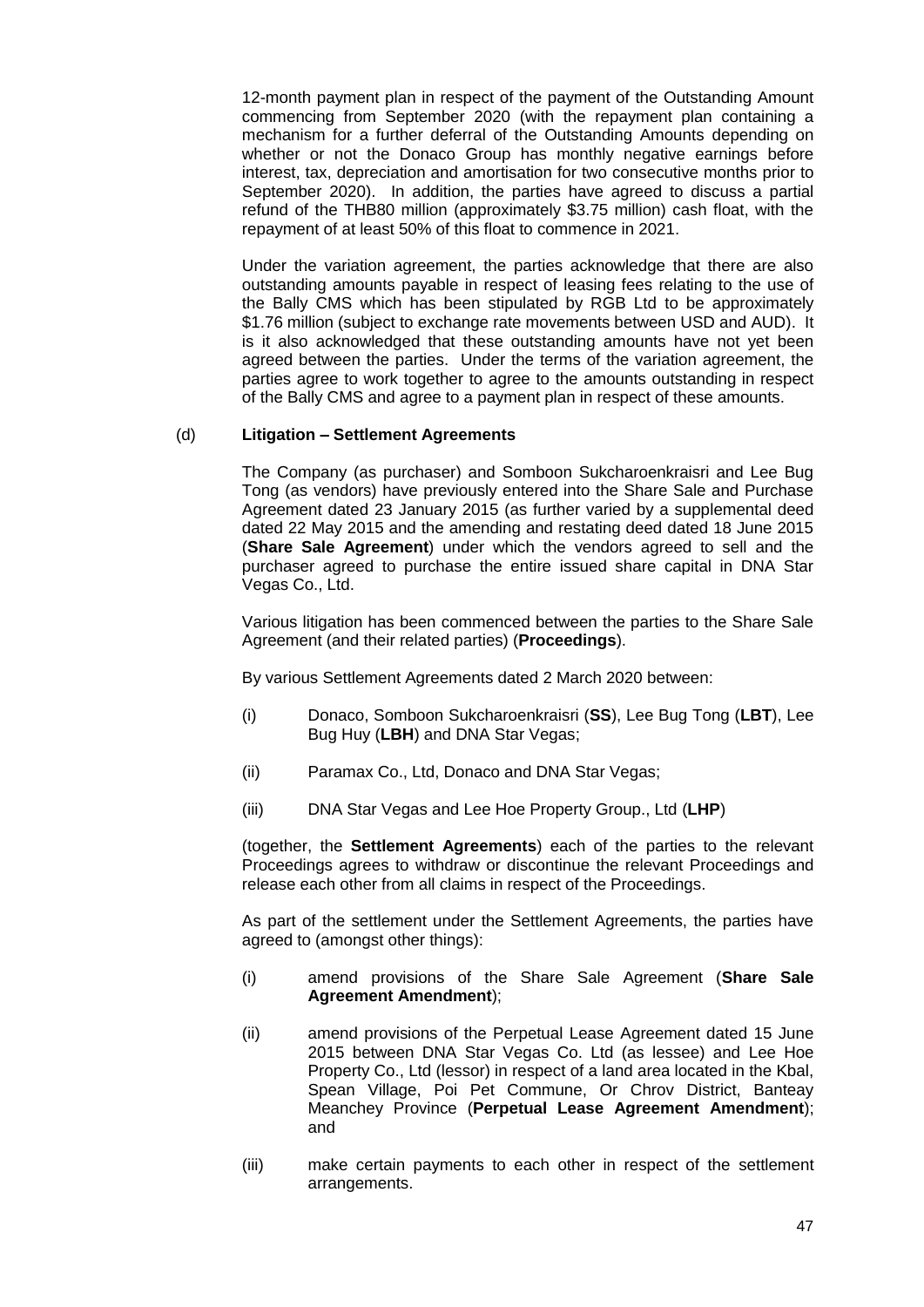Under the terms of the Mega Bank Facility, the consent of Mega Bank is required to the terms of the Settlement Agreements and in particular the Share Sale Agreement Amendment, the Perpetual Lease Agreement Amendment and the payment terms.

As at the date of this Prospectus:

- (i) Documentary evidence from the courts or other regulatory bodies in respect of the withdrawal, discontinuance or termination of the Proceedings has not been received and provided by each of the parties;
- (ii) The consent of Mega Bank has not been obtained in respect of the terms of the Settlement Agreements as required under the Mega Bank Facility Agreement; and
- (iii) The Settlement Agreements have not been effectuated in full.

Notwithstanding the above, letters of acknowledgement have been executed by the Parties in respect of the Settlement Agreements between:

- (iv) DNA Star Vegas and LHP;
- (v) Donaco, SS, LBT, LBH and DNA Star Vegas;
- (vi) Paramax Co., Ltd, Donaco and DNA Star Vegas;

which specifically acknowledge that:

- (vii) The parties have only partially performed their obligations under the Settlement Agreements;
- (viii) each relevant party has duly withdrawn, discontinued, terminated and/or procured to have the relevant parties terminate the Proceedings as contemplated by the Settlement Agreements; and
- (ix) Donaco Hong Kong Limited is in the process of obtaining the consent from Mega Bank in relation to the terms of the Settlement Agreement and that if such consent is not obtained, the validity of the settlement terms under the Settlement Agreements shall remain in full force and effect.

## **8.5 Current and Proposed Directors**

#### **Proposed directors**

The Company has agreed to procure the appointment of the following two Directors as nominated by the Underwriters effective on completion of the Underwriting Agreement as follows:

#### *Paul Porntat Amatavivadhana*

Mr Amatavivadhana is a founding principal and CEO of Infinite Capital, a successful boutique corporate advisory firm based on Bangkok. He has considerable experience in mergers & acquisitions, corporate restructuring and capital raisings. Mr Amatavivadhana is currently an independent director at Sansiri Plc, one of the largest real estate developers in Thailand, which is listed on the Stock Exchange of Thailand. His previous roles include positions at Ayudhya Securities Plc (Management Director), Ploenchit Advisory Co Ltd (Assistant Management Director); UOB KayHian Securities (Thailand) Ltd; BNP Paribas Peregrine Securities (Thailand) Ltd and Securities One Plc.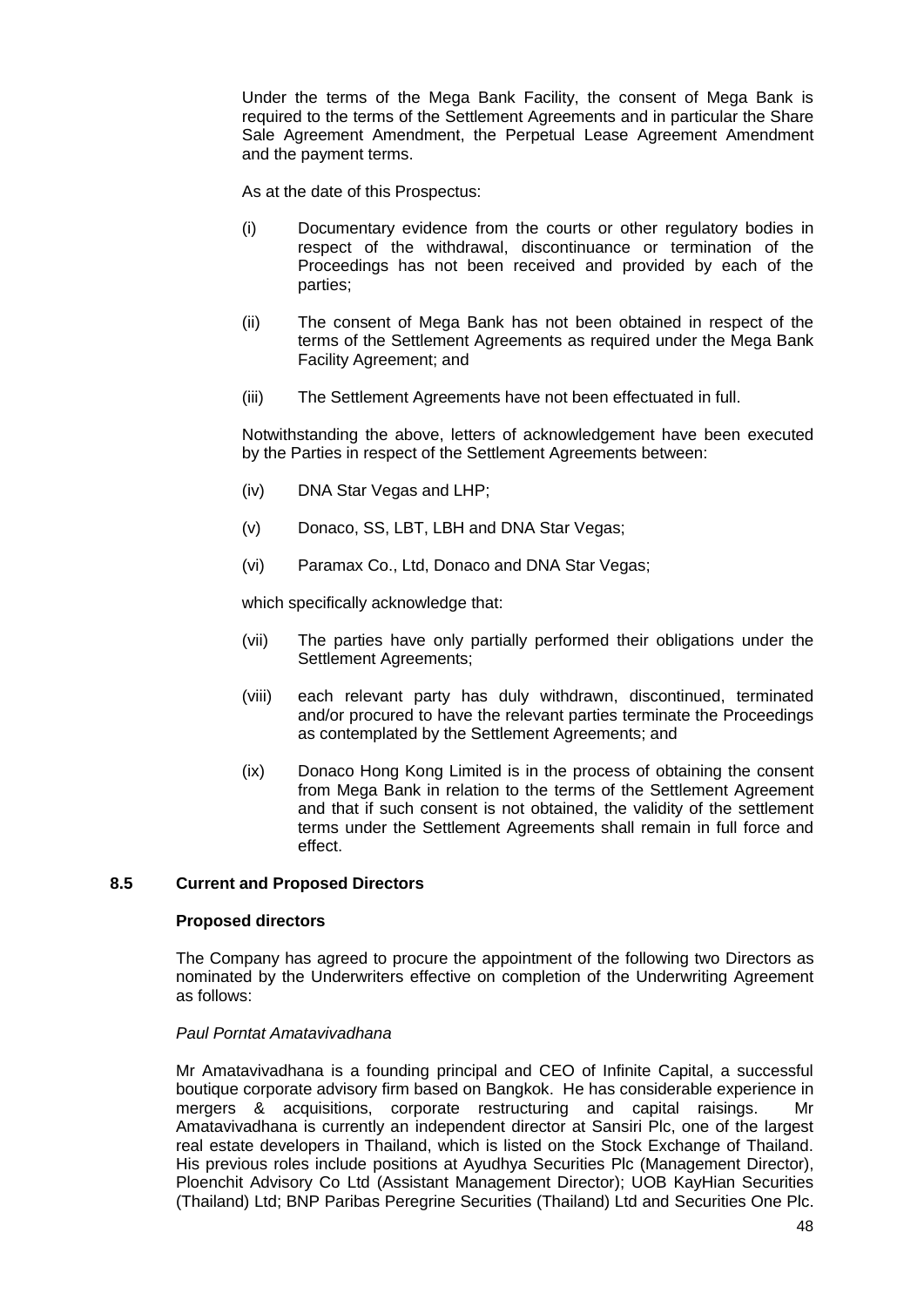Mr Amatavivadhana has also previously acted as non-executive director of the Company (previously appointed 1 July 2015). Mr Amatavivadhana holds a MSc in Management Science and a BA in Finance and Banking.

## *Lee Bug Huy (aka Techatut Sukcharoenkraisri*)

Mr Huy is Vice President at the Casino at Star Vegas Casino & Resorts Co, Ltd where he has been responsible for developing the model for the slot machine business. He has significant experience in gaming and casino management and has previously acted as an executive director of the Company (previously appointed on 1 July 2015). Mr Huy holds a BSc majoring in Chemical Engineering.

## **Current directors**

It is the current intention of Norman Mel Ashton and Simon Vertullo to resign as directors of the Company following completion of the Offer or shortly thereafter. The Company is currently undertaking an executive search in respect of appropriate replacement Australian resident directors.

## **8.6 Interests of Directors and proposed Directors**

Other than as set out in this Prospectus, no Director or proposed Director holds, or has held within the 2 years preceding lodgement of this Prospectus with ASIC, any interest in:

- (a) the formation or promotion of the Company;
- (b) any property acquired or proposed to be acquired by the Company in connection with:
	- (i) its formation or promotion; or
	- (ii) the Offer; or
- (c) the Offer,

and no amounts have been paid or agreed to be paid and no benefits have been given or agreed to be given to a Director or proposed Director:

- (d) as an inducement to become, or to qualify as, a Director; or
- (e) for services provided in connection with:
	- (i) the formation or promotion of the Company; or
	- (ii) the Offer.

The relevant direct and indirect interests of each of the Directors (and proposed Directors in the securities of the Company as at the date of this Prospectus, together with their respective Entitlements, are set out in the table below.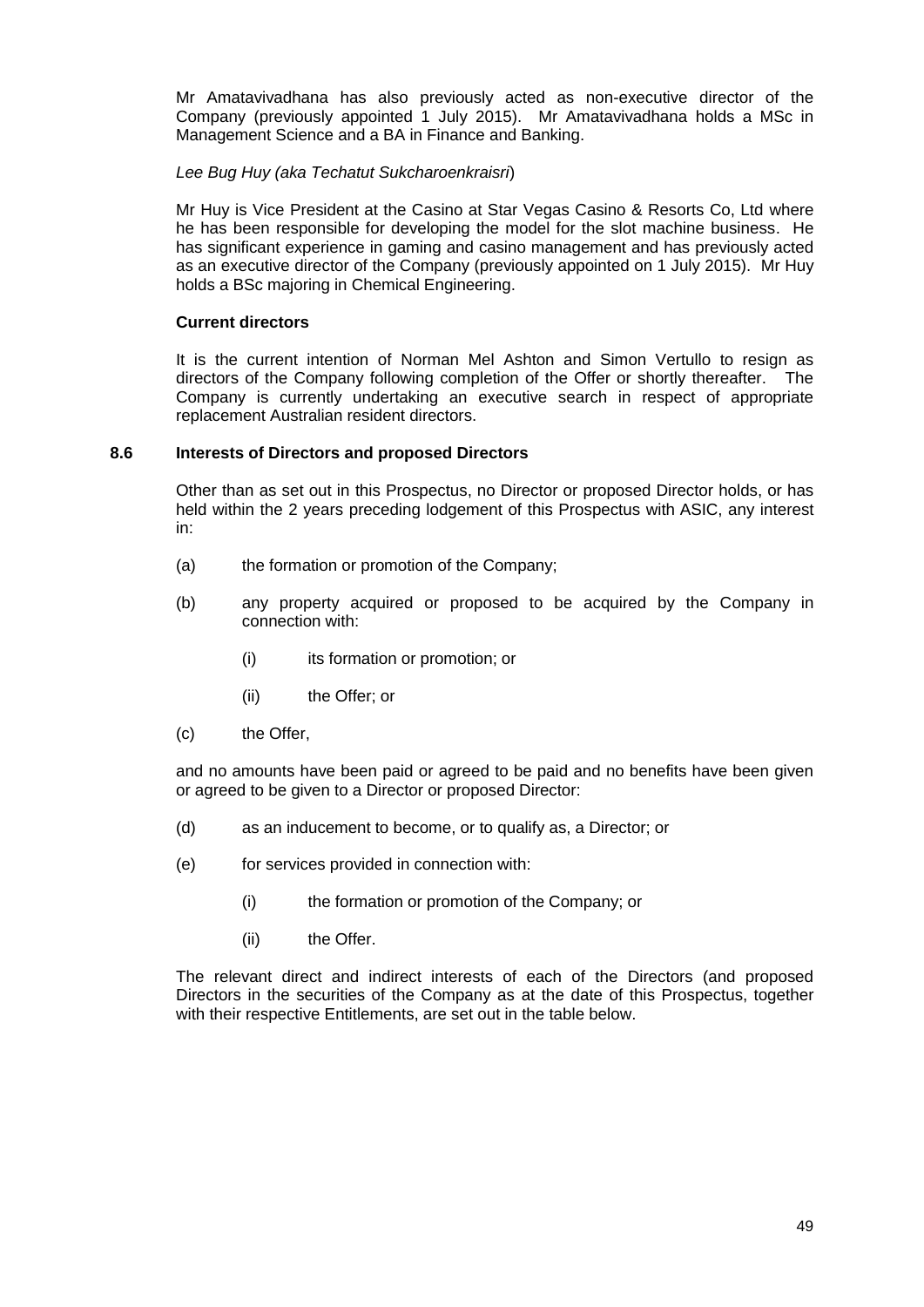| <b>Director</b>                                 | <b>Shares</b> | <b>Entitlement (Shares)</b> |
|-------------------------------------------------|---------------|-----------------------------|
| <b>Current Directors</b>                        |               |                             |
| Norman Mel Ashton                               | 0             | Ω                           |
| Kurkye Wong                                     | 0             | O                           |
| Yan Ho Leo Chan                                 | 0             | O                           |
| Roderick John Sutton                            | 0             | O                           |
| Simon Vertullo                                  |               | O                           |
| <b>Proposed Directors1</b>                      |               |                             |
| Lee Bug Huy<br>(aka Techatut Sukcharoenkraisri) | 148,199,529   | 79,287,302                  |
| Paul Porntat Amatavivadhana <sup>2</sup>        | 3,355,405     | 1,677,703                   |

#### **Note:**

- 1. A condition of the Underwriting Agreement is the approval by the Board of the appointment of the two Directors nominated by the Underwriter. Refer to Section [8.4\(a\)](#page-41-1) for further details on the terms of the Underwriting Agreement.
- 2. Paul Porntat is a director nominated by the Underwriter. He is not an Associate of Huy, Tong & Associates, and therefore does not hold a relevant interest in the shares held by Huy, Tong & Associates.

#### **Director's remuneration**

The aggregate annual remuneration for non-executive Directors is currently capped at A\$750,000.

The Company may also pay the Directors' travelling, hotel and other expenses that they properly incur in or about the performance of their duties. Under the terms of the Constitution, a Director may also be paid a separate fee for special exertions.

Since the financial years ended 30 June 2019 the Board of Donaco has been replaced in its entirety. The remuneration to be paid to the current Directors for the financial year ending 30 June 2020 is set out in the following table:

| <b>Director</b>                | Year   | <b>Annual remuneration (\$)</b> |
|--------------------------------|--------|---------------------------------|
| Norman Mel Ashton <sup>1</sup> | FY2020 | 120,000                         |
| Kurkye Wong <sup>2</sup>       | FY2020 | 200,000                         |
| Yan Ho Leo Chan <sup>2</sup>   | FY2020 | 200,000                         |
| Roderick Sutton <sup>3</sup>   | FY2020 | 120,000                         |
| Simon Vertullo <sup>1</sup>    | FY2020 | 120,000                         |

#### **Note**

- 1. Mr Ashton was appointed as Non-executive Director on 9 December 2019 and receives annual remuneration of \$120,000 which accrues day to day and is paid monthly. No other fees have been paid to Mr Ashton since his appointment.
- 2. Messrs Wong and Chan were appointed as Non-executive Directors on 12 August 2019 each with an annual remuneration of \$120,000 which accrued day to day and was paid monthly. On 11 February 2020, Messrs Wong and Chan were appointed as Executive Directors each with an annual salary of \$200,000 per annum which incorporates their existing Director fees. No other fees have been paid to Messrs Wong and Chan since their appointment.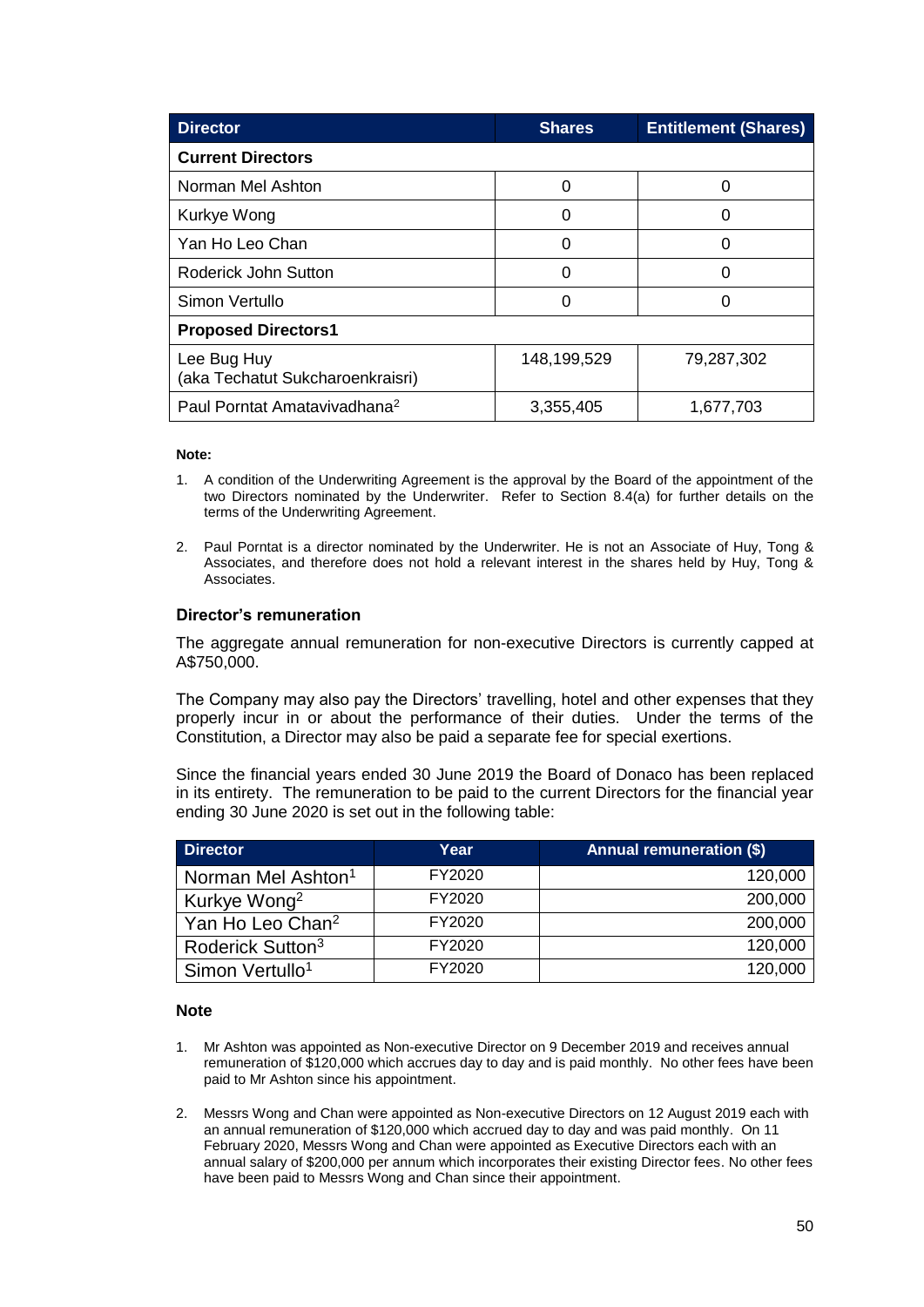- 3. Mr Sutton was appointed as a Non-executive Director on 29 November 2019 and receives an annual remuneration of \$120,000 which accrues day to day and is paid monthly. No other fees have been paid to Mr Sutton since his appointment.
- 4. Mr Vertullo was appointed as a Non-executive Director on 9 December 2019 and receives an annual remuneration of \$120,000 which accrues day to day and is paid monthly. No other fees have been paid to Mr Vertullo since his appointment.

## **8.7 Agreements with Directors and Related Parties**

The Company's policy in respect of related party arrangements is:

- (a) a Director with a material personal interest in a matter is required to give notice to the other Directors before such a matter is considered by the Board; and
- (b) for the Board to consider such a matter, the Director who has a material personal interest is not present while the matter is being considered at the meeting and does not vote on the matter.

## **8.8 Interests of experts and advisers**

Other than as set out below or elsewhere in this Prospectus, no:

- (a) person named in this Prospectus as performing a function in a professional, advisory or other capacity in connection with the preparation or distribution of this Prospectus;
- (b) promoter of the Company; or
- (c) Underwriter to the issue or a financial services licensee named in this Prospectus as a financial services licensee involved in the issue,

holds, or has held within the two years preceding lodgement of this Prospectus with ASIC, any interest in:

- (a) the formation or promotion of the Company;
- (b) any property acquired or proposed to be acquired by the Company in connection with:
	- (i) its formation or promotion; or
	- (ii) the Offer; or
- (c) the Offer,

and no amounts have been paid or agreed to be paid and no benefits have been given or agreed to be given to any of these persons for services provided in connection with:

- (a) the formation or promotion of the Company; or
- (b) the Offer.

In relation to payments to the Underwriters:

- (a) The Underwriters will not be paid an underwriting/capital raising fee on the amount underwritten, other than the disbursements set out in section [8.4\(a\).](#page-41-1)
- (b) One of the Underwriters (Mr Huy) is a proposed director of the Company as set out in section 8.6. Mr Huy will be paid a fee in respect of his proposed position as a director of the Company.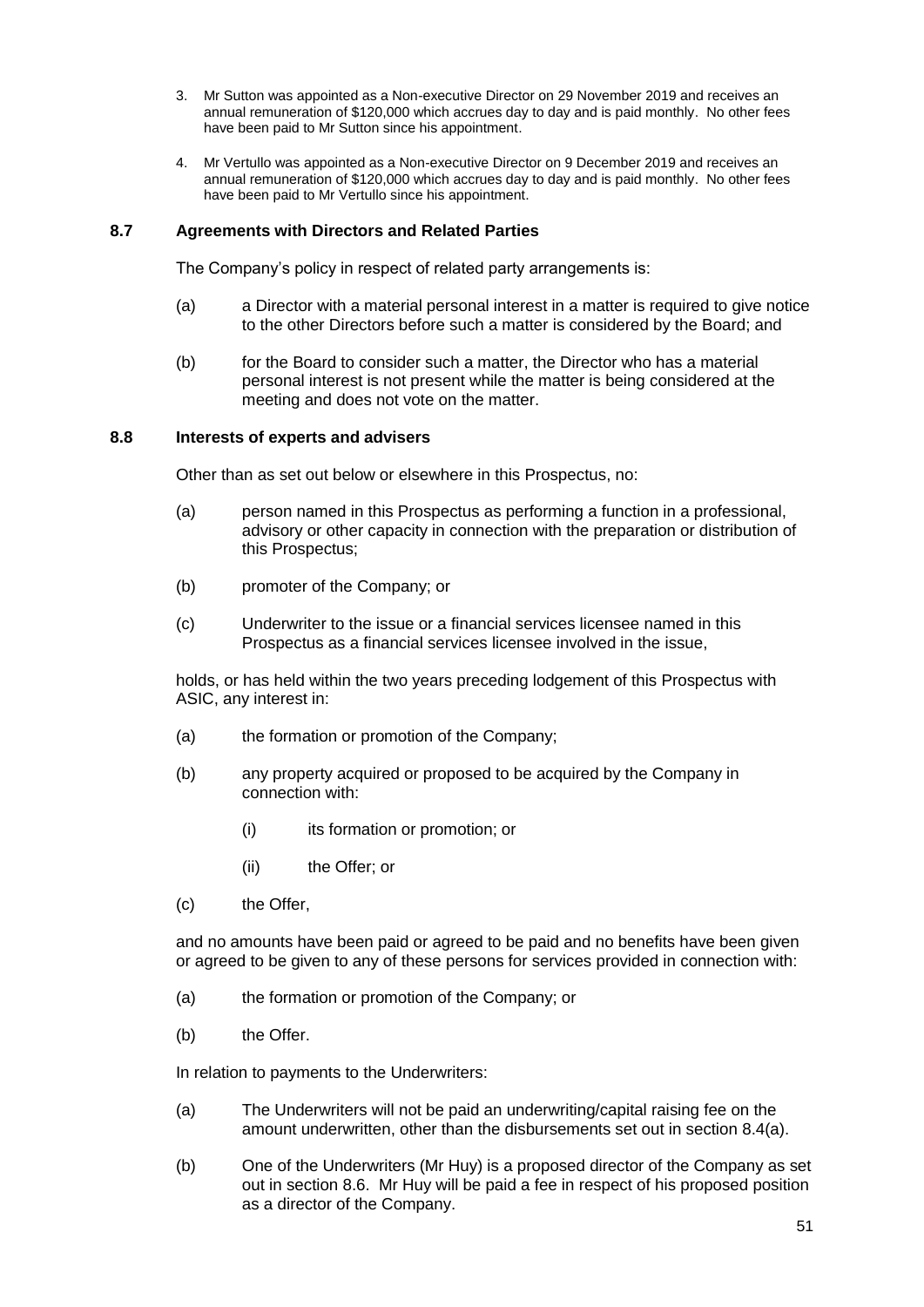(c) The Underwriters comprise a part of the Somboon Parties. Entities comprising the Donaco Group have entered into Settlement Agreements with the Somboon Parties in respect of various disputes between the parties. Further details of the Settlement Agreements are set out in Section 8.4(d). In particular, as part of the Settlement Agreements, the parties have agreed that the Donaco Group will make certain payments to the Somboon Parties, and the Somboon Parties will pay an equivalent amount to Donaco (or its related entities) in respect of the matters agreed as part of the settlement. It is intended that the respective payment obligations of the Donaco Group and the Somboon Parties are to be set-off against each other such that no funds will actually be transferred between the parties. The Settlement Agreements are subject to consent of Mega Bank, as outlined in Section 8.4 of the Prospectus, and the parties have agreed to a standstill arrangement in respect of certain matters relating to the Settlement Agreements, including any proposed payments under the Settlement Agreements.

Other than the aforementioned, during the 24 months preceding the date of this Prospectus, the Underwriters have not been paid any other fees in the form of either cash or securities and has not provided any corporate advisory services provided to the Company.

The Underwriters (including their Associates) are Shareholders of the Company and together currently hold 148,199,529 Shares (a relevant interest of 17.99%). In accordance with the terms of the Underwriting Agreement the Underwriters will potentially, through participation in underwriting of (or otherwise connected with) the Offer, increase its holding in the Company to a relevant interest in excess of 19.99% of all the Shares on issue on completion of the Offer, and up to a maximum amount of 45.33%.

Lavan has also acted as the solicitors to the Company in relation to the Offer. The Company estimates it will pay Lavan approximately \$100,000 (excluding GST and disbursements) for these services. Lavan has also provided other legal services to the Company during the 24 months preceding the date of this Prospectus.

Grange Consulting Group Pty Ltd has provided corporate advisory and transaction management services in relation to the Offer. The Company estimates it will pay Grange Consulting Group Pty Ltd approximately \$57,500 (excluding GST and disbursement) for these services. During the 24 months preceding the date of this Prospectus, Grange Consulting Group Pty Ltd has been paid \$15,000 (excluding GST) for other corporate advisory services provided to the Company.

Grange Capital Partners Pty Ltd has been appointed as nominee to the Offer for the purposes of section 615 of the Corporations Act. Grange Capital Partners Pty Ltd will be paid \$1,000 (excluding GST) for these services. During the 24 months preceding the date of this Prospectus, Grange Capital Partners Pty Ltd has not provided any other services to the Company.

## **8.9 Consents**

Each of the parties referred to in this Section:

- (a) has not caused or authorised the issue of this Prospectus;
- (b) does not make, or purport to make, any statement in this Prospectus other than those (if any) referred to in this Section;
- (c) has not made any statement on which a statement in this Prospectus is based, other than as specified in this section; and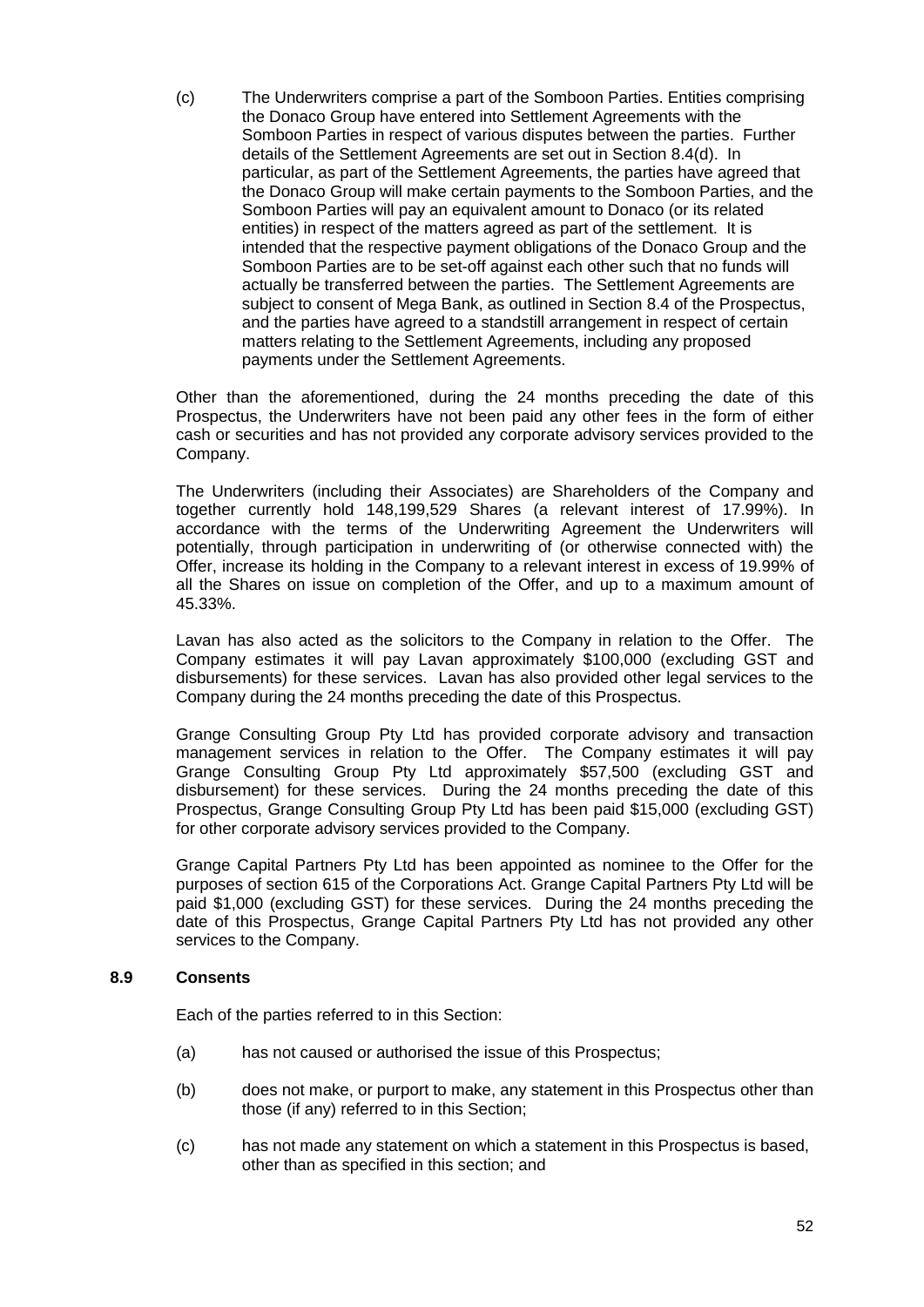(d) in light of the above, to the maximum extent permitted by law, expressly disclaims and takes no responsibility for any part of this Prospectus other than a reference to its name and a statement included in this Prospectus with the consent of that party as specified in this Section (if any).

Mr Lee Bug Huy and Mr Lee Bug Tong have given their written consent to being named as Underwriters to the Offer in this Prospectus, in the form and context in which they are named. Mr Lee Bug Huy and Mr Lee Bug Tong have not withdrawn their consent prior to the lodgement of this Prospectus with ASIC.

Mr Paul Porntat Amatavivadhana and Mr Lee Bug Huy have given their written consent to being named as the proposed Directors, in the form and context in which they are named. Mr Paul Porntat Amatavivadhana and Mr Lee Bug Huy have not withdrawn their consent prior to the lodgement of this Prospectus with ASIC.

Crowe Sydney ABN 97 895 683 573 has given its written consent to being named as the auditor of the Company in this Prospectus and the inclusion of the 31 December 2019 reviewed balance sheet of the Company as extracted from the Company's 31 December 2019 Half-year financial report in Section [5.3](#page-23-0) of this Prospectus. Crowe Sydney ABN 97 895 683 573 has not withdrawn its consent prior to the lodgement of this Prospectus with ASIC.

Lavan has given its written consent to being named in this Prospectus as the solicitors to the Company in respect of the Offer. Lavan has not withdrawn its consent prior to the lodgement of this Prospectus with ASIC.

Automic Pty Ltd has given and, as at the date hereof, has not withdrawn, its written consent to be named as Share Registrar in the form and context in which it is named. Automic Pty Ltd has had no involvement in the preparation of any part of the Prospectus other than being named as Share Registrar to the Company. Automic Pty Ltd has not authorised or caused the issue of, and expressly disclaims and takes no responsibility for, any part of the Prospectus.

Grange Consulting Group Pty Ltd has given its written consent to be named as corporate advisor to the Company. Grange Consulting Group Pty Ltd has not withdrawn its consent prior to the lodgement of this Prospectus with ASIC.

Grange Capital Partners Pty Ltd has given its written consent to be named as nominee for the purposes of section 615 of the Corporations Act in the form and context in which it is named. Grange Capital Partners Pty Ltd has not withdrawn its consent prior to the lodgement of this Prospectus with ASIC.

## <span id="page-54-0"></span>**8.10 Expenses of the offer**

In the event that the Offer is accepted, the total expenses of the Offer are estimated to be approximately A\$**346,877** (excluding GST) and are expected to be applied towards the items set out in the table below:

| Total                                               | \$346,877 |
|-----------------------------------------------------|-----------|
| Other                                               | \$10,000  |
| Printing and distribution                           | \$5,000   |
| Advisory fees                                       | \$82,500  |
| Legal fees (of the Company and the<br>Underwriters) | \$220,000 |
| ASX fees                                            | \$26,171  |
| ASIC fees                                           | \$3,206   |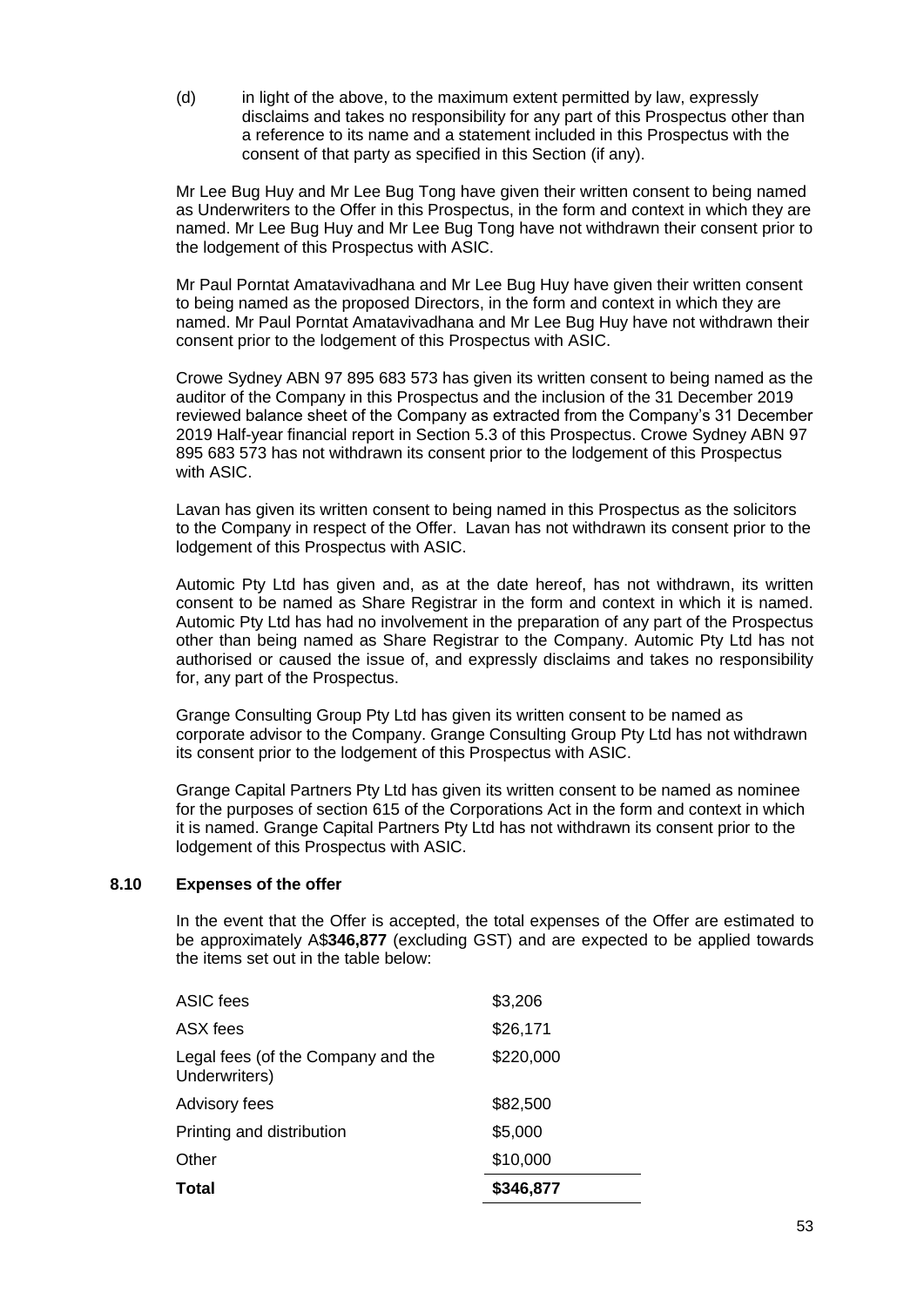## **8.11 Electronic prospectus**

This Prospectus may be viewed in Australia at the Company's website at www.donacointernational.com.

This Prospectus and the Entitlement and Acceptance Form will be issued to Eligible Shareholders in paper form or electronically where Eligible Shareholders have requested to receive notices by email. The Offer pursuant to the electronic Prospectus is only available to persons receiving an electronic version of this Prospectus in the Permitted Jurisdictions (if already a Shareholder in the Company).

If you have received this Prospectus as an electronic Prospectus, please ensure that you download and read the entire Prospectus accompanied by the Application Form.

If you are unsure about the completeness of this Prospectus received electronically, or a print out of it, please phone the Company on  $+ 61 2 9106 2149$  and the Company will send you, for free, either a hard copy or a further electronic copy of this Prospectus, or both.

The Company reserves the right not to accept an Application Form from a person if it has reason to believe that when that person was given access to the electronic Application Form, it was not provided together with the electronic Prospectus and any relevant supplementary or replacement prospectus or any of those documents were incomplete or altered.

The Corporations Act prohibits any person from passing the Entitlement and Application Form on to another person unless it is attached to a hard copy of the Prospectus or the complete and unaltered electronic version of the Prospectus. If this Prospectus is found to be deficient, any Applications may need to be dealt with in accordance with section 724 of the Corporations Act.

## **8.12 Financial forecasts**

The Directors have considered the matters set out in ASIC Regulatory Guide 170 and believe that they do not have a reasonable basis to forecast future earnings on the basis that the operations of the Company are inherently uncertain. Accordingly, any forecast or projection information would contain such a broad range of potential outcomes and possibilities that it is not possible to prepare a reliable best estimate forecast or projection.

## **8.13 Clearing House Electronic Sub-Register System (CHESS) and Issuer Sponsorship**

The Company will not be issuing Share certificates. The Company is a participant in CHESS, for those investors who have, or wish to have, a sponsoring stockbroker. Investors who do not wish to participate through CHESS will be issuer sponsored by the Company. Because the Company's sub-registers are electronic, ownership of securities can be transferred without having to rely upon paper documentation.

Electronic registers mean that the Company will not be issuing certificates to investors. Instead, investors will be provided with a statement (similar to a bank account statement) that sets out the number of Shares issued to them under this Prospectus. The notice will also advise holders of their Holder Identification Number or Security Holder Reference Number and explain, for future reference, the sale and purchase procedures under CHESS and issuer sponsorship.

Further monthly statements will be provided to holders if there have been any changes in their security holding in the Company during the preceding month.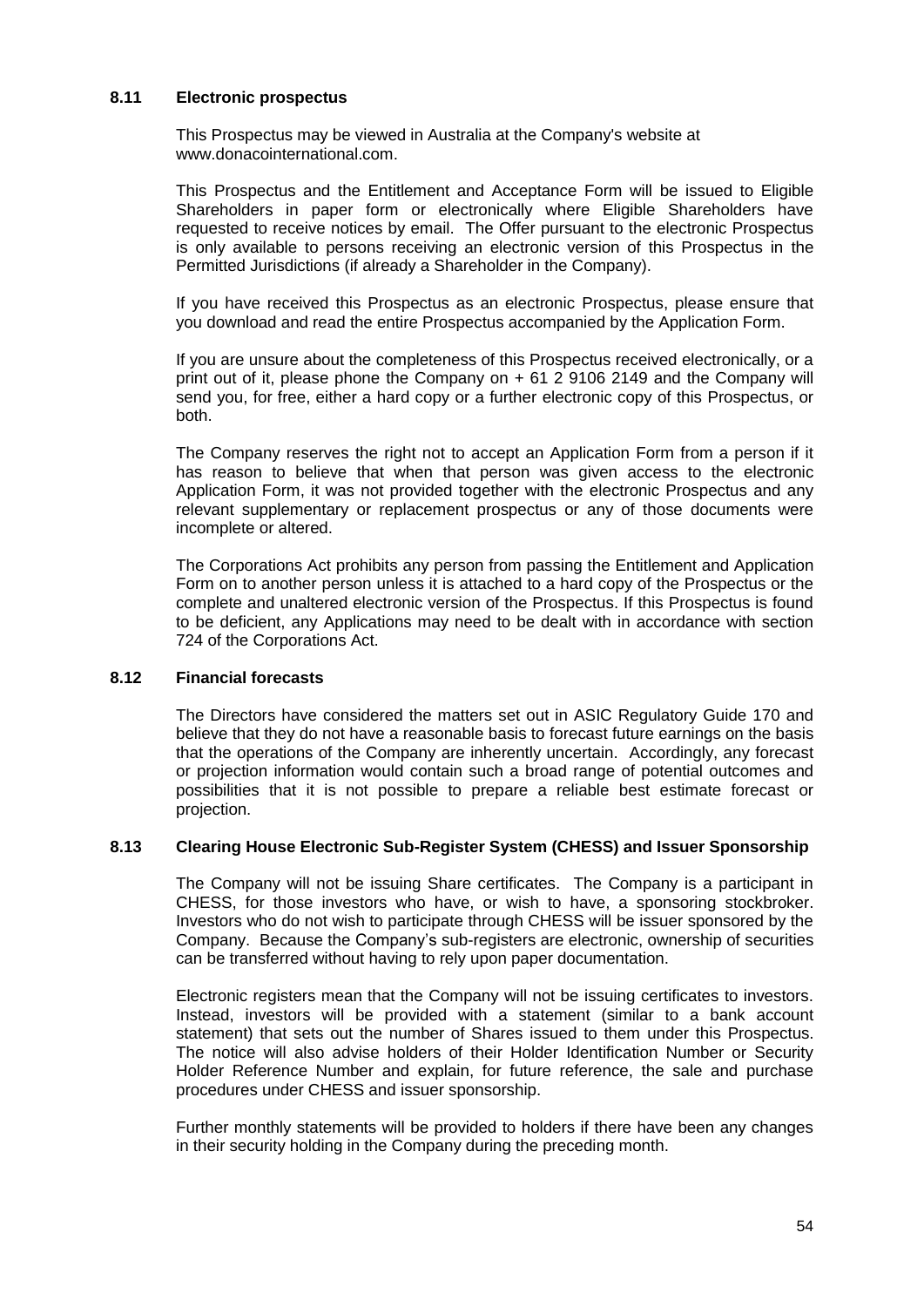#### **8.14 Privacy Act**

If you complete an Application for New Shares, you will be providing personal information to the Company (directly or by the Company's share registry). The Company collects, holds and will use that information to assess your Application, service your needs as a holder of equity securities in the Company, facilitate distribution payments and corporate communications to you as a Shareholder and carry out administration.

The information may also be used from time to time and disclosed to persons inspecting the register, bidders for your securities in the context of takeovers, regulatory bodies, including the Australian Taxation Office, ASX, ASIC, authorised securities brokers, related bodies corporate of the Company, third party service provides (including print service providers and mailing houses) and the Company's Share Registry.

If an Applicant becomes a holder of Shares, the Corporations Act requires the Company to include information about the holder (name, address and details of the securities held) in its public registers. This information must remain in the registers even if that person ceases to be a holder. Information contained in the Company's registers is also used to facilitate distribution payments and corporate communications (including the Company's financial results, annual reports and other information that the Company may wish to communicate to its investors) and compliance by the Company with legal and regulatory requirements. Successful Applicants may request access to their personal information held by (or on behalf of) the Company by telephoning or writing to the Company Secretary or the Share Registry.

You can access, correct and update the personal information that we hold about you. Please contact the Company Secretary or the Share Registry if you wish to do so at the relevant contact numbers set out in this Prospectus.

Collection, maintenance and disclosure of certain personal information is governed by legislation including the *Privacy Act 1988* (Cth) (as amended), the Corporations Act and certain rules such as the ASX Settlement Operating Rules. You should note that if you do not provide the information required on the Application for Shares, the Company may not be able to accept or process your Application.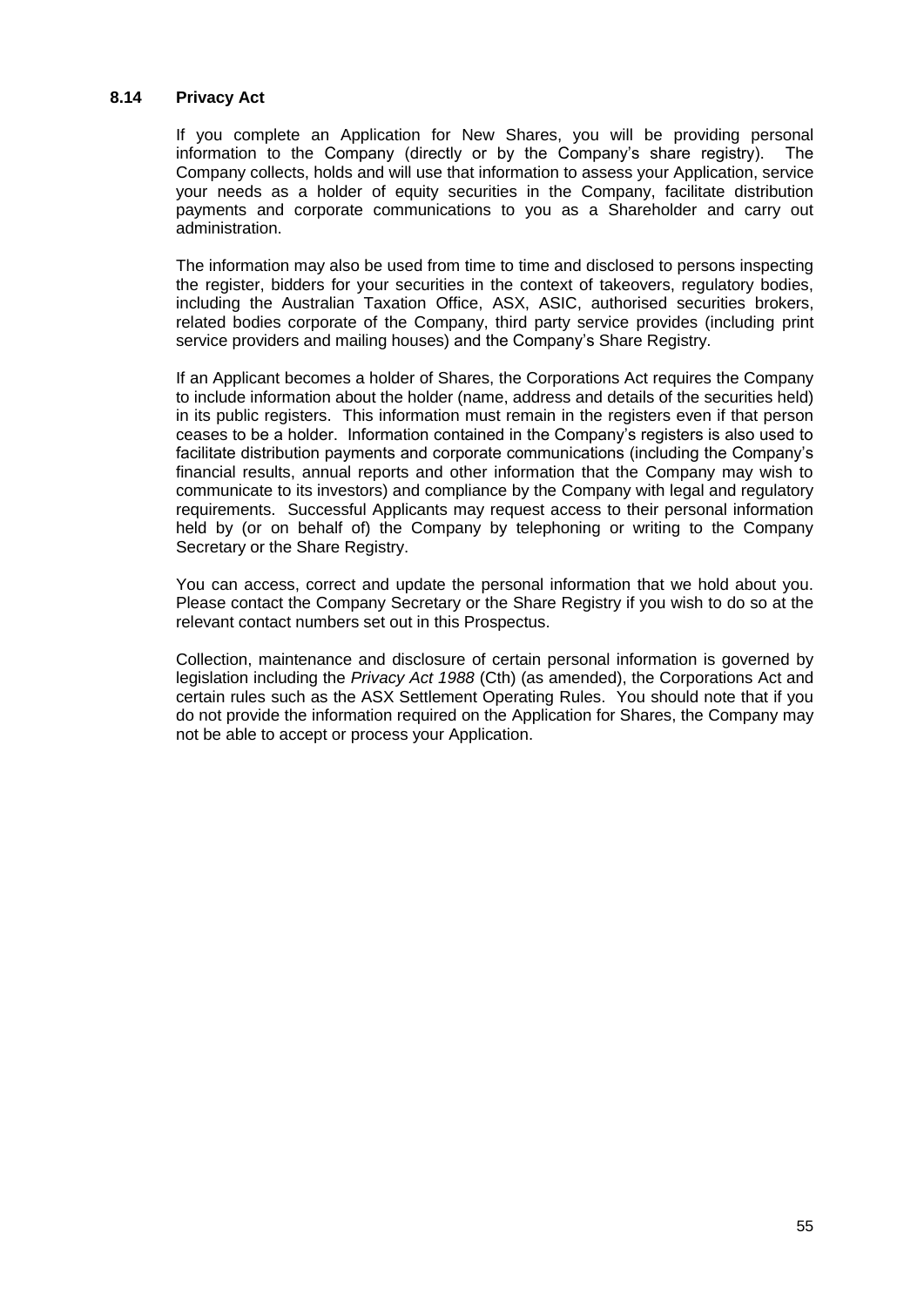## **8.15 Governing Law**

This Prospectus, the Offer and any transactions created or entered into under the provisions of or as contemplated under this Prospectus or the Offer are subject to the laws of New South Wales, Australia. Any person who partakes in an Offer or any transactions created or entered into under the provisions of or as contemplated under this Prospectus submits to the non-exclusive jurisdiction of the courts of New South Wales, Australia.

## **8.16 Cooling Off**

There are no cooling-off rights applicable to a subscription for New Shares under the Offer. Applications for New Shares may not be withdrawn once they have been accepted.

## **8.17 Disclaimer of representations**

No person is authorised to give any information, or make any representation, in connection with the Offer which is not contained in this Prospectus. Any information which is not contained in this Prospectus may not be relied on as having been authorised by the Company in connection with the Offer. Except as required by law, and only to the extent so required, neither the Company nor any other person warrants the future performance of the Company or the return on any investment made under this Prospectus.

## **8.18 Modification and withdrawal**

The Company reserves the right to modify or withdraw the Offer or any one of them at any time after the publishing of this Prospectus. If the Company withdraws the Offer, any Application Monies received will be refunded (without interest) if the New Shares have not already been issued in accordance with the Corporations Act.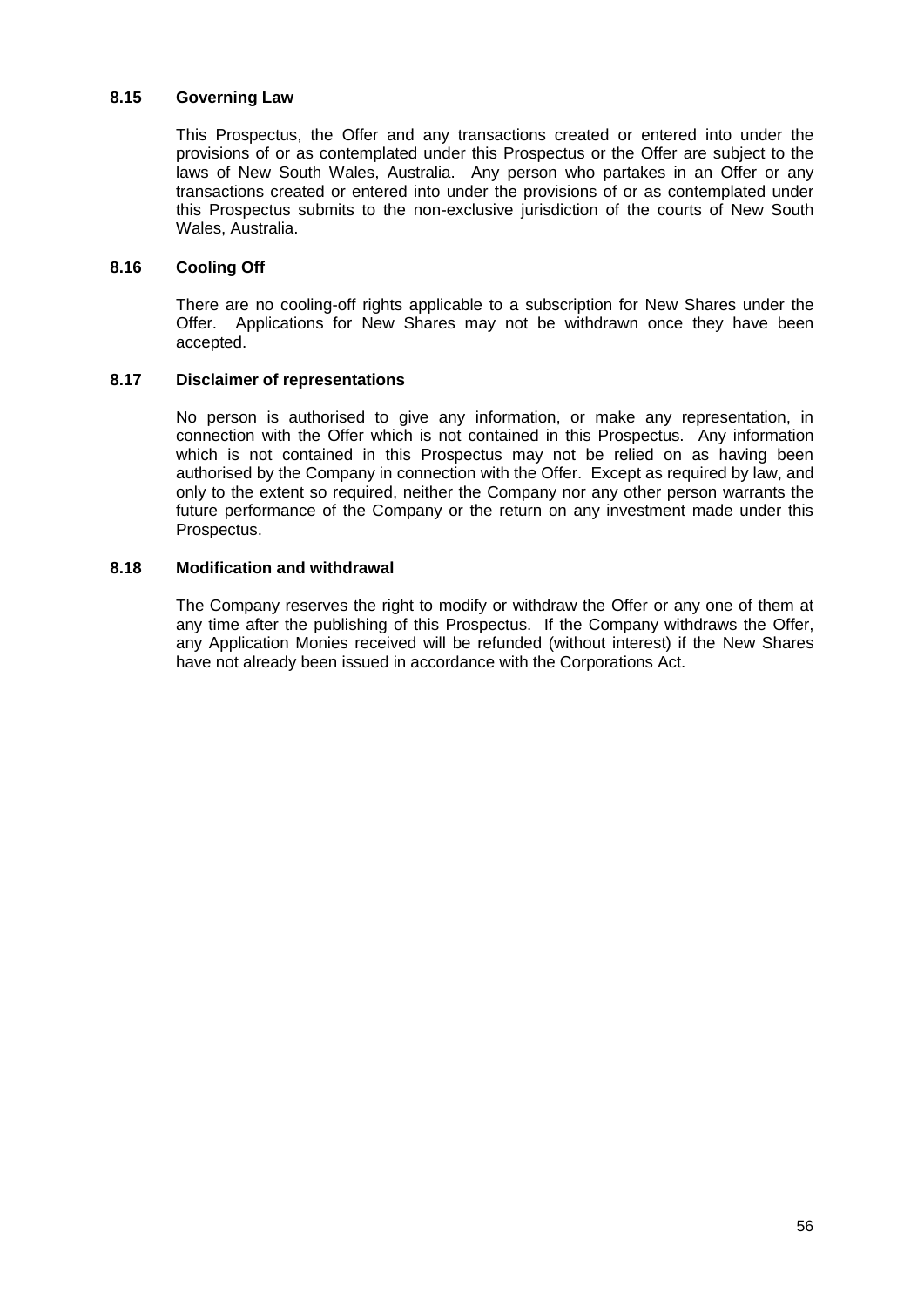# <span id="page-58-0"></span>**9. DIRECTORS' AUTHORISATION**

This Prospectus is issued by the Company and its issue has been authorised by a resolution of the Directors.

In accordance with section 720 of the Corporations Act, each Director has consented to the lodgement of this Prospectus with ASIC.

M. Ashton \_\_\_\_\_\_\_\_\_\_\_\_\_\_\_\_\_\_\_\_\_\_\_\_\_\_\_\_\_\_

Norman Mel Ashton **Director For and on behalf of DONACO INTERNATIONAL LTD**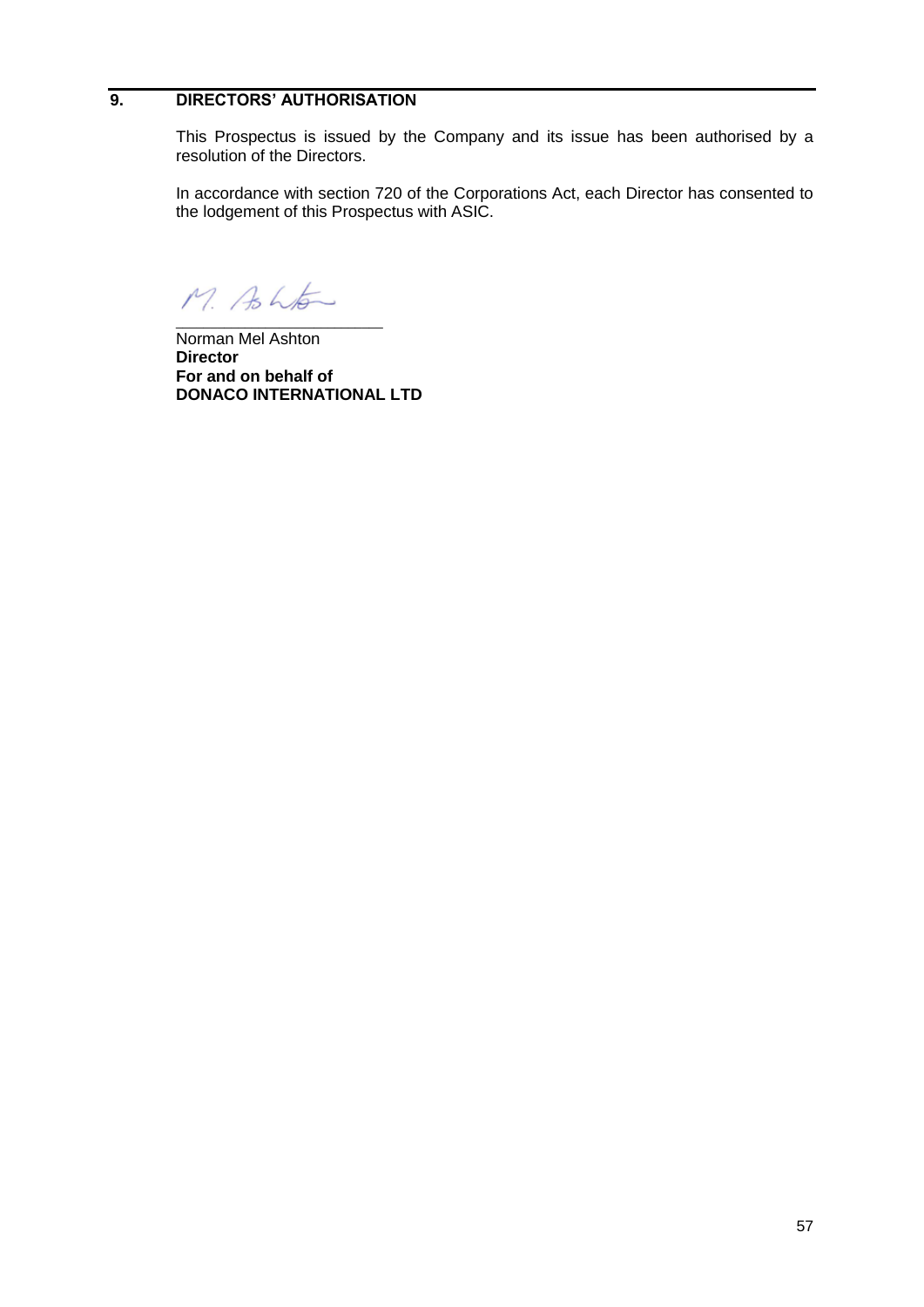## <span id="page-59-0"></span>**10. GLOSSARY**

**A\$** means the lawful currency of the Commonwealth of Australia.

**AEST** means Australian Eastern Standard Time.

**Applicant** means a Shareholder who applies for New Shares pursuant to the Offer.

**Application** means an application to subscribe for New Shares under this Prospectus under the Entitlement Offer.

**Application Form** means an Entitlement and Acceptance Form.

**Application Monies** means money submitted by Applicants in respect of Applications.

**ASIC** means the Australian Securities and Investments Commission.

**Associate** has the meaning given to that term in section 12(2) of the Corporations Act.

**ASX** means ASX Limited (ACN 008 624 691) or the financial market operated by it as the context requires.

**ASX Listing Rules** means the listing rules of the ASX.

**ASX Settlement Operating Rules** means the settlement rules of the securities clearing house which operates CHESS.

**Board** means the board of Directors of the Company unless the context indicates otherwise.

**Business Day** means Monday to Friday inclusive, except New Year's Day, Good Friday, Easter Monday, Christmas Day, Boxing Day and any other day that ASX declares is not a business day.

**Closing Date** means the date specified in the timetable set out in Section 1 of this Prospectus (unless extended).

**Company** or **DNA** means Donaco International Limited (ACN 007 424 777).

**Constitution** means the constitution of the Company as at the date of this Prospectus.

**Corporations Act** means the *Corporations Act 2001* (Cth).

**COVID-19** means the coronavirus disease caused by severe acute respiratory syndrome coronavirus-2 (SARS-CoV-2) or mutation of SARS-CoV-2.

**Directors** means the directors of the Company as at the date of this Prospectus.

**Donaco** means Donaco International Limited (ACN 007 424 777).

**Donaco Group** means Donaco and its Subsidiaries.

**Donaco Hong Kong** means Donaco Hong Kong Limited.

**DNA Star Vegas** means DNA Star Vegas Co., Ltd.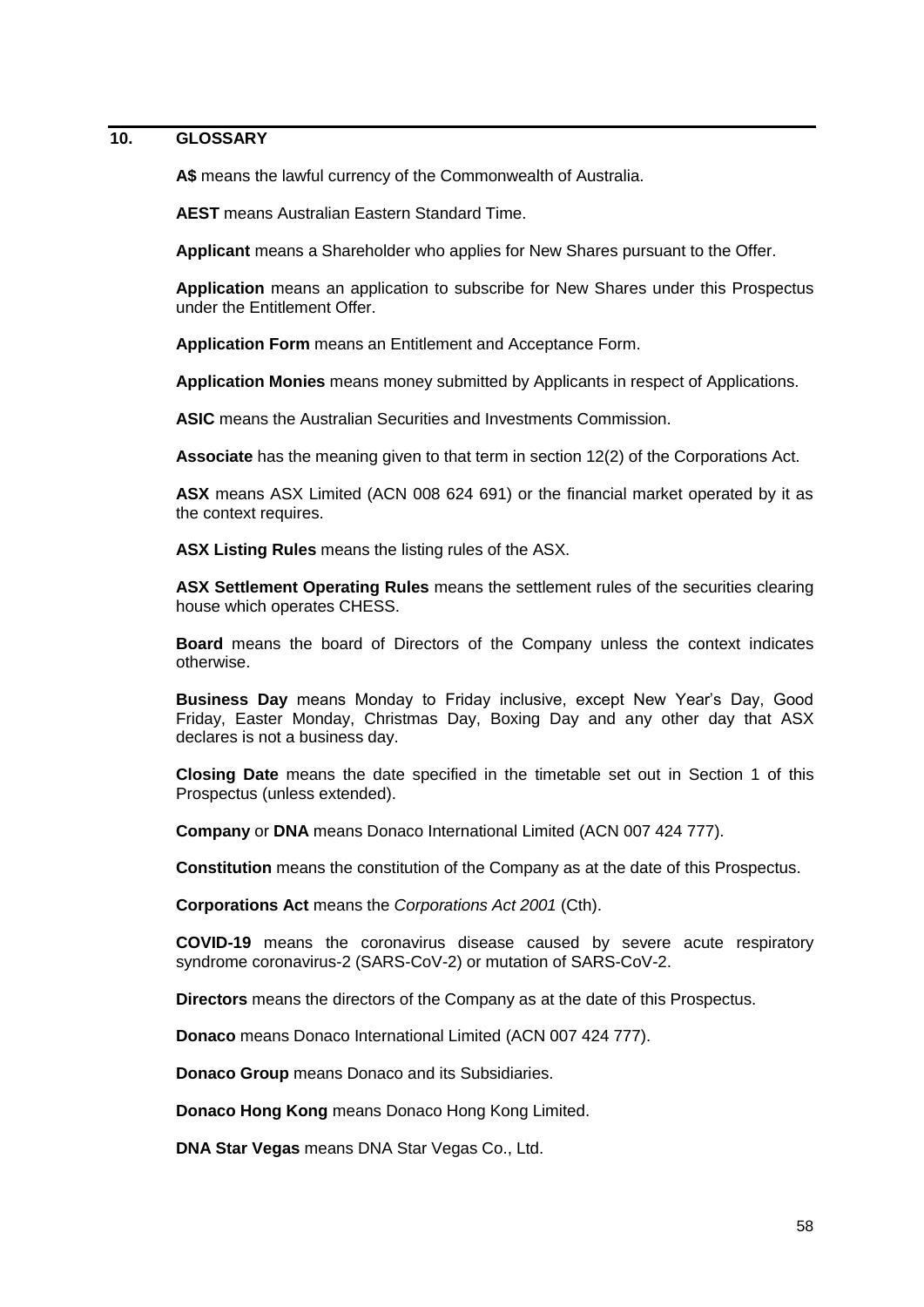**Eligible Shareholders** means a Shareholder of the Company whose registered address is in the Permitted Jurisdictions as at the Record Date, and who is not in the United States and not acting for the account or benefit of a person in the United States.

**Entitlement** means the entitlement of a Shareholder who is eligible to participate in the Entitlement Offer.

**Entitlement and Acceptance Form** means the entitlement and acceptance form either attached to or accompanying this Prospectus.

**Entitlement Offer** means the non-renounceable entitlement issue of the New Shares on the terms and conditions set out in Section 4 of this Prospectus.

**Huy, Tong and Associates** means Mr Lee Bug Huy and Mr Lee Bug Tong and their Associates (including without limitation Highest Point Investments Limited).

**Ineligible Shareholder** means a Shareholder as at the Record Date whose registered address is not situated in a Permitted Jurisdiction.

**Mega Bank** means Mega International Commercial Bank Co., Ltd.

**Mega Bank Facility** means the facility agreement entered into by the Company in respect of a US\$57,000,000 'Secured Loan Agreement' with Donaco Hong Kong Limited (**as borrower**), DNA Star Vegas Co., Ltd, and others on 14 August 2017 as varied or restated from time to time, including as amended on 21 June 2019 and on 28 June 2019.

**New Share** means a fully paid ordinary share in the capital of the Company issued pursuant to the Offer under this Prospectus.

**Offer** means the Entitlement Offer.

**Official Quotation** means official quotation on ASX.

**Permitted Jurisdictions** means Australia, Denmark, Hong Kong, Malaysia, New Zealand, Philippines, Singapore, Switzerland, Thailand, and the United Kingdom.

**Prospectus** means this prospectus.

**Record Date** means the date specified in the timetable set out in Section 1 of this Prospectus (unless extended).

**Regulation S** means Regulation S under the US Securities Act.

**Related Party** has the mean given to that term in section 228 of the Corporations Act.

**Settlement Agreements** has the meaning given to that term in Section 8.4(e).

**Share** means a fully paid ordinary share in the capital of the Company.

**Share Sale Agreement** means the agreement dated 23 January 2015 (as further varied by a supplemental deed dated 22 May 2015 and the amending and restating deed dated 18 June 2015) under which the Company (as purchaser) and Somboon Sukcharoenkraisri and Lee Bug Tong (as vendors) agreed to sell and the purchaser agreed to purchase the entire issued share capital in DNA Star Vegas Co., Ltd.

**Share Registry** means Computer Share Investor Services Pty Limited, ACN 078 279 277.

**Shareholder** means a holder of a Share.